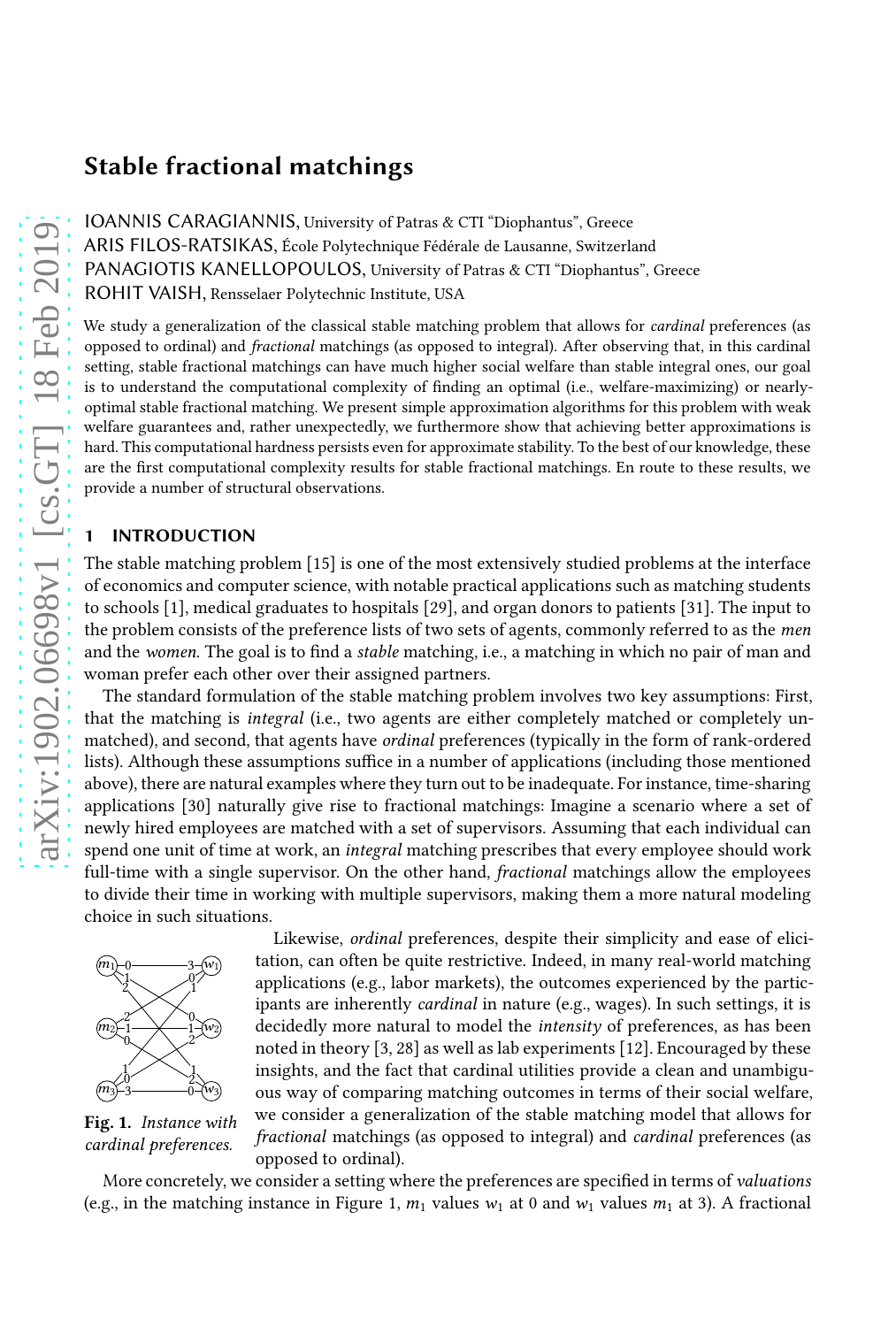matching is simply a convex combination of integral matchings, and an agent's utility under a fractional matching is the appropriately weighted sum of its utilities under the constituent integral matchings. A fractional matching  $\mu$  is *stable* if no pair of man and woman simultaneously derive greater utility in being integrally matched to each other than they do under  $\mu$ .

The above generalization has a clear merit in terms of social welfare: Stable solutions under the generalized model can have greater welfare than those under the standard model as the following example illustrates.

<span id="page-1-0"></span>**Example [1](#page-0-0).** Consider the instance in Figure 1 with three men  $m_1$ ,  $m_2$ ,  $m_3$  and three women  $w_1$ ,  $w_2, w_3$ . Among the six possible integral matchings, only  $\mu_1 := \{(m_1, w_3), (m_2, w_2), (m_3, w_1)\}\$ and  $\mu_2 := \{(m_1, w_1), (m_2, w_3), (m_3, w_2)\}\$ are stable. Indeed,  $\mu_1$  and  $\mu_2$  are the men-proposing and womenproposing Gale-Shapley matchings respectively [\[15](#page-19-0)]. The social welfare (i.e., sum of utilities of all agents) under these matchings is  $W(\mu_1) = W(\mu_2) = 7$ .

Define  $\mu_3 := \{(m_1, w_1), (m_2, w_2), (m_3, w_3)\}\$ , and notice that  $W(\mu_3) = 8$ . Now consider a fractional matching  $\mu := \frac{1}{2}\mu_2 + \frac{1}{2}\mu_3$ . The social welfare of  $\mu$  is  $W(\mu) = \frac{1}{2}W(\mu_2) + \frac{1}{2}W(\mu_3) = 15/2 > 7 =$  $\mathcal{W}(\mu_1) = \mathcal{W}(\mu_2)$ , i.e.,  $\mu$  has a higher social welfare than any stable integral matching. Importantly,  $\mu$  is a stable fractional matching. Indeed, under  $\mu$ , the utilities of  $m_1, m_2, m_3, w_1, w_2$ , and  $w_3$  are 0, 1/2, 3/2, 3, 3/2, and 1 respectively. Thus, for every man-woman pair, at least one of the two agents meets the corresponding utility threshold for that pair, implying that  $\mu$  is stable.

Overall, the instance in Figure [1](#page-0-0) admits a stable fractional matching with strictly greater welfare than any stable integral matching.

Starting with the seminal work of Gale and Shapley [\[15](#page-19-0)], there is now an extensive literature on algorithms for computing stable solutions, including ones that optimize a variety of objectives pertaining to fairness and economic efficiency [\[16](#page-19-4), [19,](#page-19-5) [23,](#page-20-4) [27,](#page-20-5) [34\]](#page-20-6). Most of these algorithms, however, are tailored to compute stable integral matchings. As Example [1](#page-1-0) demonstrates, such algorithms could, in general, return highly suboptimal outcomes in our setting. Therefore, it becomes pertinent to understand the computational complexity of finding an "optimal" stable matching in the generalized model. Our work studies this question from the lens of the fundamental objective of social welfare, and asks the following natural question:

Can we efficiently compute an optimal or nearly optimal stable fractional matching?

### 1.1 Our results and roadmap

We formalize this question by defining the optimization problem OPTIMAL STABLE FRACTIONAL MATCHING. We demonstrate its importance by strengthening the observation in Example [1](#page-1-0) and showing that the social welfare gap between the best stable fractional and best stable integral matchings can be arbitrarily large. We then mitigate this very positive message by identifying important characteristics of optimal and nearly-optimal stable fractional matchings. These include a non-convexity property and, more crucially, necessary conditions requiring that such matchings are formed by convex combinations of many unstable integral matchings. This already narrows down the range of tools we can use for the design of efficient (approximation) algorithms. Still, we present simple algorithms for OPTIMAL STABLE FRACTIONAL MATCHING with an approximation ratio of  $1 + \sigma_{\text{max}}/\sigma_{\text{min}}$ , where  $\sigma_{\text{max}}$  and  $\sigma_{\text{min}}$  represent the maximum and minimum positive valuation in the input instance. For the variant OPTIMAL  $ε$ -STABLE FRACTIONAL MATCHING, where the stability constraints are relaxed by an  $\varepsilon$  factor, an embarrassingly simple algorithm computes  $1/\varepsilon$ -approximate solutions. Rather unexpectedly, we show that these approximation guarantees are almost best possible by polynomial-time algorithms (unless  $P = NP$ ). To the best of our knowledge, these are the first computational complexity results for stable fractional matchings.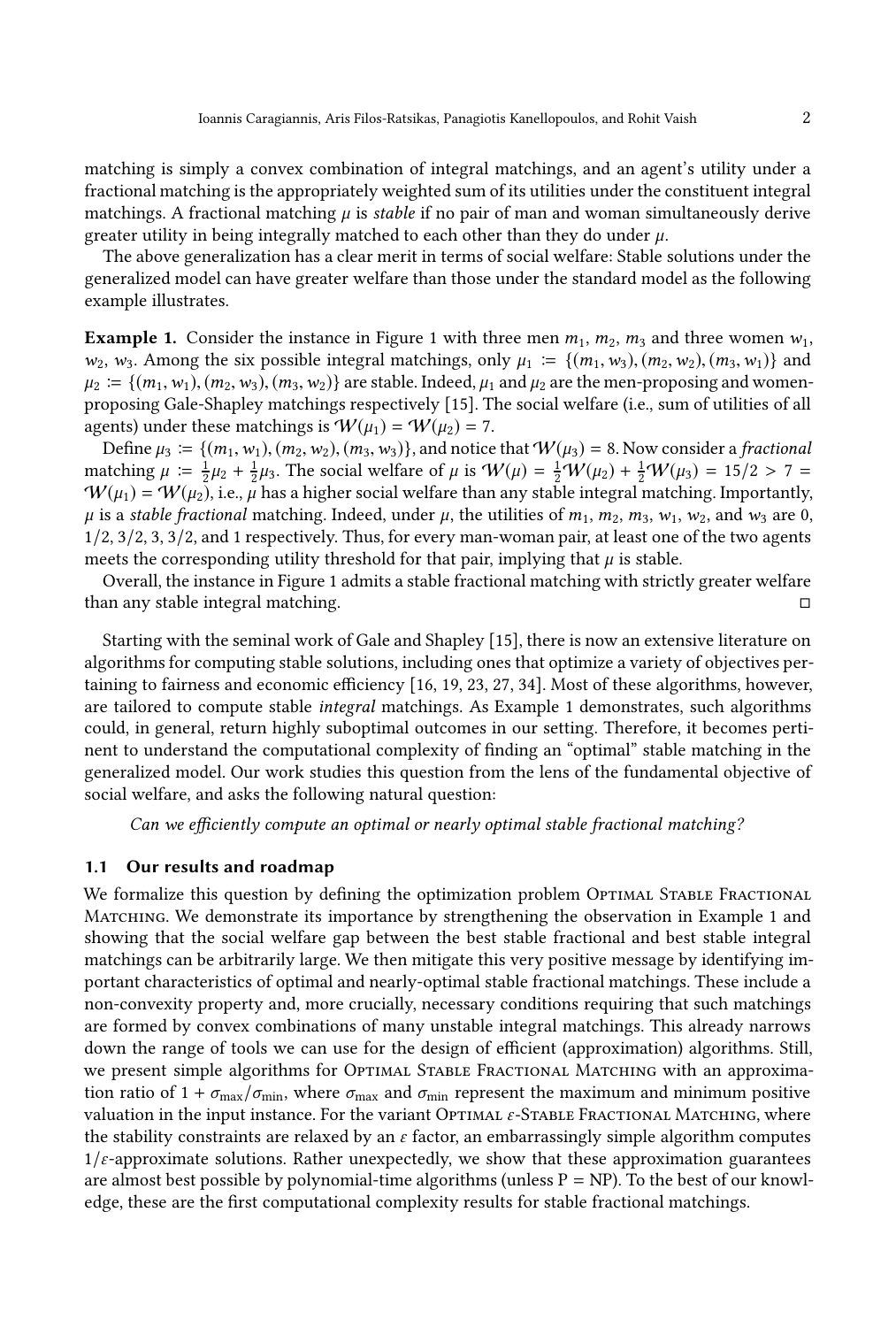The rest of the paper is structured as follows. We present related work in the matching literature in Section [1.2.](#page-21-0) We continue in Section [2](#page-3-0) with preliminary definitions and warm up with exponential-time algorithms that solve OPTIMAL STABLE FRACTIONAL MATCHING using linear programming. Structural properties of optimal and nearly-optimal solutions to OPTIMAL STABLE FRACtional Matching are presented in Section [3.](#page-5-0) Our algorithms are presented in Section [4.](#page-9-0) Our inapproximability results are stated and partially proved in Section [5.](#page-11-0) Some proofs and additional material appear in appendix.

# 1.2 Further related work

The stable marriage problem has been extensively studied over the years [\[15](#page-19-0), [17](#page-19-6), [26](#page-20-7), [32](#page-20-8)] with several interesting results in the original model of [\[15\]](#page-19-0) as well as several of its variants [\[8,](#page-19-7) [18](#page-19-8), [20](#page-19-9), [22](#page-19-10), [27](#page-20-5)]. While the Gale-Shapley algorithm can find a stable matching in polynomial time, several of these variants are computationally more challenging [\[27\]](#page-20-5); we refer the interested reader to the survey of [Iwama and Miyazaki \[21\]](#page-19-11) for a more detailed exposition. Starting with the works of Vande Vate [\[35](#page-20-9)], Rothblum [\[33\]](#page-20-10), and Roth et al. [\[30\]](#page-20-2), there is by now a well-developed literature on the linear programming formulations of the stable matching problem [\[34,](#page-20-6) [36\]](#page-20-11), and various combinatorial algorithms that optimize fairness-related objectives are also known [\[7,](#page-19-12) [14](#page-19-13), [16](#page-19-4), [19,](#page-19-5) [23\]](#page-20-4). However, the majority of this work studies integral stable matchings under ordinal preferences.

The theoretical and practical importance of modeling agents' cardinal preferences in stable matching settings has been highlighted, among others, by [Anshelevich et al. \[4\]](#page-19-14) and [Pini et al.](#page-20-3) [\[28\]](#page-20-3). [Anshelevich et al. \[4](#page-19-14)] formulate the notions of exact/approximate stability in terms of cardinal preferences that are central to our work; see Definition [1.](#page-3-1) They study the "price of anarchy" for stable matchings (defined as the ratio of social welfare of the optimal matching and the worst stable integral matching) under various preference structures as well as its extensions to approximate stability. A similar approach has been adopted in related settings [\[2,](#page-19-15) [13\]](#page-19-16). [Pini et al. \[28\]](#page-20-3) consider a notion of stability similar to [\[4\]](#page-19-14), but focus on achieving economic efficiency (in particular, Pareto optimality and its variants) along with stability. They also study strategic aspects which are an exciting avenue for future research even in our model.

In terms of computing efficient (i.e., welfare-maximizing or cost-minimizing) stable matchings, [Irving et al. \[19](#page-19-5)], [Manlove et al. \[27\]](#page-20-5), and [Mai and Vazirani \[24](#page-20-12)] provide efficient algorithms and/or inapproximability results, but crucially, these results apply to integral matchings only. To the best of our knowledge, the computational questions associated with computing stable fractional matchings have not been considered prior to this work.

Deligkas et al. [\[9\]](#page-19-17) study matchings computed by the natural greedy algorithm in edge-weighted graphs. Among other results, they show that the problem of computing the maximum-weight greedy matching in a bipartite graph is NP-hard. The greedy matchings in their model are stable integral matchings in ours. Still, as we discuss in Appendix [A.2,](#page-21-0) this result implies the NP-hardness of Optimal Stable Fractional Matching. We note that our inapproximability results are much stronger.

Our definition of fractional stability (in the presence of cardinal preferences) has appeared before in the economics literature [\[5,](#page-19-18) [10,](#page-19-19) [11,](#page-19-20) [25](#page-20-13)]. However, these papers focus primarily on the relationship among various notions of stability and economic efficiency, and do not consider computational questions. We remark here that the term "fractional stability" has been overloaded in the related literature, as it has also been used to refer to fractional matchings that only have integral stable matchings in their support [\[34](#page-20-6)]; note that stability in the latter context can be defined purely in terms of the ordinal preferences. This notion of "ex-post" stability is fundamentally different from ours, as it is precisely the existence of unstable integral matchings in the support of the stable fractional matching (see Proposition [3\)](#page-6-0) that allows for the large gain in welfare in Example [1](#page-1-0) and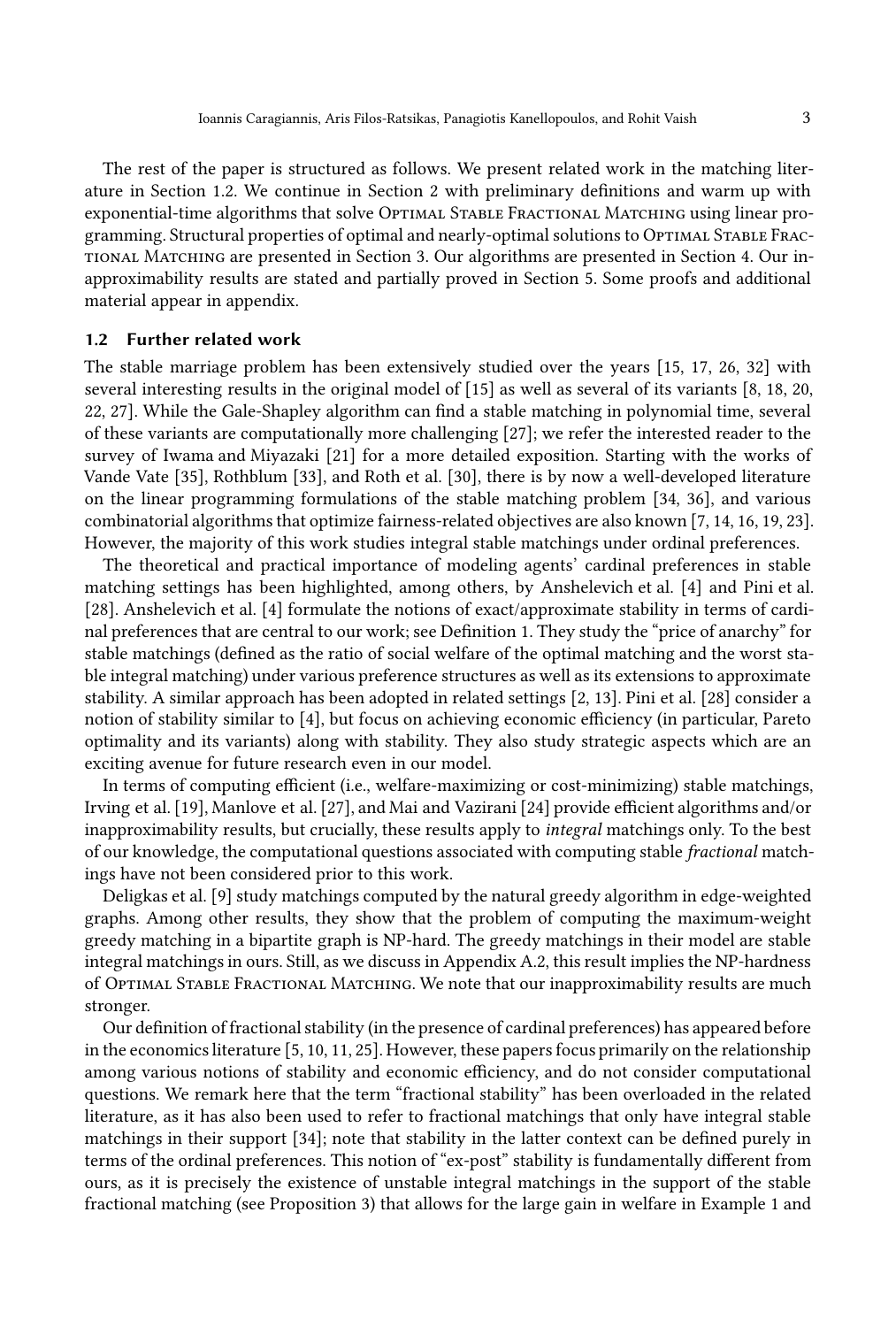Theorem [1.](#page-5-1) If one is interested in the ex-post notion of stability, then the computational problem clearly reduces to the case of integral matchings.

# <span id="page-3-0"></span>2 PRELIMINARIES

An instance of Stable Matching problem with Cardinal preferences (SMC) is given by the tuple  $\langle M, W, U, V \rangle$ , where  $M := \{m_1, \ldots, m_n\}$  and  $W := \{w_1, \ldots, w_n\}$  denote the set of n men and n women, respectively, and U and V are  $n \times n$  matrices of non-negative rational numbers that specify the *valuations* of the agents. Specifically,  $U(m, w)$  is the value derived by man m from his match with woman w, and  $V(m, w)$  is the value derived by woman w from her match with man m. Many of our results will focus on two special classes of valuations, namely *binary* (where  $U, V \in \{0, 1\}^{n \times n}$ ) and *ternary* valuations (where  $U, V \in \{0, 1, \alpha\}^{n \times n}$  for some  $\alpha > 1$ ).

We will often describe an SMC instance using its graph representation. An instance  $I = \langle M, W, U, V \rangle$ can be represented as a bipartite graph with vertex sets  $M$  and  $W$ , and an edge for every pair  $(m, w) \in M \times W$  such that at least one of  $U(m, w) > 0$  or  $V(m, w) > 0$  holds. Each edge  $(m, w)$  in this graph has two valuations associated with it, namely  $U(m, w)$  and  $V(m, w)$ .

A fractional matching  $\mu : M \times W \to \mathbb{R}_{>0}$  is an assignment of non-negative weights to all manwoman pairs such that  $\sum_{w \in W} \mu(m, w) \le 1$  for each  $m \in M$  and  $\sum_{m \in M} \mu(m, w) \le 1$  for each  $w \in W$ . A fractional matching  $\mu$  is said to be *complete* if  $\sum_{w \in W} \mu(m, w) = 1$  for each man  $m \in M$  and  $\sum_{m \in M} \mu(m, w) = 1$  for each woman  $w \in W$ . An *integral* matching  $\mu$  is a fractional matching with weights  $\mu(m, w) \in \{0, 1\}$  for every pair  $(m, w)$ . With slight abuse of notation, we sometimes view an integral matching  $\mu$  as a set of pairs and write  $(m, w) \in \mu$  instead of  $\mu(m, w) = 1$ .

It is well-known, and follows from the Birkhoff-von Neumann (BvN) theorem, that a fractional matching  $\mu$  can be decomposed into a convex combination of  $k = O(n^2)$  integral matchings  $\mu^{(1)},\mu^{(2)},\ldots,\mu^{(k)}$  so that for every pair  $(m,w)\in M\times W,$  we have

$$
\mu(m, w) = \sum_{j=1}^k \lambda_j \cdot \mu^{(j)}(m, w),
$$

where  $\lambda_j > 0$  for all  $j \in \{1, \ldots, k\}$  and  $\sum_{j=1}^k \lambda_j = 1$ . The set of integral matchings  $\{\mu^{(1)}, \ldots, \mu^{(k)}\}$ is called the *support* of the fractional matching  $\mu$ . Note that the support need not be unique.

We proceed with the formal definitions of *stability* and *approximate stability*, which in turn use the definition of the utility derived by agents under a fractional matching. In particular, the utility derived by the man m under  $\mu$  is given by  $u_m(\mu) \coloneqq \sum_{w \in W} U(m, w) \mu(m, w)$ , and the utility derived by the woman w is given by  $v_w(\mu) \coloneqq \sum_{m \in M} V(m, w) \mu(m, w)$ .

<span id="page-3-1"></span>**Definition 1 (Stability).** Given a fractional matching  $\mu$ , a man-woman pair  $(m, w)$  is said to be a blocking pair if  $u_m(\mu) < U(m, w)$  and  $v_w(\mu) < V(m, w)$ . A fractional matching  $\mu$  is stable if there are no blocking pairs, i.e., for each  $(m, w) \in M \times W$ , either  $u_m(\mu) \ge U(m, w)$  or  $v_w(\mu) \ge V(m, w)$ .

**Definition 2** ( $\varepsilon$ -**Stability**). Given any  $\varepsilon \in [0, 1)$  and a fractional matching  $\mu$ , a man-woman pair  $(m, w)$  is said to be  $\varepsilon$ -blocking if  $u_m(\mu) < (1 - \varepsilon)U(m, w)$  and  $v_w(\mu) < (1 - \varepsilon)V(m, w)$ ; otherwise, the pair is said to be  $\varepsilon$ -stable. A fractional matching  $\mu$  is  $\varepsilon$ -stable if all pairs are  $\varepsilon$ -stable.

<span id="page-3-2"></span>A stable fractional matching is also  $\varepsilon$ -stable for every  $\varepsilon \ge 0$ . The next statement follows from the seminal result of Gale and Shapley [\[15](#page-19-0)].

PROPOSITION 1. Given any SMC instance I, a stable fractional matching  $\mu$  for I always exists and can be computed in polynomial time.

Proposition [1](#page-3-2) was originally proven in [\[15\]](#page-19-0) in the standard stable matching model with ordinal preferences and integral matchings. It is easy to see that given any SMC instance  $I$ , if an integral matching  $\mu$  is stable for an ordinal instance derived from  $\mathcal I$  (where the ordinal preferences of each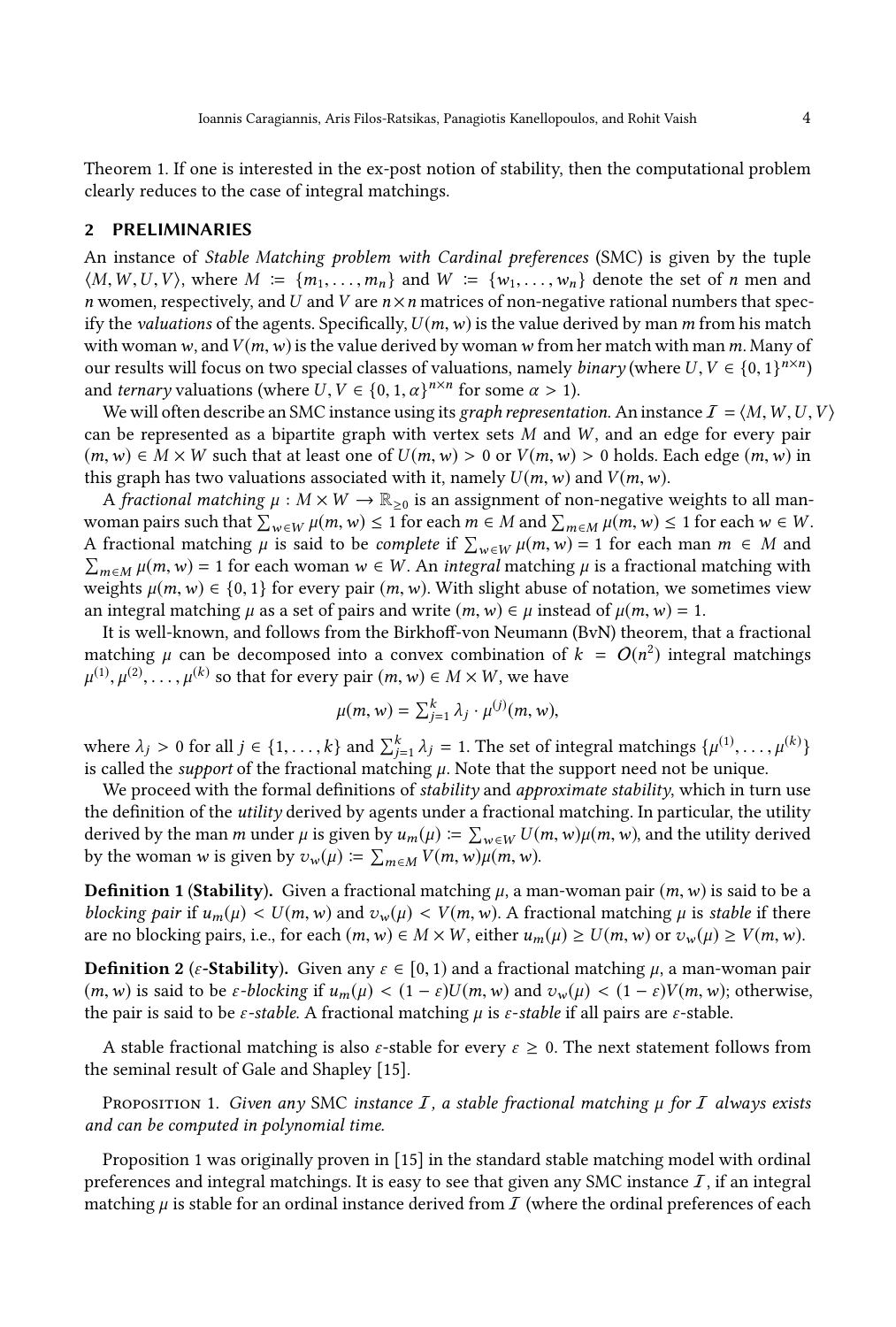agent are consistent with its valuations, breaking ties arbitrarily), then it is also stable for the original instance I.

Next, we define *social welfare*, which is a measure of the efficiency of a fractional matching.

**Definition 3 (Social welfare).** Given an SMC instance  $\langle M, W, U, V \rangle$  and a fractional matching  $\mu$ , the social welfare of  $\mu$  is defined as

$$
\mathcal{W}(\mu) := \sum_{m \in M} u_m(\mu) + \sum_{w \in W} v_w(\mu) = \sum_{m \in M} \sum_{w \in W} (U(m, w) + V(m, w)) \mu(m, w).
$$

An optimal matching is one with the highest social welfare among all fractional matchings. It follows from the BvN decomposition that there is always an integral optimal matching. Similarly, an optimal stable fractional matching (respectively, *optimal*  $\varepsilon$ -stable fractional matching) is one with the highest social welfare among all stable (respectively, all  $\varepsilon$ -stable) fractional matchings. We will use Optimal Stable Fractional Matching and Optimal  $\varepsilon$ -Stable Fractional Matching to refer to the corresponding optimization problems. For  $\rho \in (0, 1]$ , the term  $\rho$ -efficient refers to a stable (respectively,  $\varepsilon$ -stable) fractional matching with welfare at least  $\rho$  times the welfare of the optimal stable (respectively,  $\varepsilon$ -stable) fractional matching. Thus, an optimal stable (or  $\varepsilon$ -stable) fractional matching is 1-efficient.

### <span id="page-4-0"></span>2.1 Computing optimal stable fractional matchings

We will now discuss two exponential-time algorithms for OPTIMAL STABLE FRACTIONAL MATCHING. The first algorithm uses the following mixed integer linear program [\(OPT-Stab\):](#page-4-0)

<span id="page-4-4"></span><span id="page-4-3"></span><span id="page-4-2"></span><span id="page-4-1"></span>

| (OPT-Stab) | maximize $\sum_{m \in M} u_m + \sum_{w \in W} v_w$ |                                                                |                            |     |
|------------|----------------------------------------------------|----------------------------------------------------------------|----------------------------|-----|
|            |                                                    | subject to $u_m \ge U(m, w)y(m, w)$                            | $\forall m \in M, w \in W$ | (1) |
|            |                                                    | $v_w \ge V(m, w)(1 - y(m, w)) \quad \forall m \in M, w \in W$  |                            | (2) |
|            |                                                    | $u_m = \sum_{w \in W} U(m, w) \mu(m, w) \quad \forall m \in M$ |                            | (3) |
|            |                                                    | $v_w = \sum_{m \in M} V(m, w) \mu(m, w)$ $\forall w \in W$     |                            | (4) |
|            | $\sum_{w \in W} \mu(m, w) \leq 1$                  |                                                                | $\forall m \in M$          | (5) |
|            | $\sum_{m \in M} \mu(m, w) \leq 1$                  |                                                                | $\forall w \in W$          | (6) |
|            |                                                    | $\mu(m, w) \geq 0$                                             | $\forall m \in M, w \in W$ | (7) |
|            |                                                    | $y(m, w) \in \{0, 1\}$                                         | $\forall m \in M, w \in W$ | (8) |

<span id="page-4-7"></span><span id="page-4-6"></span><span id="page-4-5"></span>The non-negative weights  $\mu(m, w)$  of man-woman pairs as well as the utilities  $u_m := u_m(\mu)$  and  $v_w := v_w(\mu)$  of the agents (set in equalities [\(3\)](#page-4-1) and [\(4\)](#page-4-2)) are the fractional variables of [\(OPT-Stab\).](#page-4-0) The binary variables  $y(m, w)$  encode the stability requirements for pair  $(m, w)$  in constraints [\(1\)](#page-4-3) and [\(2\)](#page-4-4). Indeed, by setting  $y(m, w)$  to 1 or 0, we can require either  $u_m(\mu) \ge U(m, w)$  or  $v_w(\mu) \ge$  $V(m, w)$ . Constraints [\(5\)](#page-4-5) and [\(6\)](#page-4-6) ensure feasibility. By enumerating over all possible combinations of values for the binary variables  $y(m, w)$  for  $(m, w) \in M \times W$ , we get  $2^{n^2}$  different linear programs, and, clearly, at least one of them must have the optimal stable fractional matching as its optimal solution.

Our second algorithm is slightly faster and solves at most  $O(n^n)$  linear programs. It exploits the following linear program [\(OPT-Thresh\),](#page-4-7) which is defined using non-negative constants  $\theta_m$  for  $m \in M$  and  $\theta_w$  for  $w \in W$ , which we call *utility thresholds*.

<span id="page-4-9"></span><span id="page-4-8"></span>(OPT-Thresh) maximize 
$$
\sum_{m \in M} u_m + \sum_{w \in W} v_w
$$
  
subject to  $u_m \ge \theta_m$   $\forall m \in M$  (9)  
 $v_w \ge \theta_w$   $\forall w \in W$  (10)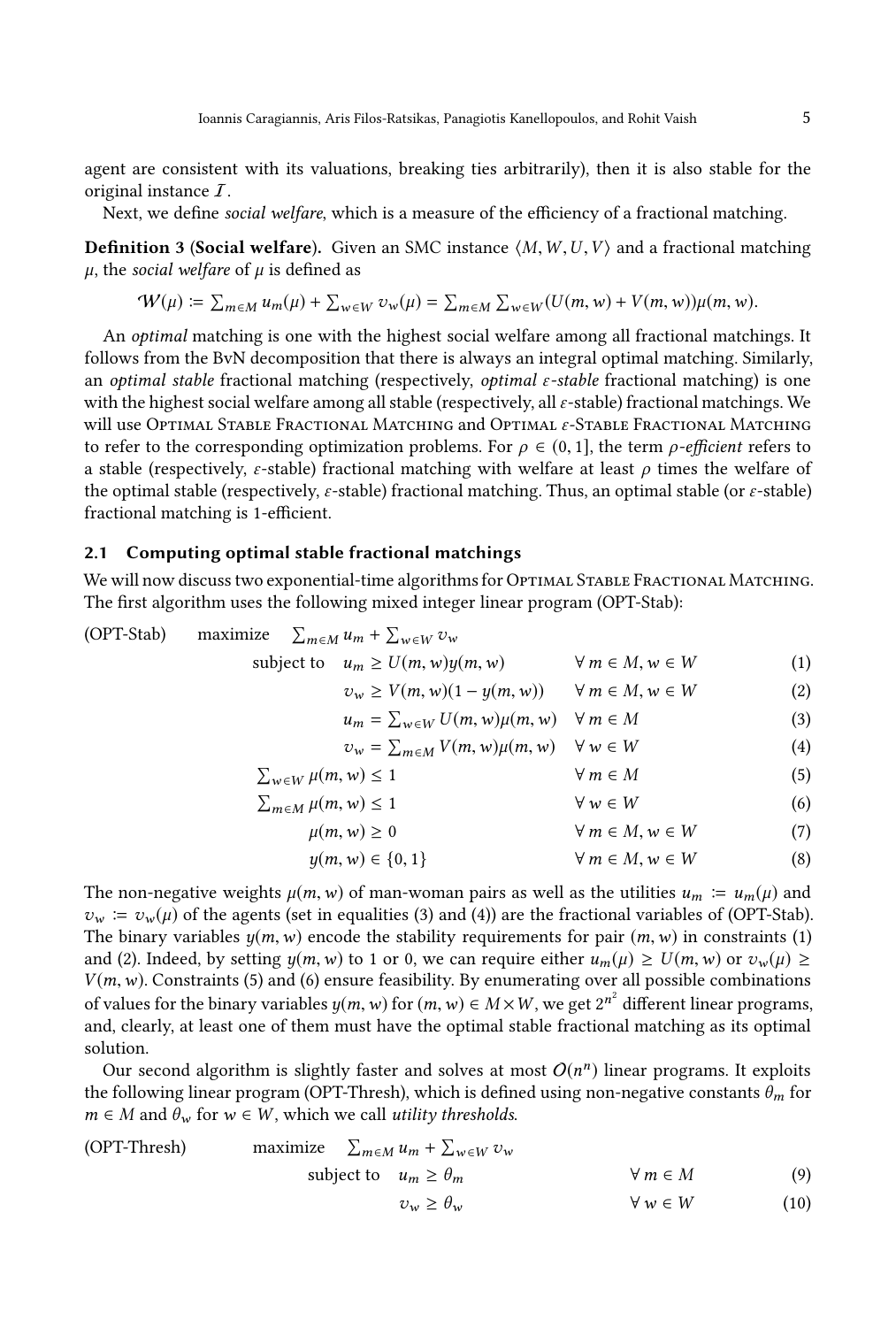<span id="page-5-8"></span><span id="page-5-7"></span><span id="page-5-6"></span><span id="page-5-5"></span><span id="page-5-4"></span>
$$
u_m = \sum_{w \in W} U(m, w) \mu(m, w) \quad \forall \, m \in M \tag{11}
$$

$$
v_w = \sum_{m \in M} V(m, w) \mu(m, w) \quad \forall \, w \in W \tag{12}
$$

$$
\sum_{w \in W} \mu(m, w) \le 1 \qquad \forall \, m \in M \tag{13}
$$

$$
\sum_{m \in M} \mu(m, w) \le 1 \qquad \forall w \in W \qquad (14)
$$

$$
\mu(m, w) \ge 0 \qquad \qquad \forall \, m \in M, w \in W \qquad (15)
$$

When all utility thresholds are set to zero, the solution of [\(OPT-Thresh\)](#page-4-7) is an optimal (i.e., welfare-maximizing) fractional matching. Using [\(OPT-Thresh\)](#page-4-7) to maximize social welfare under stability constraints is more challenging. We say that a set of utility thresholds is stability-preserving if for every pair of agents  $m \in M$  and  $w \in W$ , either  $\theta_m \ge U(m, w)$  or  $\theta_w \ge V(m, w)$ . Then, any fractional matching  $\mu$  that is feasible for [\(OPT-Stab\)](#page-4-0) is also feasible for [\(OPT-Thresh\)](#page-4-7) for some stability-preserving set of utility thresholds. Conversely, any fractional matching  $\mu$  that is feasible for [\(OPT-Thresh\)](#page-4-7) with some set of stability-preserving utility thresholds is also feasible for [\(OPT-Stab\).](#page-4-0) Therefore, in order to solve OPTIMAL STABLE FRACTIONAL MATCHING, it suffices to enumerate all  $O(n^n)$  sets of utility thresholds with  $\theta_m \in \{U(m, w) : w \in W\}$  for every man  $m \in M$ , compute utility thresholds  $\theta_w \in \{V(m, w) : m \in M\}$  for all  $w \in W$  so that the utility thresholds are stability-preserving, and solve [\(OPT-Thresh\).](#page-4-7) Among these solutions, the fractional matching with highest social welfare will be the solution of OPTIMAL STABLE FRACTIONAL MATCHING.

### <span id="page-5-0"></span>3 STRUCTURAL PROPERTIES

In this section, we present several observations about the structure of optimal and nearly-optimal stable fractional matchings. We begin by considerably strengthening our observation in Example [1](#page-1-0) regarding the welfare gap between stable fractional and stable integral matchings.

<span id="page-5-1"></span>THEOREM 1. For every  $\delta > 0$  and  $\alpha \geq 2$ , there exists an SMC instance with ternary valuations in  $\{0, 1, \alpha\}$  and an optimal stable fractional matching  $\mu^*$  such that any stable integral matching  $\mu^s$ satisfies  $W(\mu^s) \leq (\alpha - \frac{1}{2} - \delta)^{-1} W(\mu^s)$ .

We emphasize that Theorem [1](#page-5-1) is a *positive* result as it establishes that stable fractional matchings can have much higher welfare than their integral counterparts, and highlights the importance of Optimal Stable Fractional Matching. The proof of Theorem [1](#page-5-1) appears in Appendix [A.1.](#page-21-1)

<span id="page-5-3"></span>Our next observation (Proposition [2\)](#page-5-2) shows that the set of stable fractional matchings can be nonconvex even for binary valuations. Interestingly, this does not prevent us from efficiently solving Optimal Stable Fractional Matching in this setting (see Theorem [4](#page-9-1) in Section [4\)](#page-9-0).



Fig. 2. The SMC instances used in the proofs of Propositions [2](#page-5-2) and [3.](#page-6-0)

<span id="page-5-2"></span>PROPOSITION 2. There exists an SMC instance with binary valuations for which the set of stable fractional matchings is non-convex.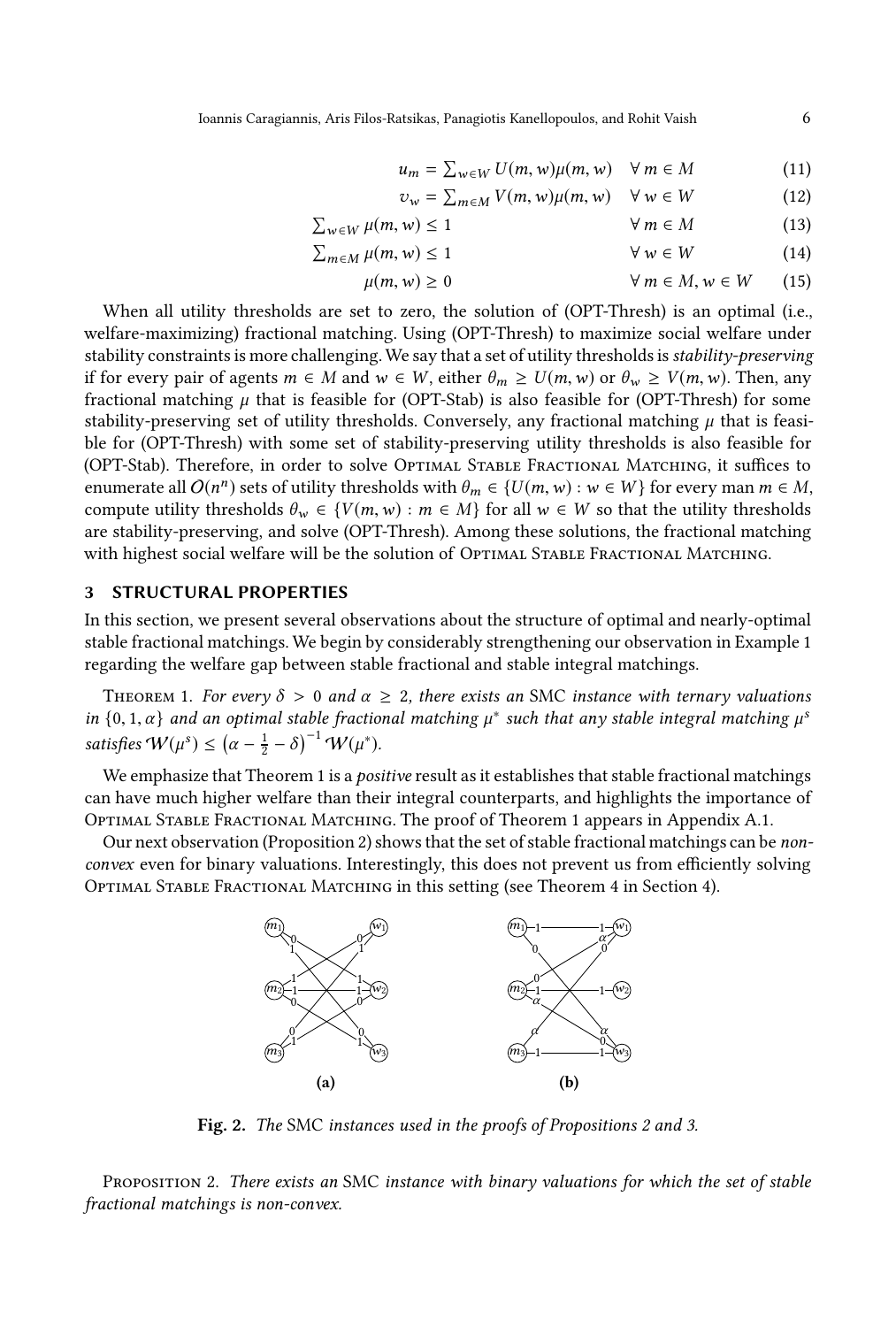Proof. Consider the instance  $I = \langle M, W, U, V \rangle$  with three men  $m_1, m_2, m_3$  and three women  $w_1, w_2, w_3$ , whose graph representation and agent valuations are shown in Figure [2a](#page-5-3). Consider the integral matchings  $\mu^{(1)} \coloneqq \{ (m_1, w_3), (m_2, w_1), (m_3, w_2) \}$  and  $\mu^{(2)} \coloneqq \{ (m_1, w_2), (m_2, w_3), (m_3, w_1) \}.$ It is easy to verify that both  $\mu^{(1)}$  and  $\mu^{(2)}$  are stable for  $I$  . However, the fractional matching  $\mu\coloneqq$  $0.5\mu^{(1)}+0.5\mu^{(2)}$  is not stable since  $(m_2,w_2)$  is a blocking pair; indeed,  $0.5=u_{m_2}(\mu)< U(m_2,w_2)=1$ and  $0.5 = v_{w_2}(\mu) < V(m_2, w_2) = 1.$ 

The structure of stable fractional matchings becomes much more interesting (and, as we will see in Section [5,](#page-11-0) also computationally unwieldy) when we move to *ternary* valuations. It turns out that the support of a stable fractional matching can comprise entirely of unstable integral matchings (Proposition [3\)](#page-6-0), and its size can grow linearly with the input (Theorem [3\)](#page-7-0). These observations pose major limitations on the set of algorithmic tools at our disposal.

<span id="page-6-0"></span>PROPOSITION 3. There exists an SMC instance with ternary valuations and a stable fractional matching  $\mu$  such that every integral matching in any support of  $\mu$  is unstable.

Proof. Consider the SMC instance  $I = \langle M, W, U, V \rangle$  with three men and three women shown in Figure [2b](#page-5-3). The parameter  $\alpha \geq 3$  is a constant. There are six different perfect integral matchings:

- Matching  $\mu^{(1)}$ , which consists of pairs  $(m_1, w_1), (m_2, w_2)$ , and  $(m_3, w_3)$  and has a social welfare of 6. It is easy to verify that this is the unique stable integral matching. Also, any subset of  $\mu^{(1)}$  is not stable as the pair that is missing from  $\mu^{(1)}$  will be blocking.
- Matching  $\mu^{(2)}$ , which consists of pairs  $(m_1, w_2), (m_2, w_3)$ , and  $(m_3, w_1)$  and has a social welfare of 2 $\alpha$ . The matching is not stable since the pair  $(m_1, w_1)$  is blocking.
- Matching  $\mu^{(3)}$ , which consists of pairs  $(m_1, w_3)$ ,  $(m_2, w_1)$ , and  $(m_3, w_2)$  and has a social welfare of 2 $\alpha$ . It is not stable since  $(m_2, w_2)$  is blocking.
- Matching  $\mu^{(4)}$ , which consists of pairs  $(m_1, w_1), (m_2, w_3)$ , and  $(m_3, w_2)$  and has a social welfare of  $\alpha$  + 2. It is not stable since  $(m_3, w_3)$  is blocking.
- Matching  $\mu^{(5)}$ , which consists of pairs  $(m_1, w_3)$ ,  $(m_2, w_2)$ , and  $(m_3, w_1)$  and has a social welfare of  $2\alpha + 2$ . It is not stable since  $(m_1, w_1)$  is blocking.
- Matching  $\mu^{(6)}$ , which consists of pairs  $(m_1, w_2), (m_2, w_1)$ , and  $(m_3, w_3)$  and has a social welfare of  $\alpha$  + 2. It is not stable since the pair  $(m_2, w_2)$  is blocking.

Consider the matching  $\mu := \frac{1}{\alpha(\alpha-1)} \cdot \mu^{(2)} + \frac{1}{\alpha} \cdot \mu^{(3)} + \frac{\alpha-2}{\alpha-1} \cdot \mu^{(5)}$ . It is easy to verify that  $\mu$  is stable. Indeed, the utilities of the agents under  $\mu$  are given by  $u_{m_1}(\mu) = 0$ ,  $u_{m_2}(\mu) = 1$ ,  $u_{m_3}(\mu) = \alpha - 1$ ,  $v_{w_1}(\mu) = 1$ ,  $v_{w_2}(\mu) = \frac{\alpha - 2}{\alpha - 1}$  and  $v_{w_3}(\mu) = \alpha - \frac{1}{\alpha - 1}$ . Notice that only the pairs  $(m_1, w_1)$ ,  $(m_2, w_2)$ , and  $(m_3, w_3)$  need to be checked for stability, since any other pair has at least one agent with a valuation of zero (and, hence, the stability constraint for those pairs is trivially satisfied). For each of the pairs  $(m_1, w_1)$ ,  $(m_2, w_2)$ , and  $(m_3, w_3)$ , there is some member of the pair that has a utility of at least 1 under  $\mu$ , which meets the requisite stability threshold, implying that  $\mu$  is stable. Finally, notice that  $\mu(m_1, w_1) = 0$ , which means that the unique stable integral matching  $\mu^{(1)}$  cannot occur in a support of  $\mu$ .

We remark that with some extra work, one can show that the matching  $\mu$  in the proof of Proposition [3](#page-6-0) is the unique optimal stable fractional matching.

As mentioned previously in Section [2,](#page-3-0) a (stable) fractional matching is the convex combination of at most  $n^2$  integral ones. Theorem [2](#page-6-1) provides a stronger bound on the support size of an *optimal* stable fractional matching.

<span id="page-6-1"></span>THEOREM 2. Given any SMC instance  $I$ , there exists an optimal stable fractional matching for  $I$ with at most 4n integral matchings in its support.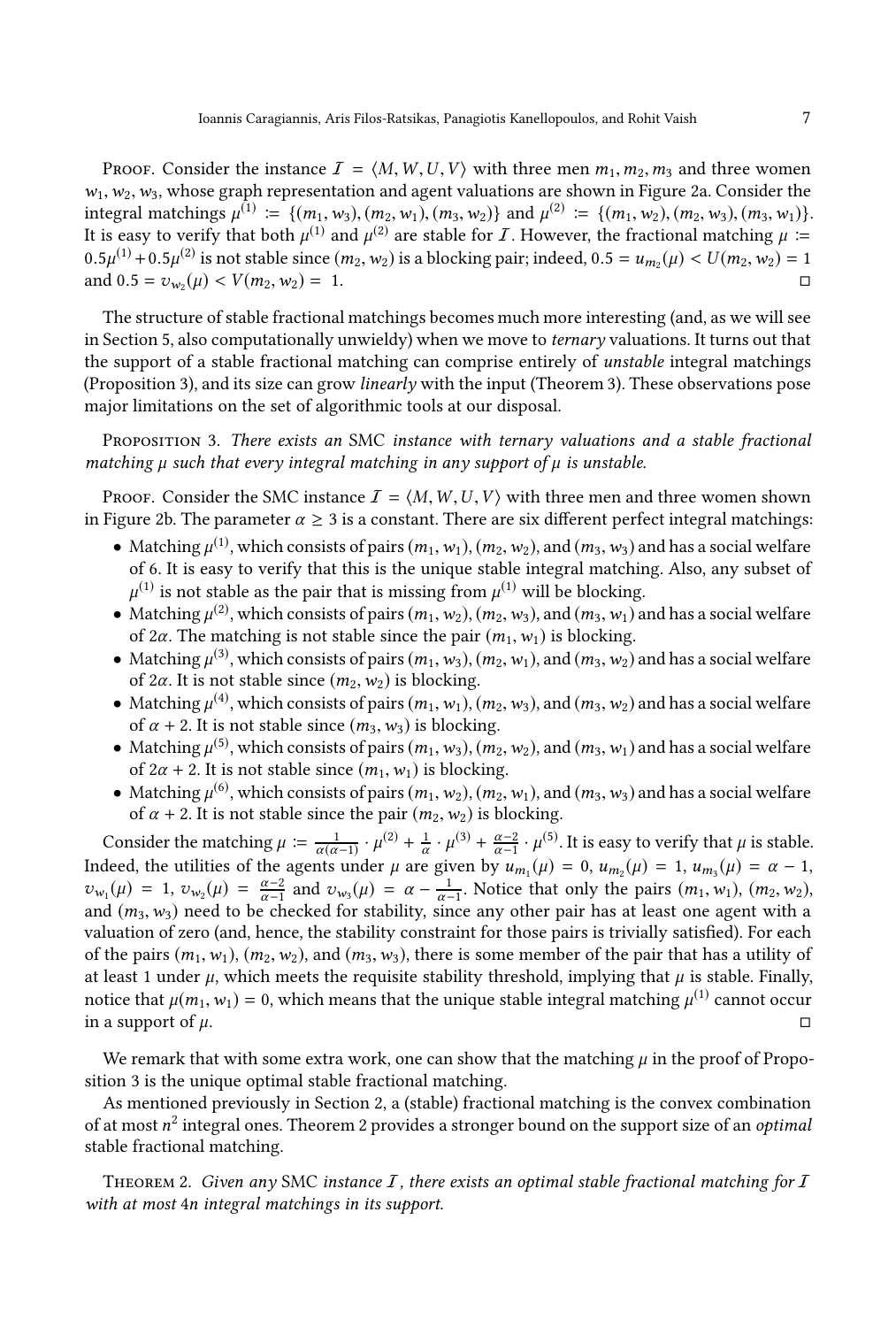Proof. Let  $\mu^*$  be an optimal stable fractional matching for  $I$ . Recall from Section [2.1](#page-4-0) that  $\mu^*$ solves the program [\(OPT-Thresh\)](#page-4-7) for some set of stability-preserving utility thresholds. Observe that [\(OPT-Thresh\)](#page-4-7) has  $n^2$  free variables (we ignore here the 2n variables  $u_m$  for  $m \in M$  and  $v_w$  for  $w \in W$ , which depend on the remaining ones according to constraints [\(11\)](#page-5-4) and [\(12\)](#page-5-5)). Without loss of generality,  $\mu^*$  is an optimal *extreme point* solution of [\(OPT-Thresh\).](#page-4-7) That is, when [\(OPT-Thresh\)](#page-4-7) is instantiated for  $\mu^*$ ,  $n^2$  linearly independent inequality constraints become tight. Among them, at most 4n can correspond to the sets of constraints [\(9\)](#page-4-8), [\(10\)](#page-4-9), [\(13\)](#page-5-6), and [\(14\)](#page-5-7). The remaining ones must correspond to the set of constraints [\(15\)](#page-5-8), implying that at least  $n^2 - 4n$  free variables will be equal to zero. Thus,  $\mu^*$  can assign positive weights to at most 4n man-woman pairs and, consequently, can have at most 4n integral matchings in its support.

<span id="page-7-0"></span>Next we show that the bound in Theorem [2](#page-6-1) is tight up to a constant factor.

THEOREM 3. For every  $\rho \in (0, 1]$ , there exists a family of SMC instances with ternary valuations for which any support of a *ρ*-efficient stable fractional matching consists of  $\Omega(pn)$  integral matchings.

PROOF. Consider a family of SMC instances  $\mathcal{I}_n = \langle M, W, U, V \rangle$  with  $M = \{m_1, \ldots, m_n\}$  and  $W = \{w_1, \ldots, w_n\}$ , where *n* is odd. Let  $\alpha$  be such that  $\alpha > \max\left\{n+2, \frac{2n}{\rho(n-1)}\right\}$ . The (ternary) valuations of the agents are defined as follows: For each  $i \in \{1, 2, ..., n\}$ ,  $U(m_i, w_i) = V(m_i, w_i) = 1$ . For each  $i \in \{1, 2, ..., \frac{n-1}{2}\}, U(m_{2i}, w_1) = U(m_{2i+1}, w_{2i}) = V(m_{2i}, w_{2i+1}) = \alpha$  and  $V(m_{2i}, w_1) =$  $V(m_{2i+1}, w_{2i}) = U(m_{2i}, w_{2i+1}) = 0$ . Finally,  $U(m_n, w_1) = 0$  and  $V(m_n, w_1) = \alpha$ . For all remaining pairs  $(m, w) \in M \times W$ ,  $U(m, w) = V(m, w) = 0$ . Figure [3a](#page-7-1) illustrates the SMC instance  $I_5$ .

<span id="page-7-1"></span>

Fig. 3. Subfigure (a) illustrates the graph representation of the SMC instance  $I_n$  described in the proof of Theorem [3](#page-7-0) for  $n = 5$ . Subfigure (b) shows the matching  $\mu^{opt}$ . Subfigures (c), (d), and (e) show the matchings  $\mu^{(1)},$   $\mu^{(2)},$  and  $\mu^{(3)},$  respectively. Dashed lines indicate zero-valuation pairs that do not appear in the graph representation.

Define  $\mu^{\text{opt}} \coloneqq \{(m_1, w_1)\} \cup \{(m_{2i}, w_{2i+1}), (m_{2i+1}, w_{2i}) : i \in \{1, 2, ..., \frac{n-1}{2}\}\}$  (see Figure [3b](#page-7-1)). We also define a number of other integral matchings obtained by modifying  $\mu^{opt}$ , as follows: For  $i \in$  $\{1, 2, \ldots, \frac{n-1}{2}\}\$ , the matching  $\mu^{(i)}$  (see Figures [3c](#page-7-1) and [3d](#page-7-1)) is the integral matching which is obtained from  $\mu^{\text{opt}}$  by replacing  $\{(m_1, w_1), (m_{2i}, w_{2i+1})\}$  with  $\{(m_1, w_{2i+1}), (m_{2i}, w_1)\}$ , i.e.,

$$
\mu^{(i)} \coloneqq (m_1, w_{2i+1}) \cup (m_{2i}, w_1) \cup (m_{2i+1}, w_{2i}) \cup \{(m_{2\ell}, w_{2\ell+1}) \cup (m_{2\ell+1}, w_{2\ell})\}_{\ell \in \{1, 2, ..., \frac{n-1}{2}\} \setminus \{i\}}.
$$

Also, the matching  $\mu^{\left(\frac{n+1}{2}\right)}$  (see Figure [3e](#page-7-1)) is the integral matching obtained from  $\mu^{\text{opt}}$  by replacing  $\{(m_1, w_1), (m_n, w_{n-1})\}$  with  $\{(m_1, w_{n-1}), (m_n, w_1)\}$ , i.e.,

$$
\mu^{\left(\frac{n+1}{2}\right)} := (m_1, w_{n-1}) \cup (m_{n-1}, w_n) \cup (m_n, w_1) \cup \{(m_{2\ell}, w_{2\ell+1}) \cup (m_{2\ell+1}, w_{2\ell})\}_{\ell \in \{1, 2, ..., \frac{n-3}{2}\}}.
$$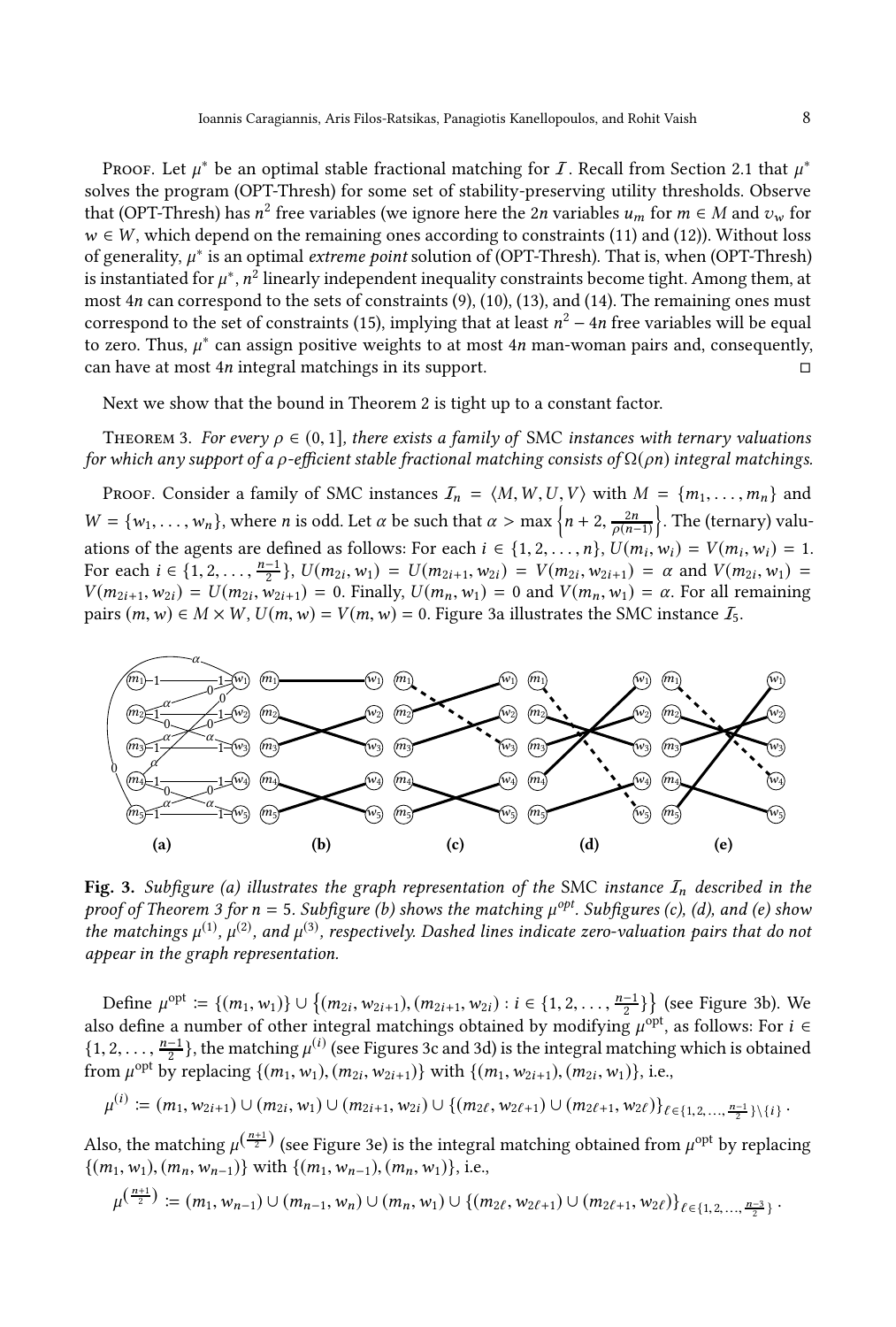Now, consider the fractional matching  $\mu := \sum_{i=1}^{\frac{n+1}{2}} \frac{1}{\alpha} \mu^{(i)} + \left(1 - \frac{n+1}{2\alpha}\right) \mu^{\text{opt}}$ . Since  $\alpha > n+2 > \frac{n+1}{2}$ ,  $\mu$  is well-defined and has the matchings  $\mu^{opt}$  and  $\mu^{(i)}$  for  $i \in \{1, \ldots, \frac{n+1}{2}\}$  in its support. Notice that  $W(\mu^{\text{opt}}) = (n-1)\alpha + 2$  and  $W(\mu^{(i)}) = (n-1)\alpha$  for all  $i \in \{1, 2, ..., \frac{n+1}{2}\}$ . Thus,  $W(\mu) > (n-1)\alpha$ .

It can be verified that  $\mu$  is stable. Indeed, we only need to check the blocking condition for the pairs  $(m_i, w_i)$  with  $i \in \{1, 2, ..., n\}$ . We have that  $v_{w_1}(\mu) \ge 1$  (since  $\mu^{(\frac{n+1}{2})}$  has weight  $\frac{1}{\alpha}$  in  $\mu$  and  $V(m_n, w_1) = \alpha$ ),  $u_{m_{2i}}(\mu) \ge 1$  for each  $i \in \{1, 2, ..., \frac{n-1}{2}\}$  (since  $\mu^{(i)}$  has weight  $\frac{1}{\alpha}$  in  $\mu$  and  $U(m_{2i}, w_1) = \alpha$ ), and  $v_{w_{2i+1}}(\mu) \ge 1$  for each  $i \in \{1, 2, ..., \frac{n-1}{2}\}$  (since  $\mu^{(i)}$  has weight  $\frac{1}{\alpha}$  in  $\mu$  and  $V(m_{2i}, w_{2i+1}) = \alpha$ ). The welfare of the optimal stable fractional matching must therefore be at least  $W(\mu)$ , and thus strictly greater than  $(n-1)\alpha$ .

We now claim that any  $\rho$ -efficient stable fractional matching  $\mu'$  satisfies  $\mu'(m_n, w_1) > 0$ . Indeed, assuming otherwise that  $\mu'(m_n, w_1) = 0$ , the only pair that can give positive utility to man  $m_1$  and woman  $w_1$  is  $(m_1, w_1)$ . Hence, we must also have  $\mu'(m_1, w_1) = 1$ , and, as a result,  $\mu'(m_{2i}, w_1) = 0$ for  $i \in \{1, 2, \ldots, \frac{n-1}{2}\}$ . Then, the only pair that can give positive utility to man  $m_{2i}$  and woman  $w_{2i}$  is  $(m_{2i}, w_{2i})$ , and hence, it must also be that  $\mu'(m_{2i}, w_{2i}) = 1$ . Consequently, the only pair that can give positive utility to man  $m_{2i+1}$  and woman  $w_{2i+1}$  is  $(m_{2i+1}, w_{2i+1})$  and, hence, we must have  $\mu'(m_{2i+1}, w_{2i+1}) = 1$ . The welfare of matching  $\mu'$  would then be 2n, which is less than  $\rho(n-1)\alpha$  by the assumed bound on  $\alpha$ . In other words, the welfare of  $\mu'$  would be less than  $\rho$  times the welfare of the stable fractional matching  $\mu$ , contradicting the assumption that  $\mu'$  is  $\rho$ -efficient.

The final step in the proof involves showing that for any stable fractional matching  $\mu'$  with support of size at most  $\frac{n-1}{2}\rho$ , we must have  $W(\mu') < \rho(n-1)\alpha$ ; the desired bound on the support size would then follow from the contrapositive. Let  $T := \left\{ i \in \left\{1, 2, \ldots \frac{n-1}{2} \right\} : \mu'(m_{2i}, w_1) > 0 \right\}$ , and  $\overline{T} := \{1, 2, \ldots \frac{n-1}{2}\} \setminus T$ . Since  $\mu'$  has support of size at most  $\frac{n-1}{2}\rho$  and  $\mu'(m_n, w_1) > 0$ , it holds that  $|T| \leq \frac{n-1}{2}\rho - 1.$ 

For every  $i \in T$ , the agents  $m_{2i}$ ,  $w_{2i}$ ,  $m_{2i+1}$ , and  $w_{2i+1}$  can together contribute at most  $2\alpha$  to the welfare. On the other hand, when  $i \in \overline{T}$ , we have  $\mu'(m_{2i}, w_1) = 0$ , and the only pair that can give positive utility to man  $m_{2i}$  and woman  $w_{2i}$  is  $(m_{2i}, w_{2i})$ . Therefore, we must have that  $\mu'(m_{2i},w_{2i})$  = 1. Consequently, the only pair that can give positive utility to man  $m_{2i+1}$  and woman  $w_{2i+1}$  is  $(m_{2i+1}, w_{2i+1})$ , and it follows that  $\mu'(m_{2i+1}, w_{2i+1}) = 1$ . Therefore, when  $i \in \overline{T}$ , the agents  $m_{2i}$ ,  $w_{2i}$ ,  $m_{2i+1}$ , and  $w_{2i+1}$  can together contribute at most 4 to the welfare. Taking the possible contribution of pair  $(m_1, w_1)$  into account, we have that

$$
\mathcal{W}(\mu')\leq 2+2\alpha|T|+4|\overline{T}|=2n+(2\alpha-4)|T|\leq 2n+\rho(n-1)\alpha-2\alpha-2(n-1)\rho+4<\rho(n-1)\alpha.
$$

The equality follows from the definition of  $\overline{T}$ , the second inequality follows from the bound on  $|T|$ above, and the third one from the definition of  $\alpha$ . This completes the proof of Theorem [3.](#page-7-0)  $\Box$ 

Theorem [3](#page-7-0) has an interesting algorithmic implication. As the support size can be large in any good approximation of the optimal stable fractional matching, it implies that support enumeration strategies—which have been proved useful in other contexts; see [\[6\]](#page-19-21) and the references therein will be ineffective in computing (even approximate) solutions of OpTIMAL STABLE FRACTIONAL MATCHING. A similar implication can be shown for optimal  $\varepsilon$ -stable fractional matchings. In contrast, as we will show in Section [4,](#page-9-0) ε-stable fractional matchings of small support can be easily computed, and provide nearly the best approximation ratios achievable by efficient algorithms (under standard complexity-theoretic assumptions).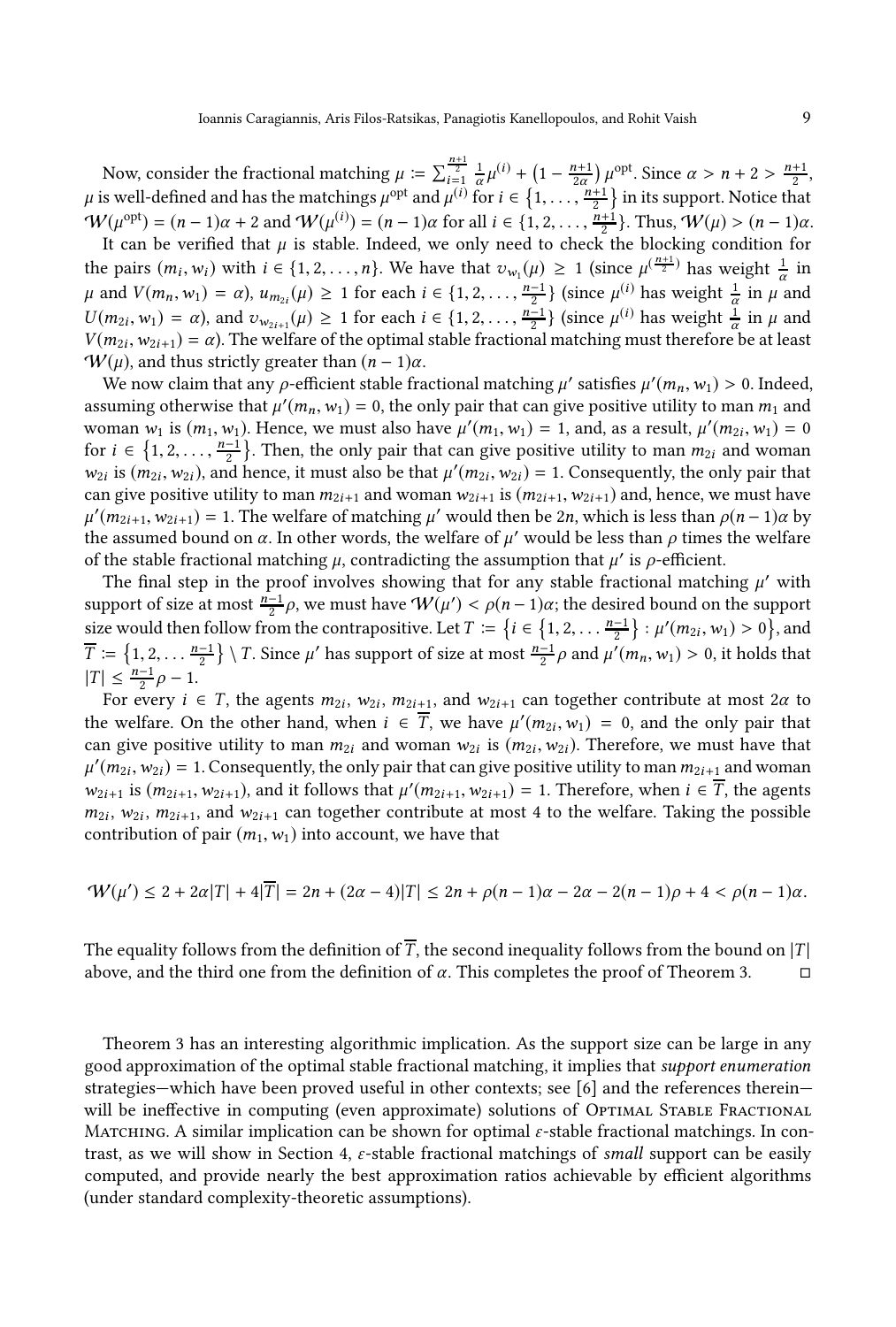# <span id="page-9-0"></span>4 ALGORITHMIC RESULTS

We begin the discussion of our algorithmic results with binary valuations. In this setting, OPTIMAL Stable Fractional Matching reduces to computing a maximum weight matching on a specific weighted graph associated with the given instance.

<span id="page-9-1"></span>THEOREM 4. Given an SMC instance  $I = \langle M, W, U, V \rangle$  with binary valuations, an optimal stable fractional matching for  $I$  can be computed in polynomial time.

Proof. Let G be the graph representation of I. We assign to each edge  $(m, w)$  in G a weight  $\gamma(m, w)$ , as follows:  $\gamma(m, w) = 2 + 1/n^2$  whenever  $U(m, w) = V(m, w) = 1$ , otherwise  $\gamma(m, w) = 1$ . Thus, for any matching  $\mu$  in G, if  $n_{\mu}$  denotes the number of agents (men and women) with utility 1 in the SMC instance  $\overline{I}$ , then  $n_{\mu} \leq \sum_{(m,w)\in\mu} \gamma(m,w) < n_{\mu} + 1$ .

Let  $\mu$  be a maximum weight matching in G. Note that  $\mu$  can be computed in polynomial time. Also, it follows from the above inequality that  $\mu$  is an optimal matching for  $\mathcal I$ . We will now argue that  $\mu$  is stable. Indeed, assuming otherwise, any blocking pair  $(m, w)$  must have  $0 = u_m(\mu)$  <  $U(m, w) = 1, 0 = v_w(\mu) < V(m, w) = 1$  and  $(m, w) \notin \mu$ . Thus, if  $\mu$  contains one or both of the edges  $(m, w')$  and  $(m', w)$  for some  $w' \neq w$  and  $m' \neq m$ , then we must have that  $U(m, w') = 0$  and/or  $V(m', w) = 0$ . By our definition of weights, this would imply that  $\gamma(m, w') = 1$  and/or  $\gamma(m', w) = 1$ . We can now replace one or both of these edges with the edge  $(m, w)$ , which has weight  $\gamma(m, w)$  =  $2 + 1/n^2$ , and obtain a new matching with strictly larger weight—a contradiction.

Next, we consider general valuations and show how to exploit stable integral matchings to get an approximate solution for OPTIMAL STABLE FRACTIONAL MATCHING. Let  $\sigma_{\text{max}}$  and  $\sigma_{\text{min}}$  denote the largest and the smallest non-zero valuation among all agents in  $I$ , respectively. We call a manwoman pair  $(m, w)$  light if either  $U(m, w) = 0$  or  $V(m, w) = 0$ , and heavy otherwise. Given an SMC instance  $\bar{I}$  as input, our algorithm computes a stable integral matching for  $\bar{I}$ , say  $\mu$ , in two steps: First, it computes a stable integral matching  $\mu_1$  using only the heavy pairs (and taking into account the stability constraints in heavy pairs only). Then, it *completes* the solution with a matching  $\mu_2$  of maximum welfare using the light pairs subject to feasibility constraints, i.e., using light pairs that do not share any agents with the pairs in  $\mu_1$ . The light pairs impose no additional constraints on stability, so the resulting matching is stable.

We will show that  $\mu$  has approximation ratio 1 +  $\sigma_{\text{max}}/\sigma_{\text{min}}$ . Let  $\mu^{\text{opt}}$  be an optimal matching for  $I$ . Also, let  $\mu_1^{\text{opt}}$ <sup>opt</sup> be the set of pairs of  $\mu^{\text{opt}}$  that share an agent with some pair of  $\mu_1$ , i.e.,  $\mu_1^{\text{opt}}$  :=  ${(m, w) ∈ µ^{opt}}$ : at least one of m or w is matched under  $\mu_1$ }. By definition of  $\mu_2$ , we have  $W(\mu_2) ≥$  $W(\mu^{\text{opt}}\setminus \mu^{\text{opt}}_1)$  $1<sub>1</sub>$ ). To complete the proof, we will need the following lemma.

<span id="page-9-2"></span>LEMMA 1. 
$$
W(\mu_1 \setminus \mu_1^{opt}) \ge (1 + \sigma_{\max}/\sigma_{\min})^{-1} W(\mu_1^{opt} \setminus \mu_1).
$$

Proof. Our proof constructs a mapping in which every pair  $(m, w) \in \mu_1^{\text{opt}}$  $\int_1^{\text{opt}} \setminus \mu_1$  is mapped to one of its agents, whom we will call the witness of the pair. The mapping is such that the utility of the witness in the matching  $\mu_1 \setminus \mu_1^{\text{opt}}$ <sup>opt</sup> is at least  $(1 + \sigma_{\text{max}}/\sigma_{\text{min}})^{-1} (U(m, w) + V(m, w))$ . Note that once we establish the said mapping, the proof will follow, since each agent can be the witness of at most one pair of  $\mu_1^{\text{opt}}$  $\mathcal{U}_1^{\text{opt}} \setminus \mu_1$  and  $\mathcal{W}(\mu_1 \setminus \mu_1^{\text{opt}})$  $_{1}^{\text{opt}}$ ) is at least the total utility of the witnesses in  $\mu_1 \setminus \mu_1^{\text{opt}}$ օբւ<br>1

Consider a light pair  $(m, w) \in \mu_1^{\text{opt}}$  $\int_1^{\text{opt}} \langle \mu_1 \rangle$ . The witness is an agent  $(m \text{ or } w)$  who also belongs to a pair of  $\mu_1 \setminus \mu_1^{\text{opt}}$ <sup>opt</sup>; such an agent certainly exists by the definition of  $\mu_1^{\text{opt}}$  $1<sup>opt</sup>$ . Since all pairs of  $\mu_1 \setminus \mu_1^{\text{opt}}$  $_{1}^{\mathrm{opt}}$  are heavy, the utility of the witness of  $(m,w)$  in  $\mu_{1} \setminus \mu_{1}^{\mathrm{opt}}$ <sup>opt</sup> is at least  $\sigma_{\min} = \frac{\sigma_{\min}}{\sigma_{\max}} (0 + \sigma_{\max}) \ge$  $(1 + \sigma_{\text{max}}/\sigma_{\text{min}})^{-1} (U(m, w) + V(m, w))$ , since  $(m, w)$  is light.

Now consider a heavy pair  $(m, w) \in \mu_1^{\text{opt}}$  $\int_1^{\text{opt}} \setminus \mu_1$ . If  $\mu_1$  contains a pair  $(m, w')$  with  $U(m, w') \geq$  $U(m, w)$ , select agent m to be the witness, otherwise select agent w. Note that in the latter case,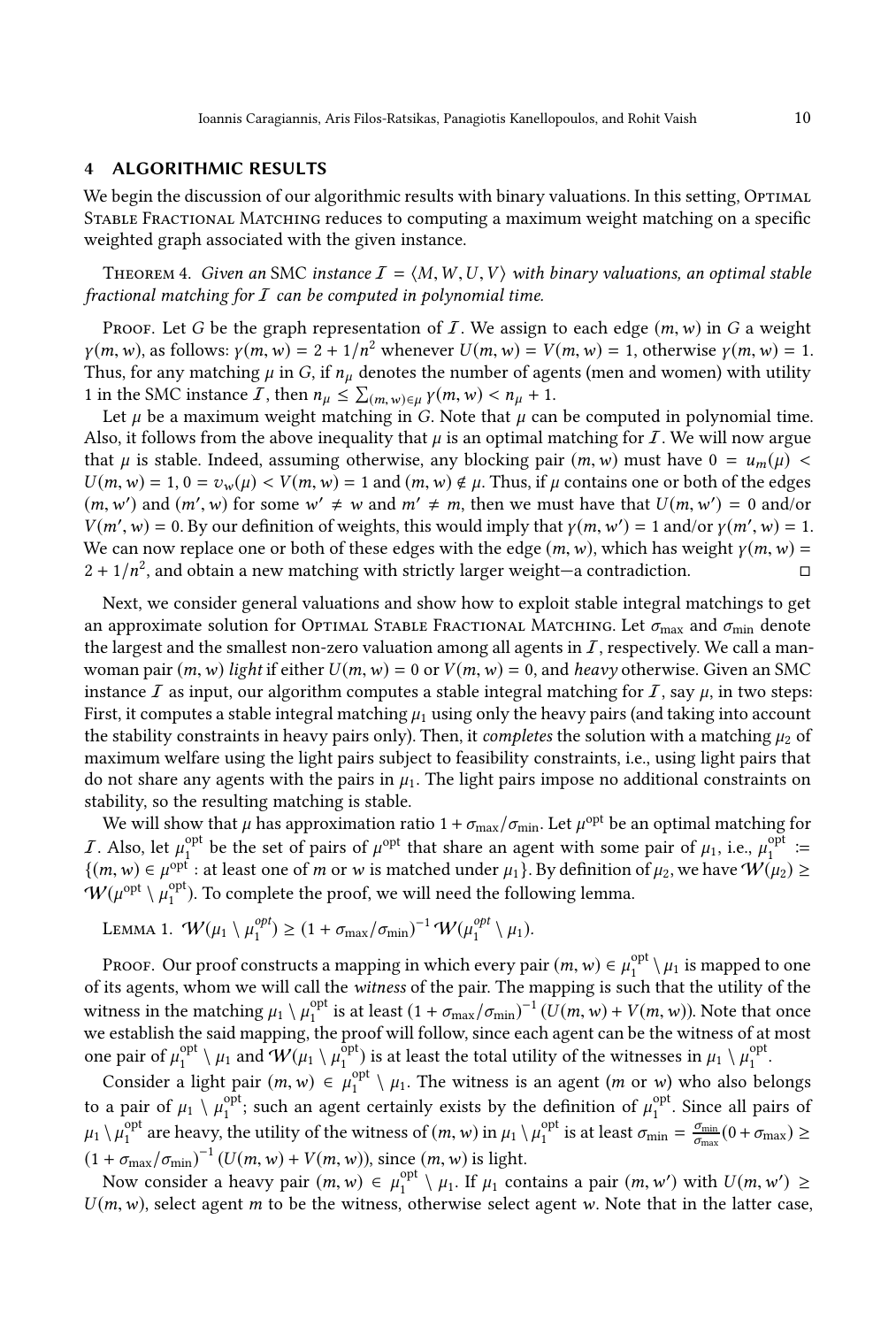stability of  $\mu_1$  implies the existence of  $(m', w) \in \mu_1$  such that  $V(m', w) \ge V(m, w)$ . Hence, the utility of the witness of  $(m, w)$  in  $\mu_1 \setminus \mu_1^{\text{opt}}$  $_{1}^{\text{opt}}$  is at least min $\{U(m, w), V(m, w)\}$ , which, in turn, is at least  $(1 + \sigma_{\text{max}}/\sigma_{\text{min}})^{-1} (U(m, w) + V(m, w)).$ 

Now, Lemma [1](#page-9-2) gives the desired approximation ratio, as follows:

$$
\mathcal{W}(\mu) = \mathcal{W}(\mu_1) + \mathcal{W}(\mu_2) = \mathcal{W}(\mu_1 \setminus \mu_1^{\text{opt}}) + \mathcal{W}(\mu_1 \cap \mu_1^{\text{opt}}) + \mathcal{W}(\mu_2)
$$
  
\n
$$
\geq (1 + \sigma_{\text{max}}/\sigma_{\text{min}})^{-1} \mathcal{W}(\mu_1^{\text{opt}} \setminus \mu_1) + \mathcal{W}(\mu_1^{\text{opt}} \cap \mu_1) + \mathcal{W}(\mu_{\text{opt}}^{\text{opt}} \setminus \mu_1^{\text{opt}})
$$
  
\n
$$
\geq (1 + \sigma_{\text{max}}/\sigma_{\text{min}})^{-1} \mathcal{W}(\mu_{\text{opt}}).
$$

For ternary valuations in  $\{0, 1, \alpha\}$ , the above algorithm gives a  $(1 + \alpha)$ -approximation. An improved approximation for ternary valuations can be achieved using the following modification: When computing the stable integral matching, resolve ties in favour of the pairs  $(m, w)$  with the highest  $U(m, w) + V(m, w)$ . The next lemma establishes an improved approximatio ratio of  $max{2, \alpha}$ .

LEMMA 2. The modified algorithm for SMC instances with ternary valuations in  $\{0, 1, \alpha\}$  satisfies  $\mathcal{W}(\mu_1 \setminus \mu_1^{opt}$  $\binom{opt}{1} \ge \min\{\frac{1}{2},\frac{1}{\alpha}\}W(\mu_1^{opt})$  $\int_1^{opt} \setminus \mu_1$ .

Proof. For a pair  $(m, w)$  of matching  $\mu_1^{\text{opt}}$  $\frac{1}{1}$   $\mu_1$ , we use the term *neighborhood* to refer to the pairs of  $\mu_1 \setminus \mu_1^{\text{opt}}$ <sup>opt</sup> that use agent *m* or *w*. We will show that the total utility from pairs in the neighborhood of  $(m, w)$  is at least min{1, 2/α}  $(U(m, w) + V(m, w))$ . Since each pair of  $\mu_1 \setminus \mu_1^{\text{opt}}$  $\frac{1}{1}$  can be in the neighborhood of at most two pairs of  $\mu_1^{\rm opt}$  $\int_1^{\text{opt}} \chi \mu_1$ , this will give us the desired inequality.

Indeed, by the particular way we resolve ties in the ordinal preferences before computing the matching  $\mu_1$ , a heavy pair  $(m, w)$  in  $\mu_1^{\text{opt}}$  $\int_1^{\text{opt}} \setminus \mu_1$  must have a pair of utility at least  $U(m, w) + V(m, w)$ in its neighborhood. A light pair  $(m, w)$  has  $U(m, w) + V(m, w) \leq \alpha$  and certainly has a heavy pair of utility at least 2 in its neighborhood.

<span id="page-10-1"></span>The above discussion is summarized in the following statement.

THEOREM 5. There is a polynomial-time algorithm which, given an SMC instance  $I$  with an optimal matching  $\mu^{opt}$ , computes a stable integral matching  $\mu$  with  $W(\mu) \ge \min\{\frac{1}{2},\frac{1}{\alpha}\}W(\mu^{opt})$  if  $I$  has ternary valuations in  $\{0,1,\alpha\}$ , and  $W(\mu) \ge (1+\sigma_{\max}/\sigma_{\min})^{-1} W(\mu^{opt})$  in general, where  $\sigma_{\max}$  and  $\sigma_{\min}$  denote the highest and lowest non-zero valuation in  $I$ , respectively.

We conclude this section by considering approximate stability. For general valuations, we present a polynomial-time  $1/\varepsilon$ -approximation algorithm for OPTIMAL  $\varepsilon$ -STABLE FRACTIONAL MATCHING, which constructs an  $\varepsilon$ -stable fractional matching with a small support by combining an optimal matching with a stable integral matching.

<span id="page-10-0"></span>THEOREM 6. There is a polynomial-time algorithm that given any SMC instance  $I = \langle M, W, U, V \rangle$ and any rational  $\varepsilon \in [0,1]$ , computes a fractional matching  $\mu$  that is  $\varepsilon$ -stable for I such that  $W(\mu) \geq$ ε $W(\mu^{opt})$ , where  $\mu^{opt}$  is an optimal matching for *I*.

Proof. Let  $\mu^s$  be any stable integral matching and  $\mu^{\text{opt}}$  be an optimal matching for  $I$ . Note that both  $\mu^s$  and  $\mu^{opt}$  can be computed in polynomial time. We will show that  $\mu := (1 - \varepsilon)\mu^s +$  $\varepsilon \mu^{\text{opt}}$  satisfies the desired properties. Indeed,  $W(\mu) = (1 - \varepsilon)W(\mu^s) + \varepsilon W(\mu^{\text{opt}}) \ge \varepsilon W(\mu^{\text{opt}})$ . Furthermore, since  $\mu^s$  is stable, we have that for any man-woman pair  $(m, w) \in M \times W$ , either  $u_m(\mu^s) \ge U(m, w)$  or  $v_w(\mu^s) \ge V(m, w)$ . The former condition implies that  $u_m(\mu) \ge (1 - \varepsilon)u_m(\mu^s) \ge$  $(1 - \varepsilon)U(m, w)$ , while the latter condition gives  $v_w(\mu) \ge (1 - \varepsilon)V(m, w)$ . Either way, the pair  $(m, w)$  $\overline{\phantom{a}}$  is  $\varepsilon$ -stable.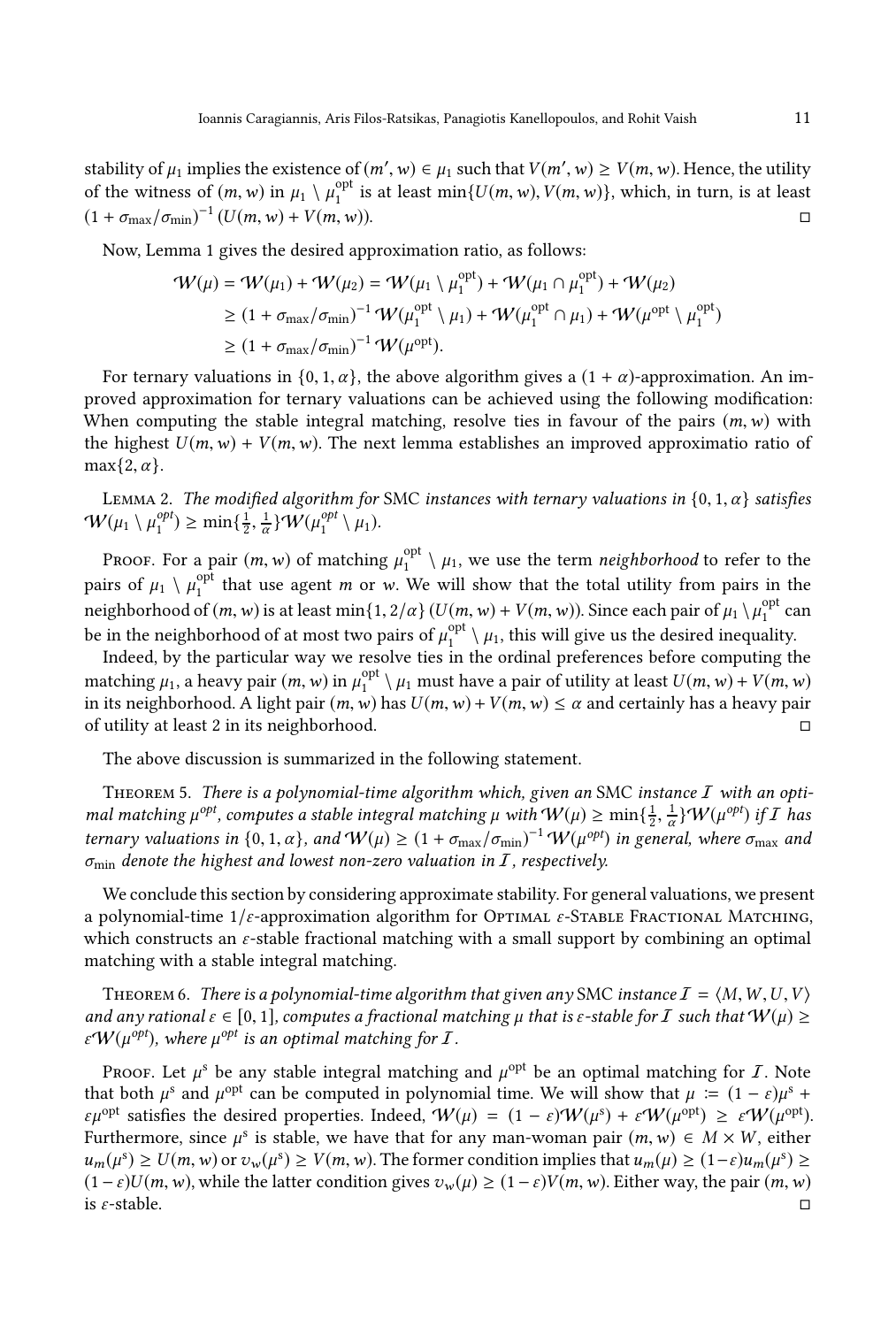In particular, Theorem [6](#page-10-0) shows that a  $\frac{1}{2}$ -stable fractional matching with welfare at least half of that of an optimal fractional matching (and therefore, that of an optimal stable fractional matching) can be computed in polynomial time. In Section [A.4,](#page-25-0) we provide a slightly stronger welfare guarantee: There is a polynomial-time algorithm that computes a  $\frac{1}{2}$ -stable fractional matching with welfare at least that of an optimal (exactly) stable fractional matching.

### <span id="page-11-0"></span>5 HARDNESS OF APPROXIMATION

In this section, we present our inapproximability statements, which are by far the technically most involved results in the paper. We present polynomial-time reductions which, given a 3SAT formula  $\phi$  of a particular structure, construct SMC instances that simulate the evaluation of  $\phi$  for every variable assignment. The constructed SMC instances consist of several gadgets including an accumulator. The simulation of the evaluation of  $\phi$  by the SMC instance is such that:

- (a) when  $\phi$  has a satisfying assignment, there is a stable (or  $\varepsilon$ -stable) fractional matching where the contribution of the agents in the accumulator gadget to the welfare can be large and dominates the contribution from the remaining SMC instance and
- (b) when  $\phi$  is not satisfiable, the contribution of the accumulator and, subsequently, the total welfare of any stable (or  $\varepsilon$ -stable) fractional matching is very small.

Hence, distinguishing between SMC instances with stable (or  $\varepsilon$ -stable) fractional matchings of very high and very low welfare would allow us to decide 3SAT. We have two inapproximability statements: Theorem [7](#page-11-1) for Optimal Stable Fractional Matching and Theorem [8](#page-11-2) for Optimal  $\varepsilon$ -Stable Fractional Matching.

<span id="page-11-1"></span>THEOREM 7. For every constant  $\delta > 0$ , it is NP-hard to approximate OPTIMAL STABLE FRACTIONAL MATCHING for SMC instances with ternary valuations in  $\{0, 1, \alpha\}$  to within a factor of (i)  $\alpha - 1/2 - \delta$ if  $\alpha = O(n)$ , and (ii)  $\Omega(n^{1-\delta})$  otherwise.

<span id="page-11-2"></span>THEOREM 8. For any constants  $\varepsilon \in (0, 0.03]$  and  $\delta > 0$ , it is NP-hard to approximate OPTIMAL ε-STABLE FRACTIONAL MATCHING to within a factor of  $1/\varepsilon - \delta$ .

We will prove Theorem [7](#page-11-1) here; the proof of Theorem [8,](#page-11-2) which uses similar gadgets but is slightly more involved, appears in Appendix [A.3.](#page-22-0) Since the proof is long, we have divided it into three parts: the description of the reduction (Section [5.1\)](#page-11-3), technical claims with gadget properties (Section [5.2\)](#page-14-0), and the proof of the inapproximability result (Section [5.3\)](#page-16-0).

### <span id="page-11-3"></span>5.1 The reduction

In particular, we present a polynomial-time reduction from 2P2N-3SAT, the special case of 3SAT consisting of 3-CNF clauses in which every variable appears four times: twice as a positive literal and twice as a negative one. 2P2N-3SAT is known to be NP-hard [\[37\]](#page-20-14). Our reduction takes as input an instance of 2P2N-3SAT consisting of N (boolean) variables  $x_1, x_2, ..., x_N$ , and a 3-CNF formula  $\phi$  with  $L = 4N/3$  clauses  $c_1, c_2, ..., c_L$ . Without loss of generality, we assume that each clause in  $\phi$ consists of distinct literals.

Given the instance of 2P2N-3SAT, our reduction generates an instance  $\mathcal{I} = \langle M, W, U, V \rangle$  of Optimal Stable Fractional Matching. As usual, we denote by n the number of men (or women) in I. We will use a positive integer parameter k which will determine the size of n; in particular,  $n =$  $O(N + k)$ . We define I by referring to its graph representation, which consists of variable gadgets, clause gadgets, variable-clause connectors, an accumulator, and clause-accumulator connectors. For each gadget, we classify the edges (i.e., man-woman pairs and their valuations) into the following three types:

• man-heavy edges  $(m, w)$  with  $U(m, w) = \alpha$  and  $V(m, w) = 0$ ,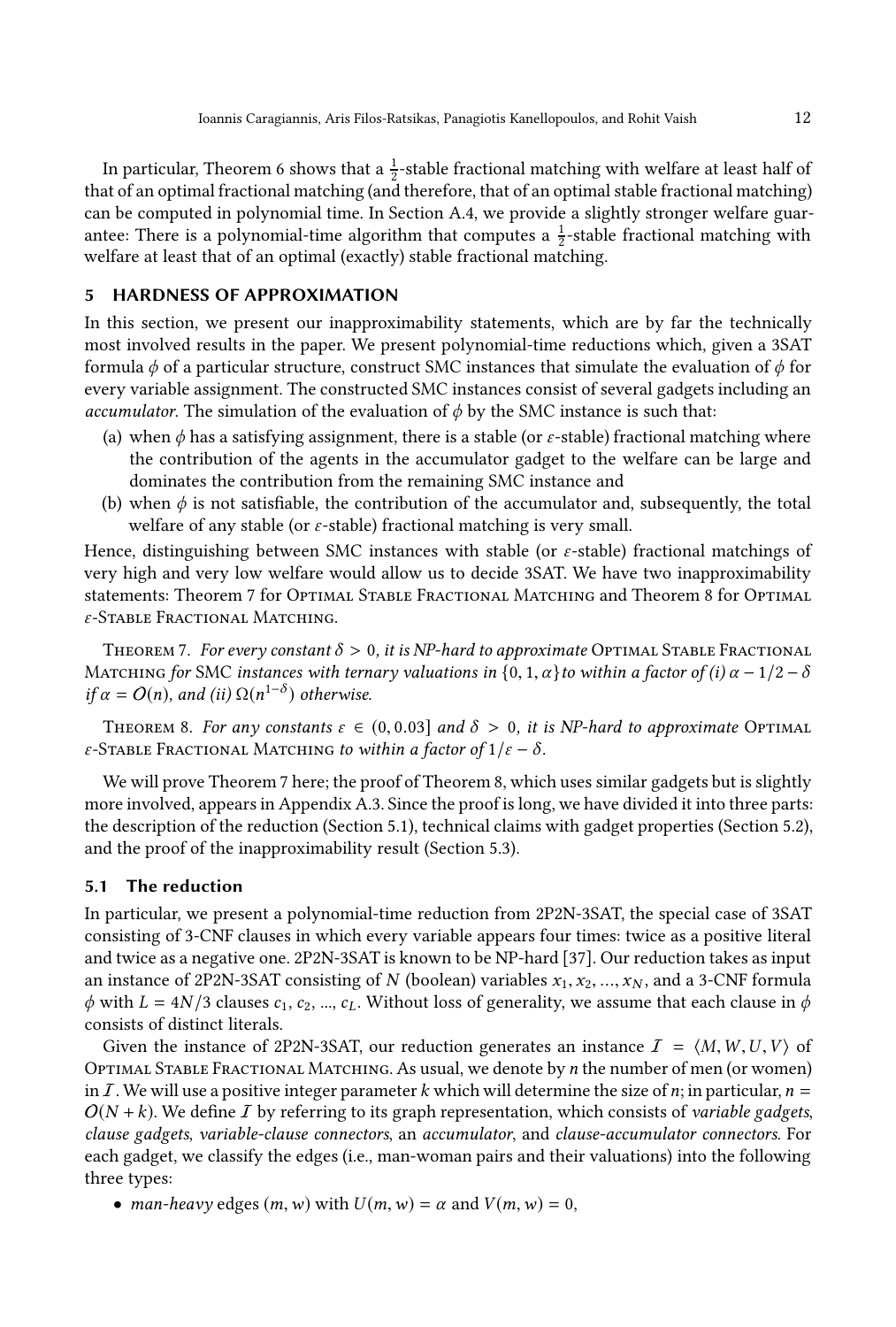- woman-heavy edges  $(m, w)$  with  $U(m, w) = 0$  and  $V(m, w) = \alpha$ , and
- balanced edges  $(m, w)$  with  $U(m, w) = V(m, w) = 1$ .

Recall that any pair  $(m, w)$  that does not appear as an edge in the graph representation has  $U(m, w)$  =  $V(m, w) = 0.$ 

The instance  $I$  has a variable gadget for every variable  $x$ , which consists of five men  $m_1^x$ ,  $m_2^x$ ,  $e_1^x$ ,  $e_2^x$ ,  $e_3^x$ , four women  $w_1^{\overline{x}}$ ,  $w_2^{\overline{x}}$ ,  $f_1^x$ ,  $f_2^x$  and the ten balanced edges  $(e_1^x, f_1^x)$ ,  $(m_1^x, f_1^x)$ ,  $(m_1^x, w_1^{\overline{x}})$ ,  $(e_3^x, w_1^{\overline{x}}), (e_3^x, w_2^{\overline{x}}), (m_2^x, w_2^{\overline{x}}), (m_2^x, f_2^x), (e_2^x, f_2^x), (m_1^x, w_2^{\overline{x}}),$  and  $(m_2^x, w_1^{\overline{x}})$ , as shown in Figure [4a.](#page-12-0)

<span id="page-12-0"></span>

Fig. 4. (a) The variable gadget corresponding to the variable  $x$ . (b) The clause gadget corresponding to the clause c and its CA-connector  $(m^c, w^c)$ . As a convention, we use circles to represent men and diamonds to represent women.

For every clause  $c$ , instance  $I$  has a clause gadget with three men  $m^c$ ,  $e_1^c$ ,  $e_2^c$ , three women  $w_1^c$ ,  $w_2^c,\,w_3^c,$  and the nine balanced edges between them, as shown in Figure [4b.](#page-12-0)

For every appearance of a literal in a clause, there is a variable-clause connector (or VC-connector). VC-connectors have different structure depending (1) on whether they correspond to positive or negative literals, and (2) on the value of  $\alpha$ . In each case, we identify one edge of the VC-connector as the input, and either one or two edges as the output.

Specifically, for every positive literal x whose *i*-th appearance ( $i \in \{1, 2\}$ ) is as the *j*-th literal  $(j \in \{1, 2, 3\})$  of clause c,  $\overline{I}$  has a VC-connector defined as follows:

- When  $\alpha \geq 2$ , the VC-connector consists of a single woman-heavy edge between  $m_i^x$  (from the variable gadget corresponding to variable  $x$ ) and  $w_j^c$  (from the clause gadget corresponding to clause c), as shown in Figure [5a](#page-13-0). This edge is simultaneously the input and the output edge of the VC-connector.
- When  $\alpha \in (3/2, 2)$ , the VC-connector consists of woman  $w^{x,c}$ , man  $m^{x,c}$ , the woman-heavy edges  $(m_i^x, w^{x,c})$  and  $(m^{x,c}, w_j^c)$ , and the balanced edge  $(m^{x,c}, w^{x,c})$ , as shown in Figure [5b](#page-13-0). Here,  $(m_i^x, w^{x,c})$  is the input and  $(m^{x,c}, w_j^c)$  is the output edge.

For every negative literal  $\overline{x}$  whose *i*-th appearance ( $i \in \{1, 2\}$ ) is as the *j*-th literal ( $j \in \{1, 2, 3\}$ ) of clause  $c, I$  has a VC-connector defined as follows:

• When  $\alpha \geq 2$ , the VC-connector consists of man  $m^{\overline{x},c}$ , woman  $w^{\overline{x},c}$ , the man-heavy edge  $(m^{\overline{x},c},w^{\overline{x}}_i)$ , the balanced edge  $(m^{\overline{x},c},w^{\overline{x},c})$ , and the woman-heavy edge  $(m^{\overline{x},c},w^c_j)$ , as shown in Figure [5c](#page-13-0). Here,  $(m^{\overline{x},c}, w_i^{\overline{x}})$  is the input and  $(m^{\overline{x},c}, w_j^c)$  is the output edge.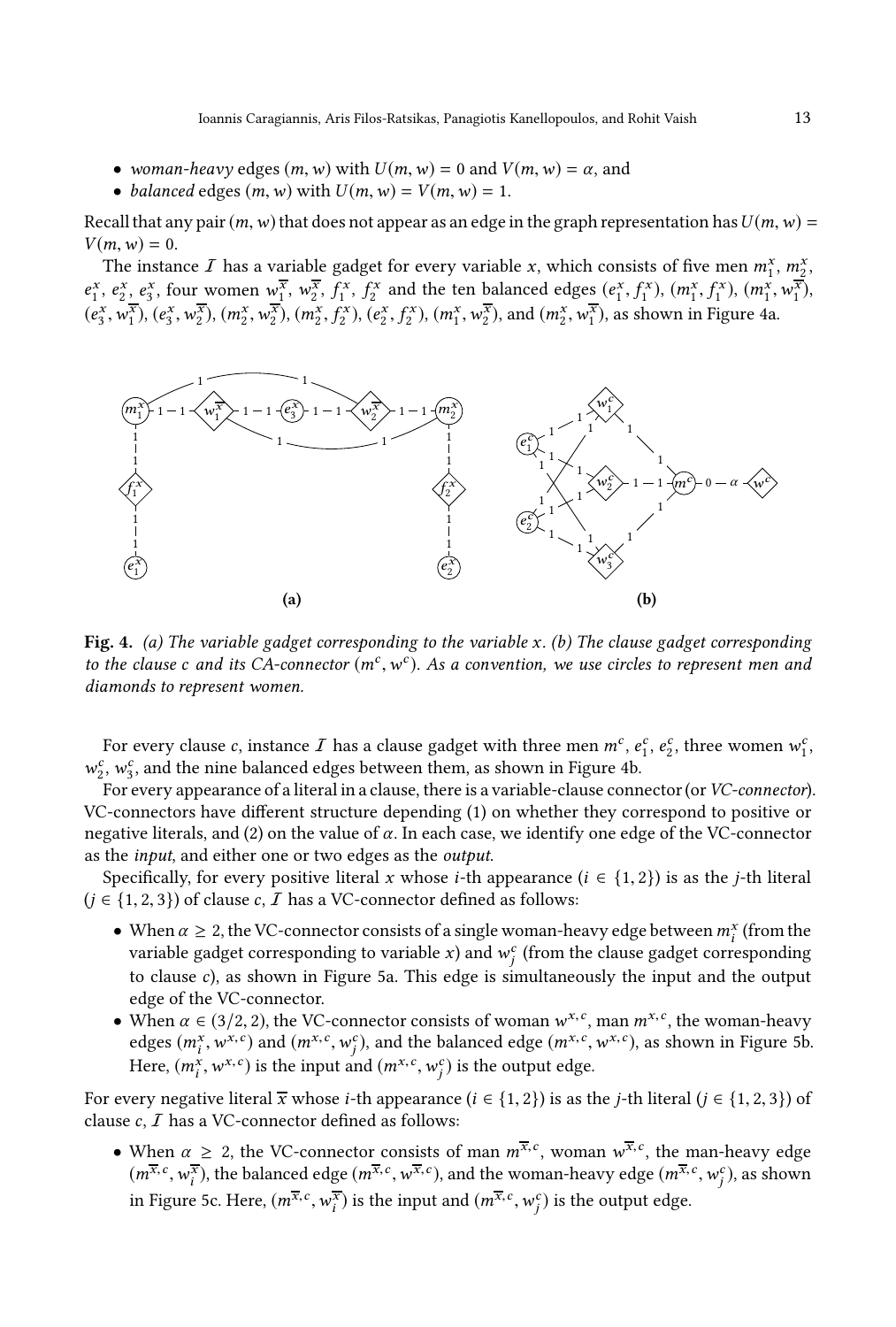• When  $\alpha \in (3/2, 2)$ , the VC-connector consists of three men  $m_1^{\overline{x}, c}, m_2^{\overline{x}, c}, m_3^{\overline{x}, c}$ , three women  $w_1^{\overline{x},c}, w_2^{\overline{x},c}, w_3^{\overline{x},c}$ , the man-heavy edges  $(m_1^{\overline{x},c}, w_1^{\overline{x}}), (m_3^{\overline{x},c}, w_1^{\overline{x},c}), (m_3^{\overline{x},c}, w_2^{\overline{x},c})$ , the womanheavy edges  $(m_1^{\overline{x},c}, w_2^{\overline{x},c}), (m_2^{\overline{x},c}, w_j^c), (m_3^{\overline{x},c}, w_j^c)$ , and the balanced edges  $(m_1^{\overline{x},c}, w_1^{\overline{x},c}), (m_2^{\overline{x},c}, w_2^{\overline{x},c}),$  $(m_3^{\overline{x},c}, w_3^{\overline{x},c})$ , as shown in Figure [5d](#page-13-0). In this case, the VC-connector has one input edge  $(m_1^{\overline{x},c}, w_1^{\overline{x}})$ and two output edges  $(m_2^{\overline{x},c},w_j^c)$  and  $(m_3^{\overline{x},c},w_j^c)$ .

<span id="page-13-0"></span>

**Fig. 5.** *VC-connectors corresponding to clause c and positive literal x for (a)*  $\alpha \ge 2$  *and (b)*  $\alpha \in (3/2, 2)$ *,* and to clause c and negative literal  $\overline{x}$  for (c)  $\alpha \geq 2$  and (d)  $\alpha \in (3/2, 2)$ .

The accumulator (Figure [6\)](#page-14-1) of instance I has different structure depending on the value of  $\alpha$ . Its size depends on the positive integer parameter k.

- When  $\alpha \geq 2$  (see Figure [6a](#page-14-1)), the accumulator has man  $m_i$  and woman  $w_i$  for all  $i \in \{1, \ldots, k\}$ , men  $e_i^1$  and  $e_i^2$  and woman  $f_i^1$  for all  $i \in \{1, ..., k-1\}$ , man  $e_i^3$  and women  $f_i^2$  and  $f_i^3$  for all  $i \in \{2, \ldots, k\}$ , and woman  $w^c$  for every clause c of  $\phi$ . In addition, there are man-heavy edges  $(m_i, w_{i-1})$  and  $(e_i^3, f_i^2)$  for all  $i \in \{2, ..., k\}$  and  $(e_i^2, w_i)$  for all  $i \in \{1, ..., k-1\}$ , the balanced edges  $(m_1, w^c)$  for every clause c, which we call tine edges,  $(e_i^1, w_i)$  for all  $i \in \{1, ..., k-1\}$ and  $(m_i, f_i^2)$  for all  $i \in \{2, ..., k\}$ , and the woman-heavy edges  $(m_i, w_i)$  for all  $i \in \{1, ..., k\}$ ,  $(e_i^1, f_i^1)$  for all  $i \in \{1, ..., k-1\}$ , and  $(m_i, f_i^3)$  for all  $i \in \{2, ..., k\}$ .
- When  $\alpha \in (3/2, 2)$  (see Figure [6b](#page-14-1)), the accumulator has man  $m_i$ , woman  $w_i$  for  $i = 1, ..., k$ , man  $e_i^1$  and woman  $f_i^1$  for  $i = 1, ..., k - 1$ , man  $e_i^2$  and woman  $f_i^2$  for  $i = 2, ..., k$ , and woman w<sup>c</sup> for every clause c of  $\phi$ . In addition, it contains the man-heavy edges ( $m_i$ ,  $w_{i-1}$ ) and ( $e_i^2$ ,  $f_i^2$ ) for  $i = 2, ..., k$  and  $(m_i, f_{i-1}^2)$  for  $i = 3, ..., k$ , the balanced edges  $(m_1, w^c)$  for every clause c (tine edges),  $(e_i^1, w_i)$  for  $i = 1, ..., k - 1$  and  $(m_i, f_i^2)$  for  $i = 2, ..., k$ , and the woman-heavy edges  $(m_i, w_i)$  for  $i = 1, ..., k$ , and  $(e_i^1, f_i^1)$  and  $(e_i^1, w_{i+1})$  for  $i = 1, ..., k - 1$ .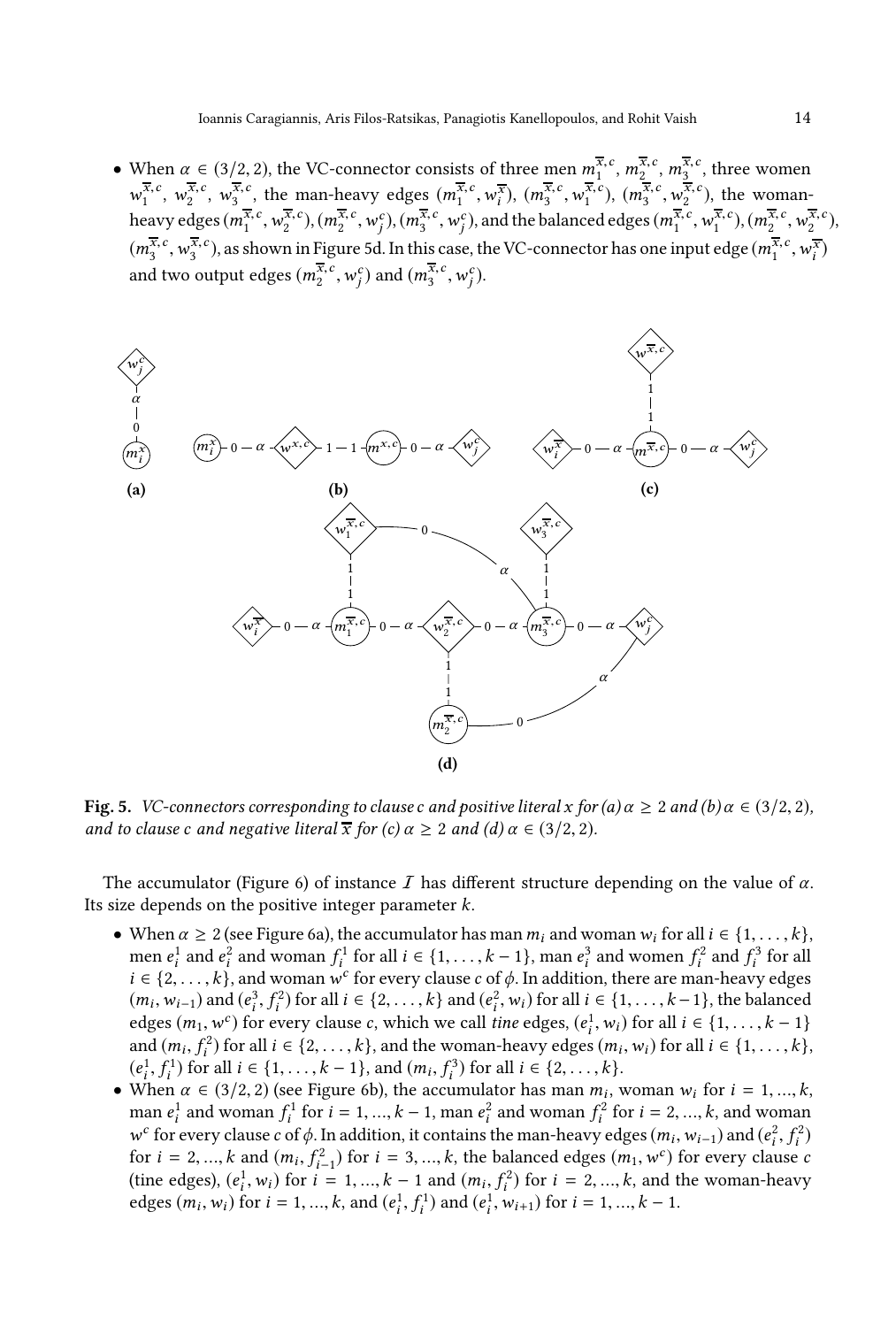<span id="page-14-1"></span>

**Fig. 6.** The accumulator for the cases (a)  $\alpha \ge 2$  and (b)  $\alpha \in (3/2, 2)$ .

Finally, instance I has a clause-accumulator connector (or CA-connector) for every clause c of  $\phi$ consisting of the woman-heavy edge  $(m^c, w^c)$  between the man  $m^c$  (from the clause gadget corresponding to clause  $c$ ) and woman  $w^c$  (from the accumulator); see Figure [4b.](#page-12-0) Notice that the above construction has more women than men. To restore balance, we pad the instance with extra (isolated) men that neither value nor are valued by any other agent. This completes the construction of the reduced instance.

# <span id="page-14-0"></span>5.2 Gadget properties

<span id="page-14-2"></span>We will now prove several important properties (Claims [9](#page-14-2)[-12\)](#page-16-1) of our construction.

CLAIM 9. For every variable x, a stable fractional matching  $\mu$  satisfies at least one of the following: (1)  $\mu(m_1^x, w_1^{\overline{x}}) + \mu(m_1^x, w_2^{\overline{x}}) + \mu(m_1^x, f_1^x) = 1$  and  $\mu(m_2^x, w_1^{\overline{x}}) + \mu(m_2^x, w_2^{\overline{x}}) + \mu(m_2^x, f_2^x) = 1$ . (2)  $\mu(m_1^{\overline{x}}, w_1^{\overline{x}}) + \mu(m_2^{\overline{x}}, w_1^{\overline{x}}) + \mu(e_3^{\overline{x}}, w_1^{\overline{x}}) = 1$  and  $\mu(m_1^{\overline{x}}, w_2^{\overline{x}}) + \mu(m_2^{\overline{x}}, w_2^{\overline{x}}) + \mu(e_3^{\overline{x}}, w_2^{\overline{x}}) = 1$ .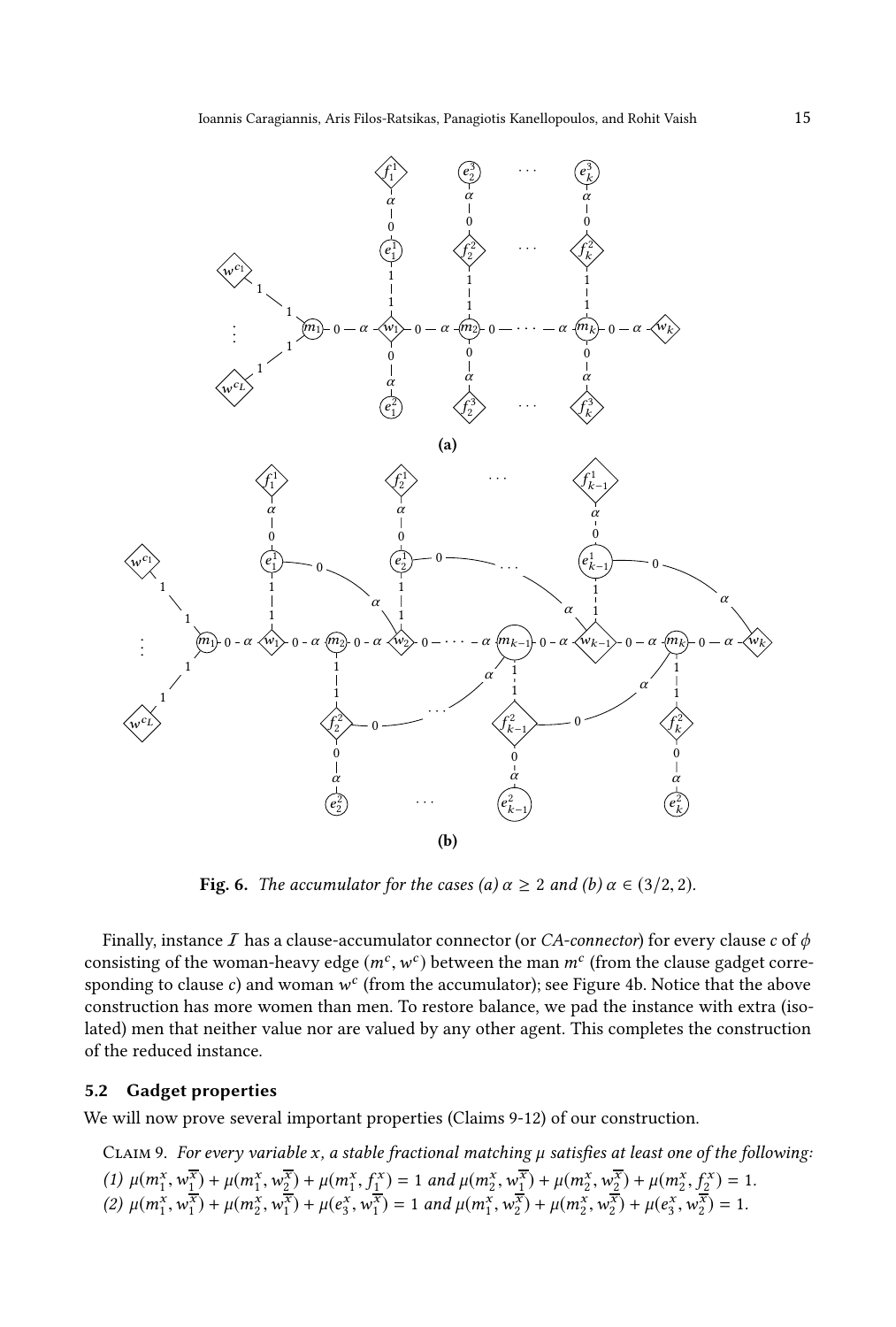PROOF. Suppose, for contradiction, that for some  $i, j \in \{1, 2\}$ , we have  $\mu(m_i^x, w_i^{\overline{x}}) + \mu(m_i^x, w_i^{\overline{x}}) + \mu(m_i^x, w_i^{\overline{x}})$  $\mu(m_i^x, f_1^x) < 1$  and  $\mu(m_i^x, w_j^{\overline{x}}) + \mu(m_i^x, w_j^{\overline{x}}) + \mu(e_i^x, w_j^{\overline{x}}) < 1$ . Then, both  $m_i^x$  and  $w_j^{\overline{x}}$  will have utility strictly less than 1 under  $\mu$ , and thus the pair  $(m_i^x, w_j^{\overline{x}})$  would be blocking.

We remark that the two conditions in the statement of Claim [9](#page-14-2) affect the weight of the input edges of the VC-connectors that are attached to the variable gadget in any stable fractional matching. In particular, condition (1) implies that the weight assigned to the input edges of the VC-connectors that correspond to the two appearances of the positive literal  $x$  in clauses must be 0. To see why, observe that these input edges are incident to nodes  $m_1^x$  and  $m_2^x$ , and the total weight of all edges incident to each of these nodes cannot exceed 1. Condition (2) has a similar implication for the edges associated with the negative literal  $\overline{x}$ .

<span id="page-15-1"></span>Claim 10. Any stable fractional matching that assigns a weight of 0 to the input edge of a VCconnector must assign a weight of 0 to its output edge(s) as well.

PROOF. For  $\alpha \geq 2$ , the claim holds trivially for VC-connectors corresponding to positive literals (Figure [5a\)](#page-13-0). Consider a VC-connector corresponding to a negative literal  $\overline{x}$  and a clause c con-taining it (Figure [5c\)](#page-13-0). Observe that, besides the input edge  $(m^{\overline{x},c}, w_i^{\overline{x}})$ , the edge  $(m^{\overline{x},c}, w^{\overline{x},c})$  is the only balanced or man-heavy edge that is incident to man  $m^{\overline{\mathbf{x}}, \, c}$  and the only balanced (or womanheavy) edge incident to woman  $w^{\overline{x},c}.$  Hence, stability of the edge  $(m^{\overline{x},c},w^{\overline{x},c})$  requires a weight of 1 assigned to it when the weight assigned to input edge  $(m^{\overline{x},c}, w^{\overline{x}}_i)$  is 0. Then, the output edge  $(m^{\overline{x},c},w^c_j)$ , which is also incident to the node  $m^{\overline{x},c}$ , must have a weight of 0 as well.

We now consider the case  $\alpha \in (3/2, 2)$ . First consider a VC-connector corresponding to a positive literal x and a clause c containing it (Figure [5b\)](#page-13-0). The edge  $(m^{x,c}, w^{x,c})$  is the only balanced or manheavy edge that is incident to man  $m^{x,c}$  and, besides the input edge  $(m_i^x, w^{x,c})$ , the only balanced (or woman-heavy) edge incident to woman  $w^{x,c}$ . Hence, stability of edge  $(m^{x,c}, w^{x,c})$  requires a weight of 1 assigned to it when the weight assigned to edge  $(m_i^x, w^{x,c})$  is 0. Then, the output edge  $(m^{x,c}, w_j^c)$ , which is also incident to node  $m^{x,c}$ , must have a weight of 0 as well.

Finally, consider a VC-connector corresponding to a negative literal  $\overline{x}$  and a clause c containing it (Figure [5d\)](#page-13-0). Observe that  $(m_i^{\overline{x},c}, w_i^{\overline{x},c})$  is the only balanced or woman-heavy edge that is incident to woman  $w_1^{\overline{x},c}$  and, besides the input edge  $(m_1^{\overline{x},c}, w_i^{\overline{x}})$ , the only balanced or man-heavy edge incident to man  $m_1^{\overline{x},c}$ . Also,  $(m_2^{\overline{x},c}, w_2^{\overline{x},c})$  is the only balanced or man-heavy edge that is incident to man  $m_2^{\overline{x},c}$  and, besides edge  $(m_1^{\overline{x},c}, w_2^{\overline{x},c})$ , the only balanced or woman-heavy edge to woman  $w_2^{\overline{x},c}$ . Furthermore,  $(m_3^{\overline{x},c}, w_3^{\overline{x},c})$  is the only balanced or man-heavy edge that is incident to woman  $w_3^{\overline{x},c}$ and, besides edges  $(m_3^{\overline{x},c}, w_1^{\overline{x},c})$  and  $(m_3^{\overline{x},c}, w_2^{\overline{x},c})$ , the only balanced or man-heavy edge incident to man  $m_3^{\overline{x},c}$ .

Hence, stability of edge  $(m_i^{\overline{x},c}, w_i^{\overline{x},c})$  requires a weight of 1 assigned to it when the weight assigned to edge  $(m_1^{\overline{x},c}, w_i^{\overline{x}})$  is 0. Then, edges  $(m_1^{\overline{x},c}, w_2^{\overline{x},c})$  and  $(m_3^{\overline{x},c}, w_1^{\overline{x},c})$  must have a weight of 0. Then, stability of edge  $(m_2^{\overline{x},c}, w_2^{\overline{x},c})$  requires a weight of 1 assigned to it and the edge  $(m_3^{\overline{x},c}, w_2^{\overline{x},c})$ and the output edge  $(m_2^{\overline{x},c},w_j^c)$  must have a weight of 0. Then, stability of edge  $(m_3^{\overline{x},c},w_3^{\overline{x},c})$  requires a weight of 1 assigned to it. Hence, the output edge  $(m^{\overline{x},c}_3,w^c_j)$  must have a weight of 0 as well.  $\square$ 

<span id="page-15-0"></span>Claim 11. Any stable fractional matching that assigns a weight of 0 to all output edges of the VC-connectors of clause c must assign a weight of 0 to the CA-connector of clause c as well.

Proof. Let  $\ell_1$ ,  $\ell_2$ , and  $\ell_3$  be the literals of clause c. Consider, for the sake of contradiction, a stable fractional matching that assigns (1) a weight of 0 to all output edges of the VC-connectors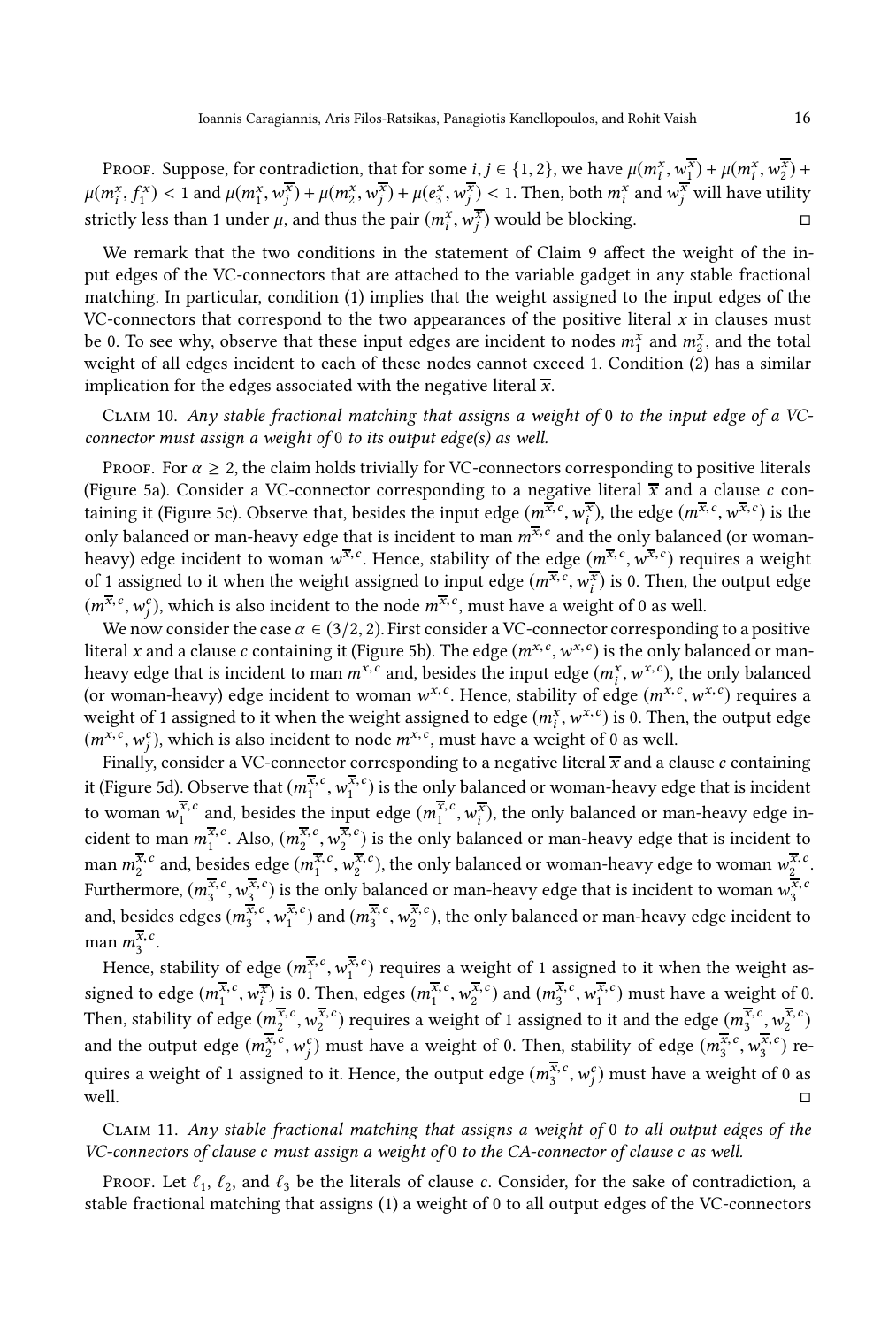corresponding to literals  $\ell_i$  and clause  $c$  and (2) strictly positive weight to edge  $(m^c, w^c)$  of the CAconnector for clause c. Note that condition (2) implies that the total weight on the edges  $(m^c, w^c)$ ,  $(m^c, w_2^c)$  and  $(m^c, w_3^c)$  is strictly smaller than 1. Since these are the only balanced or man-heavy edges incident to man  $m^c$ , the stability of these edges is guaranteed by a utility of (at least) 1 for each of the agents  $w_1^c$ ,  $w_2^c$ , and  $w_3^c$ . By condition (1) and since, besides the output edges of the VC-connectors, the edges  $(e_1^c, w_i^c)$ ,  $(e_2^c, w_i^c)$ , and  $(m^c, w_i^c)$  are the only balanced or woman-heavy edges incident to agent  $w_i^c$  for  $i \in \{1, 2, 3\}$ , the weight assigned to these three edges is at least 1. Hence, the total weight on the nine edges of the clause gadget is at least 3, i.e., strictly more than 2 for the six edges incident to men  $e_1^c$  and  $e_2^c$ , violating the definition of a fractional matching.  $\Box$ 

# <span id="page-16-1"></span>Claim 12. Any stable fractional matching that assigns a weight of 0 to some CA-connector must assign a total weight of 1 to the tine edges and a weight of 1 to every balanced edge of the accumulator.

Proof. Assume that a weight of 0 has been assigned to the edge  $(m^{c'},w^{c'})$  of the CA-connector corresponding to some clause c'. Since this is the only woman-heavy edge that is incident to agent  $w^{c'}$  and there is no man-heavy edge incident to agent  $m_1$ , stability on the edge  $(m_1, w^{c'})$  requires that the total weight of the tine edges  $(m_1, w^c)$  (for every clause  $c$ ) is (at least) 1. Hence, the weight of the edge  $(m_1, w_1)$  is 0. We will complete the proof by distinguishing between the two different accumulator structures, depending on whether  $\alpha \geq 2$  or  $\alpha \in (3/2, 2)$ .

When  $\alpha \ge 2$ , it suffices to show that for  $i = 1, ..., k - 1$ , if the weight of edge  $(m_i, w_i)$  is 0, then the weight of the balanced edges  $(e_i^1, w_i)$  and  $(m_{i+1}, f_{i+1}^2)$  is 1 and the weight of edge  $(m_{i+1}, w_{i+1})$ is 0. Indeed, observe that, edge  $(e_i^1, w_i)$  is the only balanced or man-heavy edge incident to man  $e_i^1$ and, besides edge  $(m_i, w_i)$ , the only balanced or woman-heavy edge incident to woman  $w_i$ . Hence, the balanced edge  $(e_i^1, w_i)$  must have a weight of 1 and the edge  $(m_{i+1}, w_i)$  a weight of 0.

Then, edge  $(m_{i+1}, f_{i+1}^2)$  is the only balanced or woman-heavy edge incident to woman  $f_{i+1}^2$  and, besides edge  $(m_{i+1}, w_i)$ , the only balanced or man-heavy edge incident to man  $m_{i+1}$ . Hence, the balanced edge  $(m_{i+1}, f_{i+1}^2)$  must have a weight of 1 and the edge  $(m_{i+1}, w_{i+1})$  a weight of 0.

When  $\alpha \in (3/2, 2)$ , it suffices to show that for  $i = 1, ..., k - 1$ , if the weight of edge  $(m_i, w_i)$  and (if they exist) edges  $(e_{i-1}^1, w_i)$  and  $(m_{i+1}, f_i^2)$  is 0, then the weight of the balanced edges  $(e_i^1, w_i)$ and  $(m_{i+1}, f_{i+1}^2)$  is 1 and the weight of edges  $(m_{i+1}, w_{i+1}), (e_i^1, w_{i+1}),$  and (if it exists)  $(m_{i+2}, f_{i+1}^2)$ is 0. Indeed, observe that, edge  $(e_i^1, w_i)$  is the only balanced or man-heavy edge incident to man  $e_i^1$  and, besides edge  $(m_i, w_i)$  and (if it exists)  $(e_{i-1}^1, w_i)$ , the only balanced or woman-heavy edge incident to woman  $w_i$ . Hence, the balanced edge  $(e_i^1, w_i)$  must have a weight of 1 and the edges  $(m_{i+1}, w_i)$  and (if it exists)  $(e_i^1, w_{i+1})$  a weight of 0. Then, the edge  $(m_{i+1}, f_{i+1}^2)$  is, besides  $(m_{i+1}, f_i^2)$ and  $(m_{i+1}, w_i)$ , the only balanced or man-heavy edge incident to man  $m_{i+1}$  and the only balanced or woman-heavy edge incident to woman  $f_{i+1}^2$ . Hence, the balanced edge  $(m_{i+1}, f_{i+1}^2)$  must have a weight of 1 and the edges  $(m_{i+1}, w_{i+1})$  and (if it exists)  $(m_{i+2}, f_{i+1}^2)$  a weight of 0.

# <span id="page-16-2"></span><span id="page-16-0"></span>5.3 Proof of inapproximability

LEMMA 3. If formula  $\phi$  is not satisfiable, then any stable fractional matching of  $I$  has welfare at most  $80\alpha N + 4(k - 1)$ .

Proof. We will first show that if  $\phi$  is not satisfiable, then any stable fractional matching of  $I$ assigns weight 0 to some CA-connector. For the sake of contradiction, consider a stable fractional matching that assigns a strictly positive weight to all CA-connectors. We will construct a truth assignment for the formula  $\phi$  (contradicting the assumption of the lemma) by repeating the following process for every clause c of  $\phi$ : Let  $\ell$  be a literal that appears in c such that the output edge(s) of the VC-connector, that corresponds to the appearance of  $\ell$  in c, have strictly positive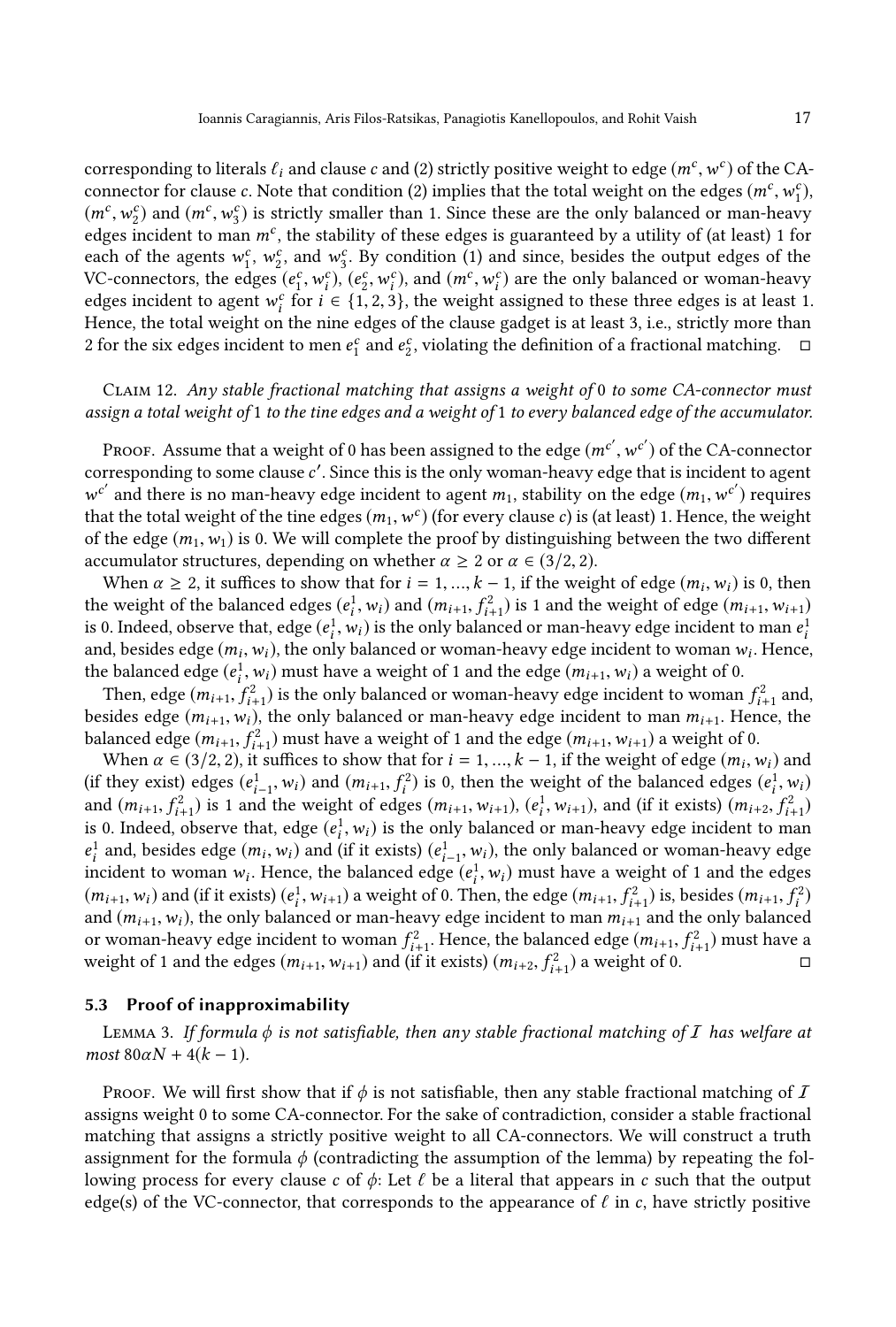total weight. By Claim [11,](#page-15-0) such a literal must exist. We set  $\ell$  to 1 (true). For every variable that has not received a value in this way, we arbitrarily set it to 1.

The above assignment satisfies all the clauses. To show that it is also valid, we need to argue that there is no variable x such that both literals x and  $\overline{x}$  have been set to 1. Assume, to the contrary, that literal x is set to 1 due to its appearance in a clause  $c_1$ , and literal  $\overline{x}$  is set to 1 due to its appearance in a different clause  $c_2$ . Thus, in the above assignment, the output edge(s) of the VC-connector between the literal x and the clause  $c_1$ , as well as the VC-connector between the literal  $\overline{x}$  and the clause  $c_2$  have strictly positive (total) weight. By Claim [10,](#page-15-1) the input edges of both VC-connectors also have strictly positive weight. Let  $i_1, i_2 \in \{1, 2\}$  be such that the  $i_1$ -th appearance of x is in the clause  $c_1$  and the  $i_2$ -th appearance of  $\bar{x}$  is in the clause  $c_2$ . Therefore, the said input edges are incident to the nodes  $m_{i_1}^x$  and  $w_{i_2}^x$ . Using Claim [9,](#page-14-2) we get that the total weight on the edges incident to one of  $m_{i_1}^x$  or  $w_{i_2}^{\overline{x}}$  exceeds 1, contradicting feasibility. Thus, the above assignment must be valid, which, in turn, implies that any stable fractional matching assigns weight 0 to some CA-connector.

By Claim [12,](#page-16-1) the contribution of the accumulator to the welfare is exactly  $4k - 2$  (2 from the tine edges plus 2 from each balanced edge). Let us now consider the contribution of the edges that do not belong to the accumulator. This comprises of

- a total value of 20 for the ten balanced edges of each of the  $N$  variable gadgets,
- a total value of  $\alpha$  (respectively,  $2 + 2\alpha$ ) for the edges of each of the 2N VC-connectors corresponding to a positive literal when  $\alpha \geq 2$  (respectively,  $\alpha \in (3/2, 2)$ ),
- a total value of  $2 + 2\alpha$  (respectively,  $6 + 6\alpha$ ) for the edges of each of the 2N VC-connectors corresponding to a negative literal when  $\alpha \geq 2$  (respectively,  $\alpha \in (3/2, 2)$ ),
- a total value of 18 +  $\alpha$  for the nine balanced edges of each of the 4N/3 clause gadgets and their corresponding CA-connectors.

<span id="page-17-0"></span>It can be easily seen that 80αN −2 is a (loose) upper bound on the total value from these edges.  $□$ 

LEMMA 4. If  $\phi$  is satisfiable, then there exists a stable fractional matching of  $I$  with welfare at least  $4(k-1)(\alpha-1/2)$ .

Proof. Starting from a satisfying assignment for  $\phi$ , we will construct a stable fractional matching  $\mu$  in which the welfare of the accumulator gadget is at least  $4(k-1)(\alpha-1/2)$ .

Variable gadgets. For the edges of the variable gadget of the variable  $x, \mu$  is defined as:

- If x is true, then  $\mu(m_1^x, w_1^{\overline{x}}) = \mu(e_3^x, w_1^{\overline{x}}) = \mu(e_3^x, w_2^{\overline{x}}) = \mu(m_2^x, w_2^{\overline{x}}) = 1/2, \mu(e_1^x, f_1^x) =$  $\mu(e_2^x, f_2^x) = 1$ , and the remaining edges have weight 0.
- If x is false, then  $\mu(e_3^x, w_1^{\overline{x}}) = \mu(e_3^x, w_2^{\overline{x}}) = 1/2$ ,  $\mu(m_1^x, f_1^x) = \mu(m_2^x, f_2^x) = 1$ , and the remaining edges have weight 0.

Clause gadgets and CA-connectors. For each clause, select one of the true literals (tie-break arbitrarily) and call it active. Note that each clause has an active literal in a satisfying assignment. Consider the clause c, and let  $\ell_i$  be its active literal for some  $i \in \{1, 2, 3\}$ . Also, let  $i_1, i_2 \in \{1, 2, 3\} \setminus \{i\}$ denote the other two indices. Set  $\mu(e_1^c, w_{i_1}^c) = \mu(e_2^c, w_{i_2}^c) = 1$ , and set the weight of the remaining balanced edges to 0. Assign a weight of 1 to the CA-connector, i.e.,  $\mu(m^c, w^c) = 1$ .

VC-connectors. For every non-active VC-connector, set the weight of its balanced edges (if any) to 1 and the weight of the remaining edges to 0. For every active VC-connector corresponding to the *i*-th appearance of the positive literal x as the *j*-th literal of clause c ( $i \in \{1, 2\}, j \in \{1, 2, 3\}$ ), the weights of its edges are as follows:

- When  $\alpha \ge 2$ , we set  $\mu(m_i^x, w_j^c) = 1/2$ .
- When  $\alpha \in (3/2, 2)$ , we set  $\mu(m_i^x, w^{x, c}) = 1/2$ ,  $\mu(m^{x, c}, w^{x, c}) = 1 \alpha/2$ , and  $\mu(m^{x, c}, w_j^c) = 1/\alpha$ .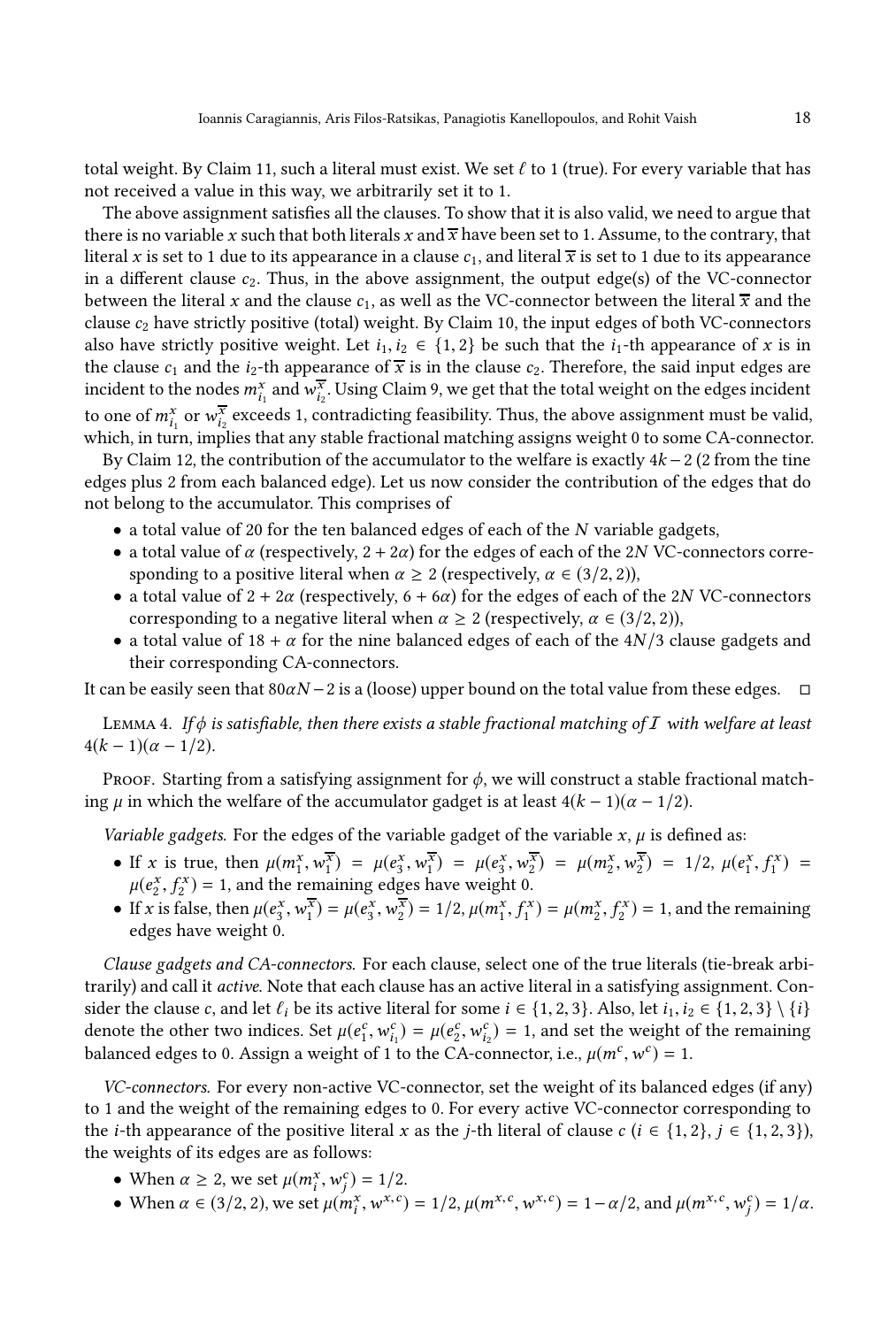For every active VC-connector corresponding to the  $i$ -th appearance of the negative literal  $x$  as the *j*-th literal of clause  $c$  ( $i \in \{1, 2\}$ ,  $j \in \{1, 2, 3\}$ ), the weights of its edges are as follows:

- When  $\alpha \ge 2$ , we set  $\mu(m^{\overline{x},c}, w_i^{\overline{x}}) = \mu(m^{\overline{x},c}, w_i^c) = 1/2$  and  $\mu(m^{\overline{x},c}, w^{\overline{x},c}) = 0$ .  $i = \mu(m, w_j)$
- When  $\alpha \in (3/2, 2)$ , we set  $\mu(m_i^{\overline{x}, c}, w_i^{\overline{x}}) = 1/2$ ,  $\mu(m_i^{\overline{x}, c}, w_i^{\overline{x}, c}) = 1 \alpha/2$ ,  $\mu(m_i^{\overline{x}, c}, w_i^{\overline{x}, c}) =$  $(\alpha - 1)/2, \ \mu(m_2^{\overline{x},c}, w_2^{\overline{x},c}) = 1 - (\alpha^2 - \alpha)/2, \ \mu(m_2^{\overline{x},c}, w_j^c) = 2/\alpha - 1, \ \mu(m_3^{\overline{x},c}, w_1^{\overline{x},c}) = 1/\alpha,$  $\mu(m_3^{\overline{x},c}, w_2^{\overline{x},c}) = \mu(m_3^{\overline{x},c}, w_3^{\overline{x},c}) = 0, \mu(m_3^{\overline{x},c}, w_j^c) = 1 - 1/\alpha.$

Accumulator. We set  $\mu(m_1, w^c) = 0$  for every tine edge  $(m_1, w^c)$  of the accumulator. Furthermore:

- When  $\alpha \ge 2$ , we set  $\mu(m_i, w_i) = 1/\alpha$  for all  $i \in \{1, ..., k\}$ ,  $\mu(e_i^2, w_i) = 1 2/\alpha$ ,  $\mu(m_{i+1}, w_i) =$ when  $a \ge 2$ , we set  $\mu(m_i, w_i) = 1/a$  for all  $i \in \{1, ..., k, f\}$ ,  $\mu(e_i^1, w_i^1) = 1 - 2/a$ ,  $\mu(m_{i+1}, w_i^1) = 1/a$ ,  $\mu(e_i^1, f_i^1) = 1$ ,  $\mu(e_i^1, w_i) = 0$  for all  $i \in \{1, ..., k-1\}$ ,  $\mu(m_i, f_i^2) = 0$ ,  $\mu(m_i, f_i^3) = 1 - 2/a$ , and  $\mu(e_i^3, f_i^2) = 1$  for all  $i \in \{2, ..., k\}$ . Among these, any edge with a positive weight is either man- or woman-heavy, and hence, its contribution to the social welfare is  $\alpha$  times its weight. It can be verified that the total contribution is  $4(k-1)(\alpha-1/2)+1$ .
- When  $\alpha \in (3/2, 2)$ , we set  $\mu(m_1, w_1) = 1/\alpha$ ,  $\mu(m_2, w_2) = \alpha + 1/\alpha 2$ ,  $\mu(m_i, w_i) = 1 1/\alpha$ for all  $i \in \{3, ..., k\}$ ,  $\mu(m_{i+1}, w_i) = 1 - 1/\alpha$  for all  $i \in \{1, ..., k-1\}$ ,  $\mu(e_i^1, w_i) = 0$  for all  $i \in \{1, ..., k-1\}$ ,  $\mu(m_2, f_2^2) = 2 - \alpha$ ,  $\mu(m_i, f_i^2) = 0$  for all  $i \in \{3, ..., k\}$ ,  $\mu(e_1^1, f_1^1) =$  $\alpha - 1$ ,  $\mu(e_2^2, f_2^2) = \alpha - 2/\alpha$ ,  $\mu(e_k^2, f_k^2) = 1$ ,  $\mu(e_i^1, f_i^1) = 2 - 2/\alpha$  for all  $i \in \{2, ..., k-1\}$ ,  $\mu(e_i^2, f_i^2) = 2 - 2/\alpha$  for all  $i \in \{3, ..., k-1\}$ ,  $\mu(e_1^1, w_2) = 2 - \alpha$ ,  $\mu(e_i^1, w_{i+1}) = 2/\alpha - 1$  for all  $i \in \{2,\ldots,k-1\}$ , and  $\mu(m_{i+1},f_i^2) = 2/\alpha - 1$  for all  $i \in \{2,\ldots,k-1\}$ . Except for the balanced edge  $(m_2, f_2^2)$ , every edge with a positive weight among the ones listed above is either manor woman-heavy, and hence, its contribution to the social welfare is  $\alpha$  times its weight. It can be verified that the total contribution in this case is  $4(k-1)(\alpha-1/2) + 2\alpha^2 - 7\alpha + 7$ .

In each case, the accumulator contributes at least  $4(k-1)(\alpha-1/2)$  to the social welfare, as desired.

The feasibility of  $\mu$  can be verified by inspection. To see why  $\mu$  is stable, note that we only need to check for the balanced edges, as the man- or woman-heavy edges and the remaining pairs do not impose any constraints on stability. For the balanced edges, stability is established by the following series of observations (we will use the term 'stabilized by' to denote that an agent's utility is at least 1): The variable gadget for the variable x (Figure [4a\)](#page-12-0) is stabilized by the agents  $f_1^x$ ,  $f_2^x$ ,  $e_3^x$ along with  $m_1^x$ ,  $m_2^x$  (if x is true) or  $w_1^x$ ,  $w_2^x$  (if x is false). The clause gadget for clause  $c$  (Figure [4b\)](#page-12-0) with active index *i* (and non-active indices  $i_1$  and  $i_2$ ) is stabilized by the agents  $e_1^c, e_2^c, w_i^c, w_{i_1}^c, w_{i_2}^c$ ; in particular, the edge  $(m^c, w_i^c)$  is stabilized by  $w_i^c$  because an active literal triggers the woman-heavy edge in the VC-connector. A VC connector is stabilized by  $w^{x,\,c}$  (Figure [5b\)](#page-13-0),  $m^{\overline{x},\,c}$  (Figure [5c\)](#page-13-0), or  $m_1^{\overline{x},c}$ ,  $w_2^{\overline{x},c}$ , and  $m_3^{\overline{x},c}$  (Figure [5d\)](#page-13-0). Finally, the tine edges in the accumulator (Figure [6\)](#page-14-1) are stabilized by  $w^{c_1}, \ldots, w^{c_L}$  (because we trigger the CA-connector), and the remaining balanced edges are stabilized by  $w_i$ 's and  $m_i$ 's except for  $m_1$ . Overall,  $\mu$  is a feasible stable fractional matching.  $\Box$ 

We are ready to prove Theorem [7.](#page-11-1) If  $\alpha < N^{1+1/\delta}$ , we use our construction with any  $k$  satisfying  $k-1 \geq \frac{20\alpha N(\alpha-1/2-\delta)}{\delta}$  $\frac{S^{2}-1}{2}$ . It is easy to verify that the reduction is polynomial-time. Furthermore, from Lemma [3,](#page-16-2) we know that the welfare of  $\mu$  when  $\phi$  is not satisfiable is at most

$$
80\alpha N + 4(k - 1) \le \frac{4(k - 1)\delta}{\alpha - 1/2 - \delta} + 4(k - 1) = \frac{4(k - 1)(\alpha - 1/2)}{\alpha - 1/2 - \delta}.
$$

This number is at least  $\alpha-1/2-\delta$  times smaller than the welfare of  $\mu$  when  $\phi$  is satisfiable (Lemma [4\)](#page-17-0). This establishes the inapproximability bound in part (i) of Theorem [7.](#page-11-1)

If  $\alpha \ge N^{1+1/\delta}$ , we use our construction with  $k = N^{1+1/\delta}$ . Once again, the reduction is polynomialtime, and the instance *I* has  $n = \Theta(N^{1+1/\delta})$  men and women. Observe that  $\alpha = \Omega(n)$ ,  $k = \Theta(n)$ ,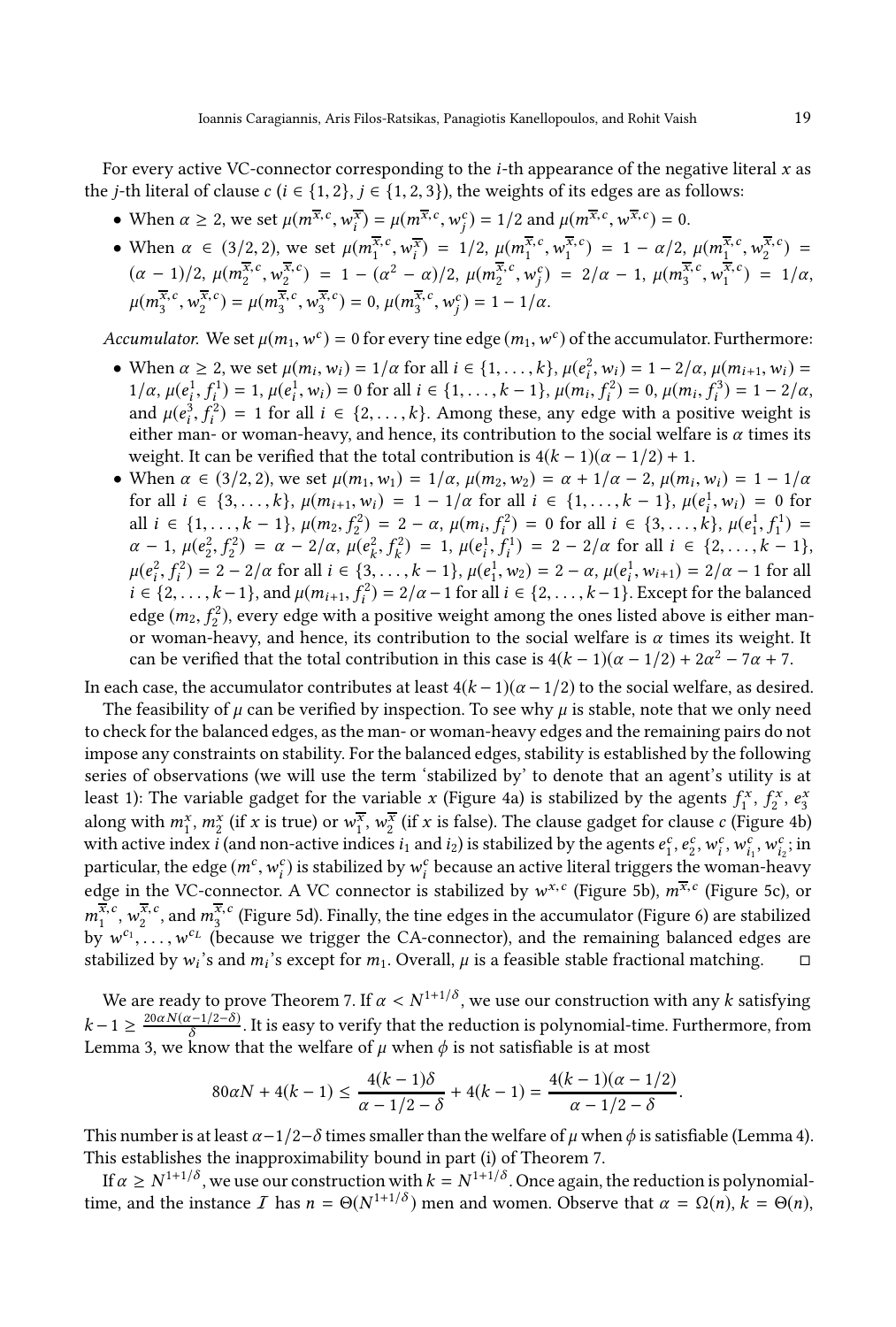and  $N = O(n^{\delta})$ . Hence, the welfare of  $\mu$  when  $\phi$  is not satisfiable is at most

$$
80\alpha N + 4(k - 1) \le 80\alpha N + 4N^{1+1/\delta} \le 84\alpha N = O(\alpha n^{\delta}).
$$

On the other hand, the welfare of  $\mu$  when  $\phi$  is satisfiable is at least  $4(k-1)(\alpha-1/2)$ , i.e.,  $\Omega(\alpha n)$ . This establishes the bound in part (ii), and with it, completes the proof of Theorem [7.](#page-11-1)

# ACKNOWLEDGMENTS

We are grateful to Elliot Anshelevich for bringing the work of [Deligkas et al. \[9](#page-19-17)] to our attention; to Argyrios Deligkas for sharing with us the full version of their paper [\[9\]](#page-19-17), and to Haris Aziz for pointing us to the work of [Manjunath \[25](#page-20-13)].

### REFERENCES

- <span id="page-19-1"></span>[1] Atila Abdulkadiroğlu, Parag A Pathak, and Alvin E Roth. 2005. The New York City High School Match. American Economic Review (2005), 364–367.
- <span id="page-19-15"></span>[2] Elliot Anshelevich, Onkar Bhardwaj, and Martin Hoefer. 2013. Friendship and Stable Matching. In European Symposium on Algorithms. Springer, 49–60.
- <span id="page-19-2"></span>[3] Elliot Anshelevich and Sanmay Das. 2010. Matching, Cardinal Utility, and Social Welfare. ACM SIGecom Exchanges 9, 1 (2010), 4.
- <span id="page-19-14"></span>[4] Elliot Anshelevich, Sanmay Das, and Yonatan Naamad. 2013. Anarchy, Stability, and Utopia: Creating Better Matchings. Autonomous Agents and Multi-Agent Systems 26, 1 (2013), 120–140.
- <span id="page-19-18"></span>[5] Haris Aziz and Bettina Klaus. 2017. Random Matching under Priorities: Stability and No Envy Concepts. arXiv preprint arXiv:1707.01231 (2017).
- <span id="page-19-21"></span>[6] Siddharth Barman. 2018. Approximating Nash Equilibria and Dense Subgraphs via an Approximate Version of Carathéodory's Theorem. SIAM J. Comput. 47, 3 (2018), 960–981.
- <span id="page-19-12"></span>[7] Xujin Chen, Guoli Ding, Xiaodong Hu, and Wenan Zang. 2012. The Maximum-Weight Stable Matching Problem: Duality and Efficiency. SIAM Journal on Discrete Mathematics 26, 3 (2012), 1346–1360.
- <span id="page-19-7"></span>[8] Ágnes Cseh, Robert W Irving, and David F Manlove. 2016. The Stable Roommates Problem with Short Lists. In International Symposium on Algorithmic Game Theory. Springer, 207–219.
- <span id="page-19-17"></span>[9] Argyrios Deligkas, George B Mertzios, and Paul G Spirakis. 2017. The Computational Complexity of Weighted Greedy Matching. In Proceedings of the 31st AAAI Conference on Artificial Intelligence. AAAI Press, 317–325.
- <span id="page-19-19"></span>[10] Battal Doğan and Kemal Yıldız. 2016. Efficiency and Stability of Probabilistic Assignments in Marriage Problems. Games and Economic Behavior 95 (2016), 47–58.
- <span id="page-19-20"></span>[11] Federico Echenique and Alfred Galichon. 2017. Ordinal and Cardinal Solution Concepts for Two-Sided Matching. Games and Economic Behavior 101 (2017), 63–77.
- <span id="page-19-3"></span>[12] Federico Echenique, Alistair J Wilson, and Leeat Yariv. 2016. Clearinghouses for Two-Sided Matching: An Experimental Study. Quantitative Economics 7, 2 (2016), 449–482.
- <span id="page-19-16"></span>[13] Yuval Emek, Tobias Langner, and Roger Wattenhofer. 2015. The Price of Matching with Metric Preferences. In Proceedings of the 23rd Annual European Symposium on Algorithms, Vol. 9294. Springer, 459–470.
- <span id="page-19-13"></span>[14] Tomás Feder. 1992. A New Fixed Point Approach for Stable Networks and Stable Marriages. J. Comput. System Sci. 45, 2 (1992), 233–284.
- <span id="page-19-0"></span>[15] David Gale and Lloyd S Shapley. 1962. College Admissions and the Stability of Marriage. The American Mathematical Monthly 69, 1 (1962), 9–15.
- <span id="page-19-4"></span>[16] Dan Gusfield. 1987. Three Fast Algorithms for Four Problems in Stable Marriage. SIAM J. Comput. 16, 1 (1987), 111–128.
- <span id="page-19-6"></span>[17] Dan Gusfield and Robert W Irving. 1989. The Stable Marriage Problem: Structure and Algorithms. MIT Press.
- <span id="page-19-8"></span>[18] Robert W Irving. 1994. Stable Marriage and Indifference. Discrete Applied Mathematics 48, 3 (1994), 261–272.
- <span id="page-19-5"></span>[19] Robert W Irving, Paul Leather, and Dan Gusfield. 1987. An Efficient Algorithm for the "Optimal" Stable Marriage. J. ACM 34, 3 (1987), 532–543.
- <span id="page-19-9"></span>[20] Robert W Irving, David F Manlove, and Gregg O'Malley. 2009. Stable Marriage with Ties and Bounded Length Preference Lists. Journal of Discrete Algorithms 7, 2 (2009), 213–219.
- <span id="page-19-11"></span>[21] Kazuo Iwama and Shuichi Miyazaki. 2008. A Survey of the Stable Marriage Problem and its Variants. In International Conference on Informatics Education and Research for Knowledge-Circulating Society (ICKS). IEEE, 131–136.
- <span id="page-19-10"></span>[22] Kazuo Iwama, Shuichi Miyazaki, Yasufumi Morita, and David Manlove. 1999. Stable Marriage with Incomplete Lists and Ties. In International Colloquium on Automata, Languages, and Programming. Springer, 443–452.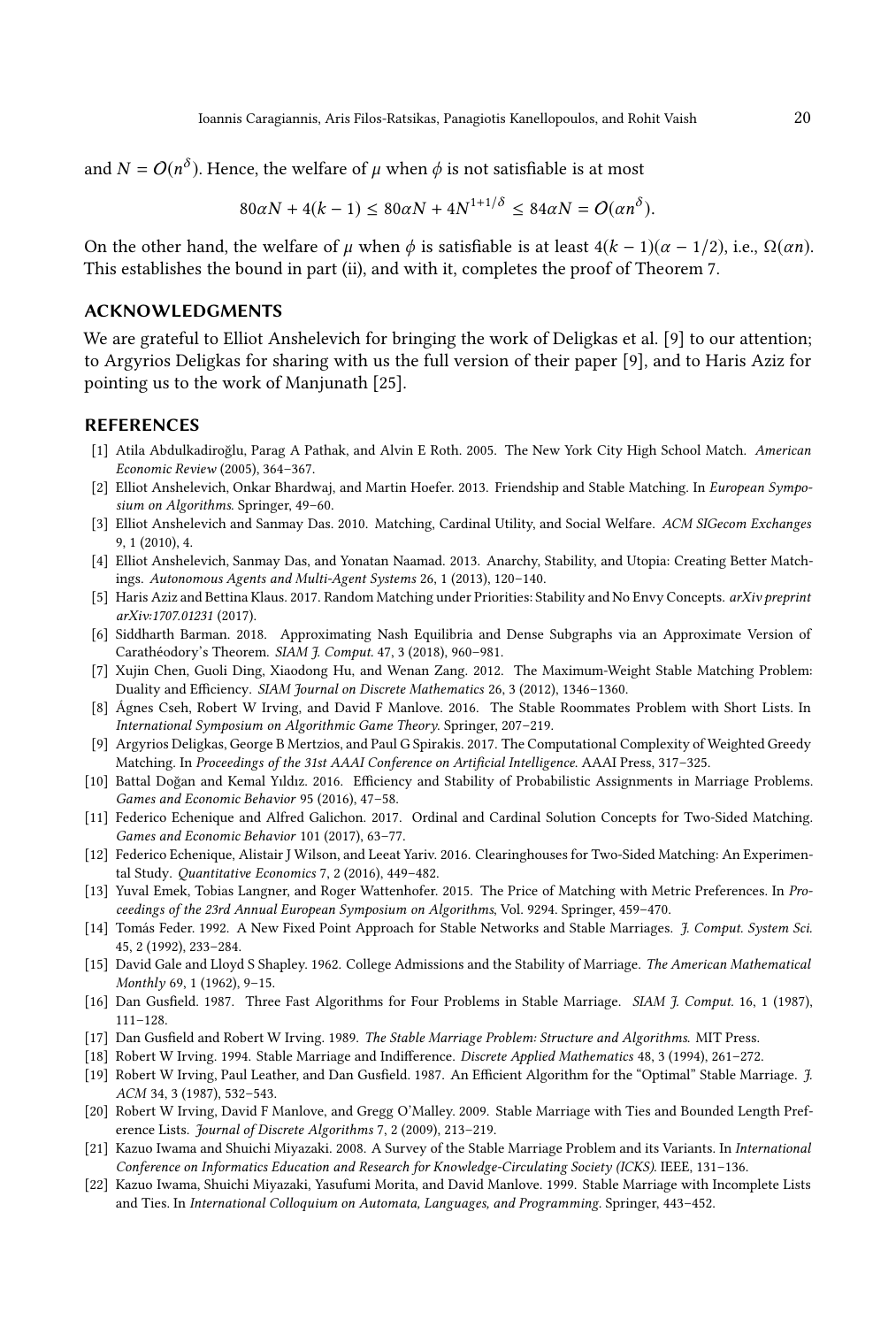- <span id="page-20-4"></span>[23] Donald Ervin Knuth. 1997. Stable Marriage and its Relation to Other Combinatorial Problems: An Introduction to the Mathematical Analysis of Algorithms. Vol. 10. American Mathematical Soc.
- <span id="page-20-12"></span>[24] Tung Mai and Vijay V Vazirani. 2018. A Natural Generalization of Stable Matching Solved via New Insights into Ideal Cuts. arXiv preprint arXiv:1802.06621 (2018).
- <span id="page-20-13"></span>[25] Vikram Manjunath. 2013. Stability and the Core of Probabilistic Marriage Problems. (2013).
- <span id="page-20-7"></span>[26] David F Manlove. 2013. Algorithmics of Matching under Preferences. Vol. 2. World Scientific.
- <span id="page-20-5"></span>[27] David F Manlove, Robert W Irving, Kazuo Iwama, Shuichi Miyazaki, and Yasufumi Morita. 2002. Hard Variants of Stable Marriage. Theoretical Computer Science 276, 1-2 (2002), 261–279.
- <span id="page-20-3"></span>[28] Maria Silvia Pini, Francesca Rossi, K Brent Venable, and Toby Walsh. 2013. Stability, Optimality and Manipulation in Matching Problems with Weighted Preferences. Algorithms 6, 4 (2013), 782–804.
- <span id="page-20-0"></span>[29] Alvin E Roth and Elliott Peranson. 1999. The Redesign of the Matching Market for American Physicians: Some Engineering Aspects of Economic Design. American Economic Review 89, 4 (1999), 748–780.
- <span id="page-20-2"></span>[30] Alvin E Roth, Uriel G Rothblum, and John H Vande Vate. 1993. Stable Matchings, Optimal Assignments, and Linear Programming. Mathematics of Operations Research 18, 4 (1993), 803–828.
- <span id="page-20-1"></span>[31] Alvin E Roth, Tayfun Sönmez, and M Utku Ünver. 2004. Kidney Exchange. The Quarterly Journal of Economics 119, 2 (2004), 457–488.
- <span id="page-20-8"></span>[32] Alvin E Roth and Marilda A Oliveira Sotomayor. 1990. Two-Sided Matching: A Study in Game-Theoretic Modeling and Analysis. Cambridge University Press.
- <span id="page-20-10"></span>[33] Uriel G Rothblum. 1992. Characterization of Stable Matchings as Extreme Points of a Polytope. Mathematical Programming 54, 1-3 (1992), 57–67.
- <span id="page-20-6"></span>[34] Chung-Piaw Teo and Jay Sethuraman. 1998. The Geometry of Fractional Stable Matchings and its Applications. Mathematics of Operations Research 23, 4 (1998), 874–891.
- <span id="page-20-9"></span>[35] John H Vande Vate. 1989. Linear Programming Brings Marital Bliss. Operations Research Letters 8, 3 (1989), 147–153.
- <span id="page-20-11"></span>[36] Rakesh V Vohra. 2012. Stable Matchings and Linear Programming. Current Science 105, 9 (2012), 1051–1055.
- <span id="page-20-14"></span>[37] Ryo Yoshinaka. 2005. Higher-order Matching in the Linear Lambda Calculus in the Absence of Constants is NPcomplete. In Proceedings of the 16th International Conference on Term Rewriting and Applications. Springer-Verlag, 235–249.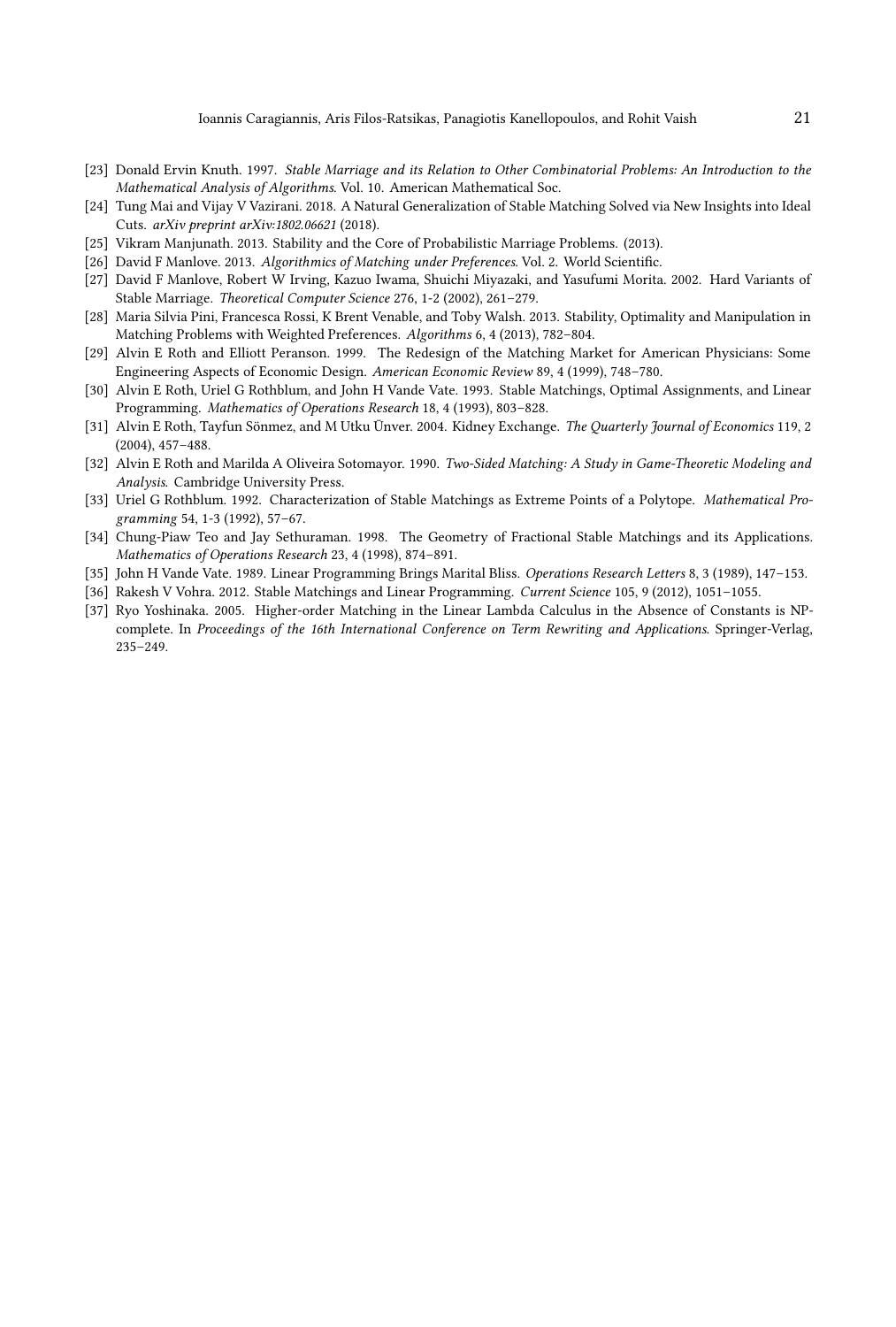### <span id="page-21-3"></span><span id="page-21-1"></span>A APPENDIX

# A.1 Proof of Theorem [1](#page-5-1)

PROOF. We will use the SMC instance shown in Figure [7,](#page-21-2) where, for some  $k$  (to be determined later), we have man  $m_i$  and woman  $w_i$  for all  $i \in \{1, ..., k\}$ , men  $e_i^1$  and  $e_i^2$  for all  $i \in \{1, ..., k-1\}$ , woman  $f_i^1$  for all  $i \in \{2, ..., k-1\}$ , man  $e_i^3$  and women  $f_i^2$  and  $f_i^3$  for all  $i \in \{2, ..., k\}$ . The valuations of the agents are as shown in Figure [7.](#page-21-2) We note that the instance shown in Figure [7](#page-21-2) is a slight modification of the accumulator gadget used in the proof of Theorem [7](#page-11-1) (see Figure [6a](#page-14-1)).

Consider a stable integral matching  $\mu^s$ . By the stability requirement for the pair  $(e_1^1, w_1)$ ,  $\mu^s$ should contain either the pair  $(m_1, w_1)$  or the pair  $(e_1^1, w_1)$ . Either of these pairs contribute at most  $\alpha$  to the social welfare (recall that  $\alpha \ge 2$ ). Once again, the stability requirement for the pairs  $(m_i, f_i^2)$ for all  $i \in \{2, ..., k\}$  and  $(e_i^1, w_i)$  for all  $i \in \{2, ..., k-1\}$  will force these pairs to be contained in  $\mu$  as well. Each of these pairs contributes 2 to the social welfare, and thus,  $W(\mu^s)$  ≤ 4k − 6 + α.

Define a stable fractional matching  $\mu$  as follows: We set  $\mu(m_i, w_i) = 1/\alpha$  for all  $i \in \{1, ..., k\}$ ,  $\mu(e_i^2, w_i) = 1 - 2/\alpha$ ,  $\mu(m_{i+1}, w_i) = 1/\alpha$ ,  $\mu(e_i^1, w_i) = 0$  for all  $i \in \{1, ..., k-1\}$ ,  $\mu(m_i, f_i^2) = 0$ ,  $\mu(m_i, f_i^3) = 1 - 2/\alpha$ ,  $\mu(e_i^3, f_i^2) = 1$  for all  $i \in \{2, ..., k\}$ , and  $\mu(e_i^1, f_i^1) = 1$ , for all  $i \in \{2, ..., k-1\}$ (note that we use a similar matching in the proof of Lemma [4\)](#page-17-0). It can be easily seen that the social welfare of  $\mu$  is W( $\mu$ ) = 4k( $\alpha$  – 1/2) – 5 $\alpha$  + 3. It is also not hard to check that  $\mu$  is stable. The theorem follows by setting k to be sufficiently large.

<span id="page-21-2"></span>

Fig. 7. The SMC instance used in the proof of Theorem [1.](#page-5-1)

#### <span id="page-21-0"></span>A.2 The case of symmetric valuations

As mentioned in Section [1,](#page-21-3) a result by Deligkas et al. [\[9](#page-19-17)] on greedy weighted matchings in bipartite graphs implies the NP-hardness of the problem of computing the optimal stable integral matching on SMC instances. In particular, the interpretation of the result of [\[9](#page-19-17)] in our model involves SMC instances  $\mathcal{I} = \langle M, W, U, V \rangle$  with ternary valuations in  $\{0, 1, \alpha\}$  with  $\alpha \in (1, 2)$ , which are symmetric, i.e.,  $U = V$ . Our next lemma shows that, for these SMC instances, the optimal stable fractional matching is –without loss of generality– integral and the result in [\[9](#page-19-17)] implies the NP-hardness of Optimal Stable Fractional Matching.

<span id="page-21-4"></span>LEMMA 5. Let  $\overline{I}$  be an SMC instance with symmetric and ternary valuations, and let  $\mu^*$  be an optimal stable fractional matching for  $I$ . Then, there exists a stable integral matching  $\mu^s$  such that  $\mathbf{\hat{W}}(\mathbf{\mu}^s) = \mathbf{\hat{W}}(\mathbf{\mu}^s).$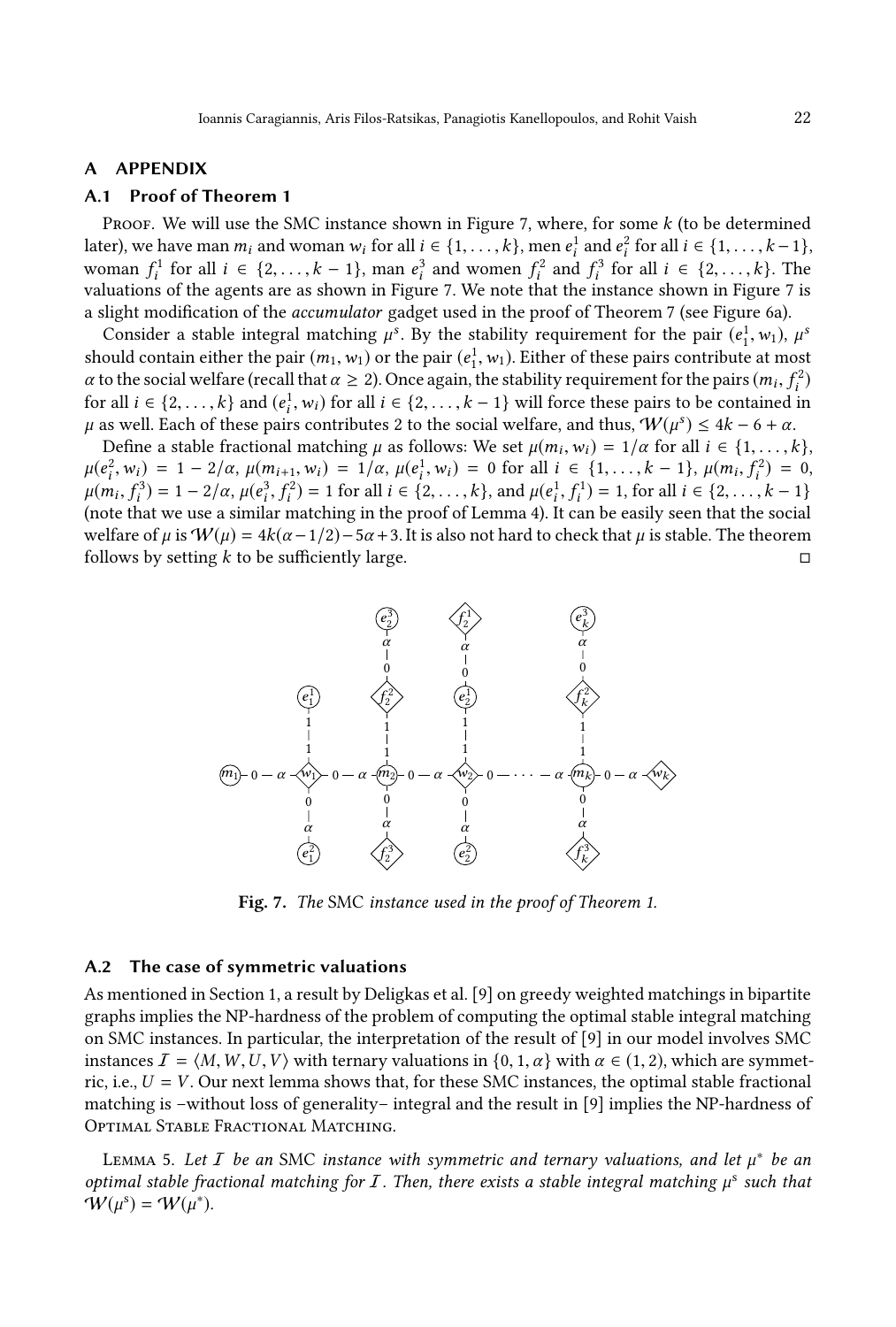Proof. Consider an optimal stable fractional matching  $\mu^*$  that is non-integral (i.e., has support of size at least two), and let  $\mu$  be an integral matching in a support of  $\mu^*$ . We will show that  $\mu$  is a stable integral matching. In this way, we will have that all matchings in the support of  $\mu^*$  are optimal stable integral matchings.

Assume otherwise that  $\mu$  is not stable, and let  $(m, w)$  be a blocking pair in  $\mu$  with  $U(m, w)$  =  $V(m, w) = 1$ . This means that either  $\mu$  contains no pair involving agents m and w, or any such pair  $(m', w')$  with either  $m' = m$  or  $w' = w$  satisfies  $U(m', w') = V(m', w') = 0$ . Then, by replacing such pairs with  $(m, w)$  in  $\mu$  (and, subsequently, in the support of  $\mu^*$ ), we get a stable fractional matching of even higher welfare than  $\mu^*$  contradicting its optimality.

Now assume that  $(m, w)$  is a blocking pair in  $\mu$  with  $U(m, w) = V(m, w) = \alpha$ . This means that either  $\mu$  has no pair that contains agents m and w, or any such pair  $(m', w')$  with  $m' = m$  and  $w' = w$  satisfies  $U(m', w') = V(m', w') = 1$ . But then, since  $\mu$  participates in the support of  $\mu^*$  (i.e., with strictly positive weight) and no valuation is higher than  $\alpha$  in  $\overline{I}$ , the utility of both agents m and w in  $\mu^*$  will be strictly smaller than  $\alpha$ , contradicting its stability.

By Lemma [5](#page-21-4) and the results in [\[9\]](#page-19-17), we immediately have the following.

<span id="page-22-0"></span>Corollary 1. Optimal Stable Fractional Matching is NP-hard.

### A.3 Hardness for  $\varepsilon$ -stability

The proof of Theorem [8](#page-11-2) follows along similar lines to the proof of Theorem [7.](#page-11-1) Again, we present a reduction from 2P2N-3SAT but now we begin by augmenting the instance in the following way. For each variable of the original instance, we create a clone-variable and for each clause of the original instance we create a clone-clause that contains the clone-variables corresponding to the variables of the initial clause. Each variable and its clone are coupled variables and, similarly, each clause and its clone are coupled clauses.

Let the modified input consist of N (boolean) variables  $x_1, x_2, ..., x_N$ , and a 3-CNF formula  $\phi$ with  $4N/3$  clauses  $c_1$ ,  $c_2$ , ...,  $c_{4N/3}$ . Note that if  $\phi$  is not satisfiable, then there exist at least two clauses that are not satisfied.

A.3.1 The reduction. Instance  $I$  again consists of variable gadgets, clause gadgets, VC-connectors, an accumulator, and CA-connectors.

In particular, instance  $\bar{I}$  contains a variable gadget (Figure [4a\)](#page-12-0) for every variable x, and a clause gadget for every clause c as in the proof of Theorem [7](#page-11-1) (see Figure [4b\)](#page-12-0). The VC-connectors are as those in the proof of Theorem [7](#page-11-1) for the case  $\alpha \geq 2$  (see Figures [5a](#page-13-0) and [5c](#page-13-0)), while the accumulator, apart from the balanced tine edges  $(m_1, w^c)$  for every clause c, now contains just a single edge  $(m_1, w_1)$  such that  $U(m_1, w_1) = 0$  and  $V(m_1, w_1) = \beta$ , where the value of  $\beta$  will be set later. Finally, each CA-connector  $(m^c, w^c)$  corresponding to clause c, is modified so that  $U(m^c, w^c) = 0$  and  $V(m^c, w^c) = 1$ . All other woman-heavy, man-heavy, and balanced edges not explicitly mentioned above are as in the proof of Theorem [7.](#page-11-1) We set  $\alpha = 2(1 - \varepsilon)$  for the value used in man-heavy and woman-heavy edges, and observe that, when  $\varepsilon < 0.03$ , it holds  $(3\alpha^2 + 4)\varepsilon < 1/2$ .

<span id="page-22-1"></span>A.3.2 Gadget properties. We have completed the description of the reduction. We are ready to prove important properties of the several gadgets; these follow as Claims [13-](#page-22-1)[16.](#page-23-0)

CLAIM 13. For every variable x, an  $\varepsilon$ -stable fractional matching  $\mu$  satisfies at least one of the following conditions:

$$
(1) \ \mu(m_1^x, w_1^{\overline{x}}) + \mu(m_1^x, w_2^{\overline{x}}) + \mu(m_1^x, f_1^{\overline{x}}) \ge 1 - \varepsilon \text{ and } \mu(m_2^x, w_1^{\overline{x}}) + \mu(m_2^x, w_2^{\overline{x}}) + \mu(m_2^x, f_2^{\overline{x}}) \ge 1 - \varepsilon.
$$
  

$$
(2) \ \mu(m_1^x, w_1^{\overline{x}}) + \mu(m_2^x, w_1^{\overline{x}}) + \mu(e_3^x, w_1^{\overline{x}}) \ge 1 - \varepsilon \text{ and } \mu(m_1^x, w_2^{\overline{x}}) + \mu(m_2^x, w_2^{\overline{x}}) + \mu(e_3^x, w_2^{\overline{x}}) \ge 1 - \varepsilon.
$$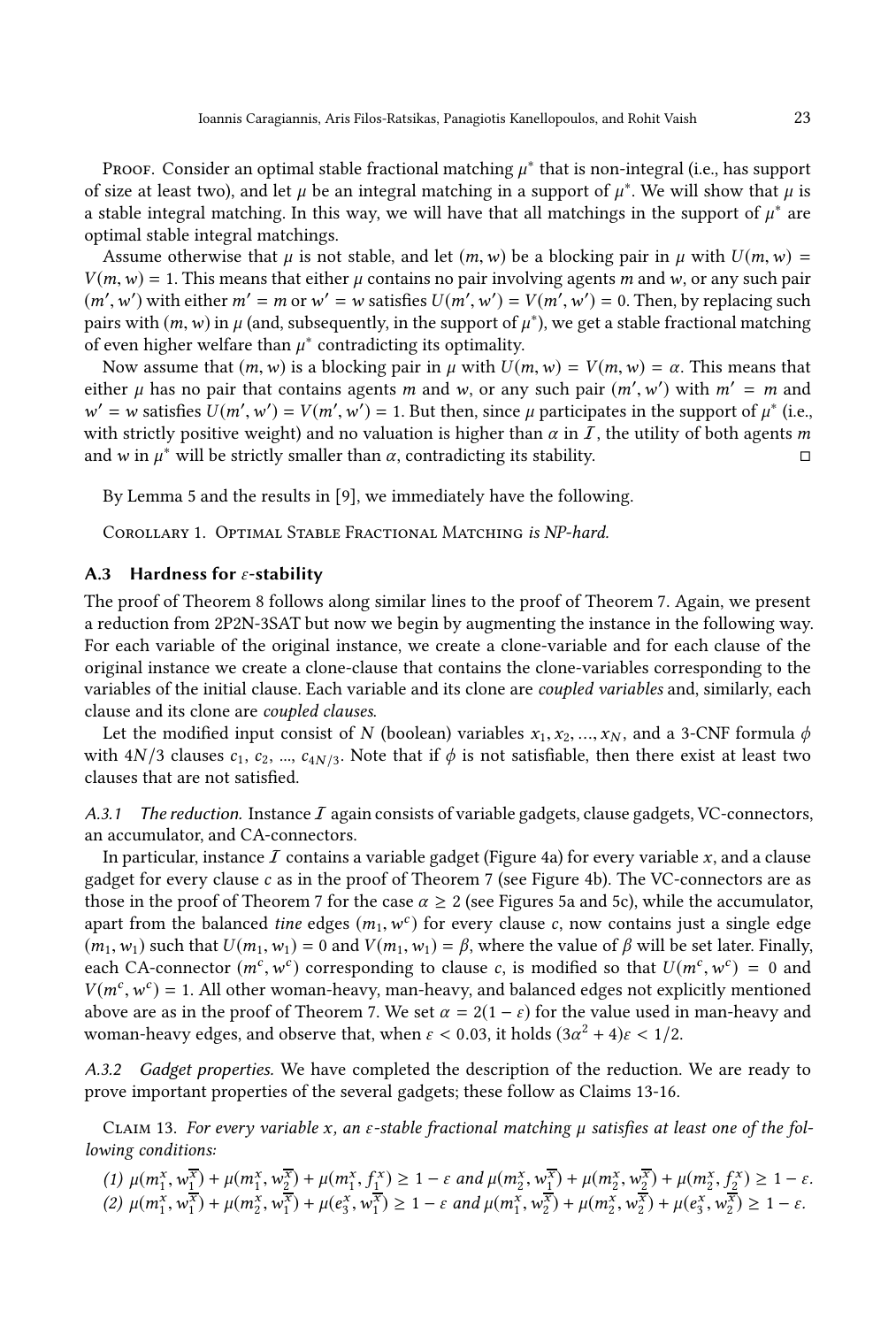PROOF. Assume otherwise that  $\mu(m_i^x, w_1^{\overline{x}}) + \mu(m_i^x, w_2^{\overline{x}}) + \mu(m_i^x, f_1^x) < 1 - \varepsilon$  and  $\mu(m_1^x, w_j^{\overline{x}}) +$  $\mu(m_2^{\rm x},w_j^{\overline{\rm x}})+\mu(e_3^{\rm x},w_j^{\overline{\rm x}})<1-\varepsilon$  for  $i,j\in\{1,2\}.$  Then, since instance  $I$  contains no man-heavy edge  $(m_i^x, w)$  and no woman-heavy edge  $(m, w_j^{\overline{x}})$ , the pair  $(m_i^x, w_j^{\overline{x}})$  is  $\varepsilon$ -blocking; a contradiction.  $\Box$ 

As before, the two conditions in the statement of Claim [13](#page-22-1) affect the weight of the input edges of the VC-connectors that are attached to the variable gadget in any  $\varepsilon$ -stable fractional matching. So, condition (1) implies that the weight assigned to each input edge of the VC-connectors that correspond to the two appearances of the positive literal x in clauses must be at most  $\varepsilon$ . To see why, observe that these input edges are incident to nodes  $m_1^x$  and  $m_2^x$ , and the total weight of all edges incident to each of these nodes cannot exceed 1. Similarly, condition (2) implies that the weight assigned to each input edge of the VC-connectors that correspond to the two appearances of the negative literal  $\overline{x}$  in clauses must be at most  $\varepsilon$ .

<span id="page-23-2"></span>CLAIM 14. Any  $\varepsilon$ -stable fractional matching, that assigns a weight of at most  $\varepsilon$  to the input edge of a VC-connector, must assign a weight of at most  $\alpha \varepsilon$  to its output edge as well.

PROOF. The claim holds trivially for VC-connectors corresponding to positive literals. Consider a VC-connector corresponding to a negative literal  $\bar{x}$  and a clause c containing it. Observe that, besides the input edge  $(m^{\overline{x},c}, w^{\overline{x}}_i)$ , the edge  $(m^{\overline{x},c}, w^{\overline{x},c})$  is the only balanced or man-heavy edge that is incident to man  $m^{\overline{\mathbf{x}}, \, c}$  and the only balanced (or woman-heavy) edge incident to woman  $w^{\overline{x},c}$ . Hence,  $\varepsilon$ -stability of edge  $(m^{\overline{x},c}, w^{\overline{x},c})$  requires a weight of at least  $1-\varepsilon-\alpha\zeta$  assigned to it when the weight assigned to edge  $(m^{\overline{x},c}, w^{\overline{x}}_i)$  is  $\zeta \leq \varepsilon$ . Then, the output edge, which is also incident to node  $m^{\overline{x}, c}$ , must have a weight of at most  $\varepsilon + (\alpha - 1)\zeta \leq \alpha \varepsilon$ . □

<span id="page-23-1"></span>CLAIM 15. Any  $\varepsilon$ -stable fractional matching, that assigns a weight of at most  $\alpha \varepsilon$  to each output edge of the VC-connectors corresponding to clause c, must assign a weight of at most  $3(\alpha^2 + 1)\varepsilon$  to the CA-connector of clause c as well.

PROOF. Let  $\ell_1, \ell_2$ , and  $\ell_3$  be the literals of clause c. Consider (for the sake of contradiction) an ε-stable fractional matching  $\mu$  that assigns (1) a weight of at most  $\alpha \varepsilon$  to each output edge of the VC-connectors corresponding to literals  $\ell_i$  and clause  $c$  and (2) a weight of more than 3 $(\alpha^2 + 1)\varepsilon$ to edge  $(m^c, w^c)$  of the CA-connector for clause c. Note that condition (2) implies that the total weight on the edges  $(m^c, w_1^c)$ ,  $(m^c, w_2^c)$  and  $(m^c, w_3^c)$  is strictly smaller than  $1 - 3(\alpha^2 + 1)\varepsilon$ . Since these are the only balanced or man-heavy edges incident to man  $m^c$ , the  $\varepsilon$ -stability of these edges is guaranteed by a utility of (at least)  $1 - \varepsilon$  for each of the agents  $w_1^c$ ,  $w_2^c$ , and  $w_3^c$ .

By condition (1) and since, besides the output edges of the VC-connectors, the edges  $(e_1^c, w_i^c)$ ,  $(e_2^c, w_i^c)$ , and  $(m^c, w_i^c)$  are the only balanced or woman-heavy edges incident to agent  $w_i^c$  for  $i \in$  $\{1, 2, 3\}$ , the weight assigned to these three edges is at least  $1 - (\alpha^2 + 1)\varepsilon$ . Hence, the total weight on the nine edges of the clause gadget is at least  $3-3(\alpha^2+1)\varepsilon$ , i.e., strictly more than 2 for the six edges incident to men  $e_1^c$  and  $e_2^c$ , violating the definition of a fractional matching.

<span id="page-23-0"></span>CLAIM 16. Any  $\varepsilon$ -stable fractional matching, that assigns a weight of at most 3( $\alpha^2$  + 1) $\varepsilon$  to at least two CA-connectors, must assign a total weight of  $1 - \varepsilon$  to the tine edges and a weight of at most  $\varepsilon$  to the single edge of the accumulator.

Proof. Assume that a weight of at most  $3(\alpha^2 + 1)\varepsilon$  has been assigned to the edges  $(m^{c_1}, w^{c_1})$  and  $(m^{c_2}, w^{c_2})$  of the CA-connectors corresponding to some clauses  $c_1$  and  $c_2$ . Since these are the only edges for which agents  $w^{c_1}$  and  $w^{c_2}$  have positive value, and there is no man-heavy edge incident to agent  $m_1$ , stability on the edges  $(m_1, w^{c_1})$  and  $(m_1, w^{c_2})$  requires that the total weight of the tine edges  $(m_1, w^c)$  (for every clause c) is (at least) 1 –  $\varepsilon$ . Indeed, since  $(3\alpha^2 + 4)\varepsilon < 1/2$  it is not possible to guarantee stability of the edges  $(m_1,w^{c_1})$  and  $(m_1,w^{c_2})$  by assigning weight at least  $1-(3\alpha^2+4)\varepsilon$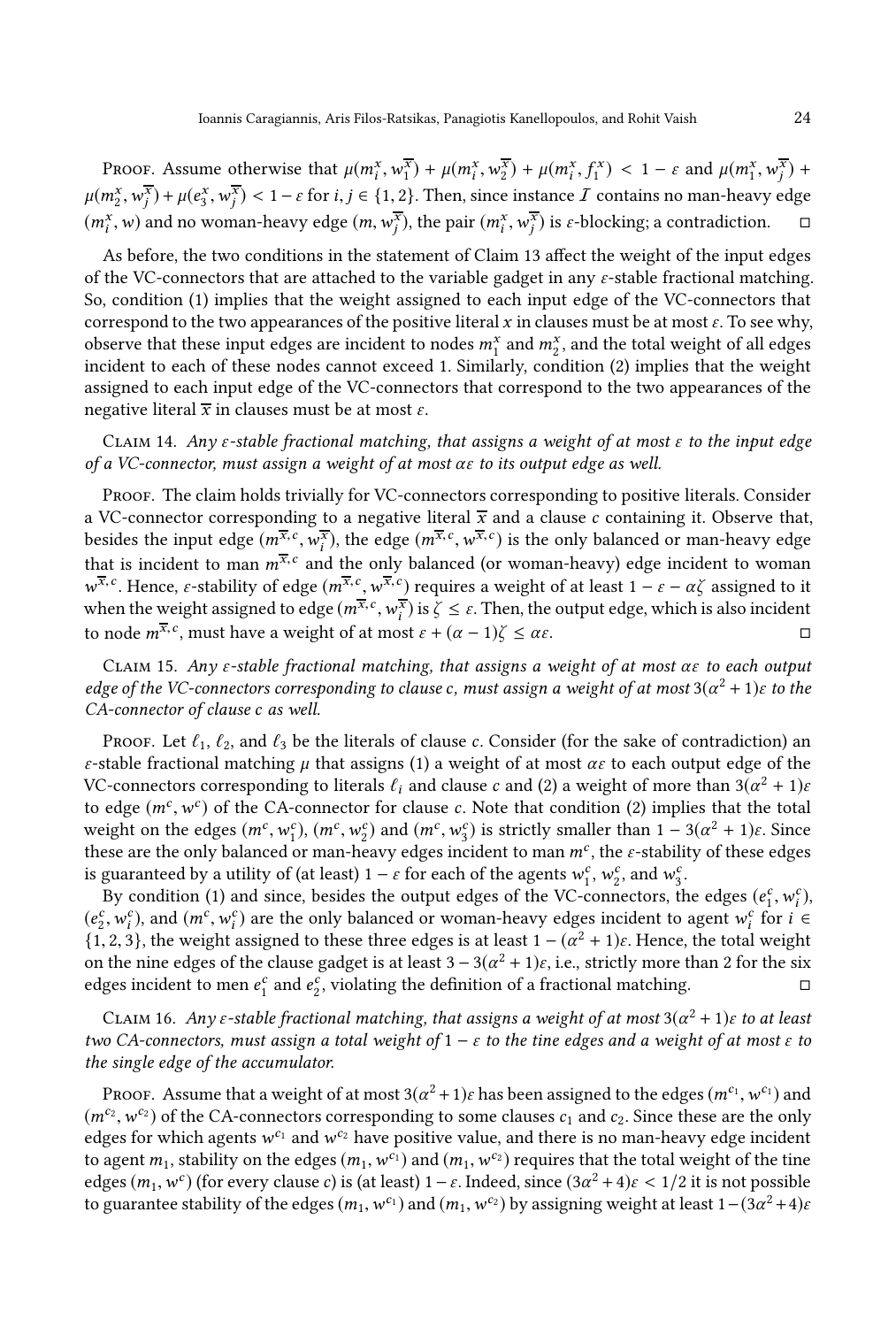to each of them so that both  $w^{c_1}$  and  $w^{c_2}$  have utility at least 1 –  $\varepsilon$ . Hence, the weight of the edge  $(m_1, w_1)$  of the accumulator is at most  $\varepsilon$ .

# <span id="page-24-0"></span>A.3.3 Proof of inapproximability.

LEMMA 6. If formula  $\phi$  is not satisfiable, then any  $\varepsilon$ -stable fractional matching of  $I$  has welfare at most  $56\alpha N + \beta \varepsilon$ .

Proof. We first show that, if  $\phi$  is not satisfiable, then any  $\varepsilon$ -stable fractional matching of  $I$ assigns weight at most  $3(\alpha^2 + 1)\varepsilon$  to at least two CA-connectors. For the sake of contradiction, consider an  $\varepsilon$ -stable fractional matching that assigns weight at most 3( $\alpha^2 + 1$ ) $\varepsilon$  to at most one CAconnector; let  $c$  be the relevant clause, if such a clause exists. We will construct a truth assignment for formula  $\phi$  (contradicting the assumption of the lemma) by repeating the following process for every clause  $c' \neq c$  of  $\phi$ . Let  $\ell$  be a literal that appears in  $c'$  such that the output edge of the VCconnector, that corresponds to the appearance of  $\ell$  in c, has weight greater than  $\alpha \epsilon$ . Recall that such a literal certainly exists by Claim [15.](#page-23-1) We set  $\ell$  to 1 (true). For every variable that has not received a value in this way, we arbitrarily set it to 1.

The above assignment satisfies all clauses except possible for clause  $c$ . Since clause  $c$  is coupled with another clause c' that is satisfied, it suffices to assign one of the variables appearing in c the same value as its corresponding coupled variable appearing in c'. To show that it is also valid, we need to argue that there is no variable x such that both literals x and  $\bar{x}$  have been set to 1. Assume otherwise that this is the case. Furthermore, assume that literal  $x$  was set to 1 due to its appearance in a clause  $c_1$ , and that this is its  $i_1$ -th appearance (with  $i_1 \in \{1, 2\}$ ). Also, literal  $\overline{x}$  was set to 1 due to its appearance in a different clause  $c_2$ , where  $\overline{x}$  makes its  $i_2$ -th appearance (again,  $i_2 \in \{1, 2\}$ ). Hence, the output edge of the VC-connector that corresponds to literal x and clause  $c_1$ (respectively, the VC-connector that corresponds to literal  $\overline{x}$  and clause  $c_2$ ) has weight greater than  $\alpha \varepsilon$ . Then, by Claim [14,](#page-23-2) the input edges of both VC-connectors have weight greater than  $\varepsilon$ . As these input edges are incident to nodes  $m_{i_1}^x$  and  $w_{i_2}^{\overline{x}}$ , Claim [13](#page-22-1) yields that the total weight in the edges incident to some of the nodes  $m_{i_1}^x$  and  $w_{i_2}^{\overline{x}}$  is strictly higher than 1, contradicting the definition of a fractional matching.

Since any  $\varepsilon$ -stable fractional matching assigns a weight of at most 3 $(\alpha^2 + 1)\varepsilon$  to at least two CA-connectors, by Claim [16,](#page-23-0) the contribution of the accumulator to the welfare is at most  $2(1-\varepsilon)+\beta\varepsilon$  $(2(1-\varepsilon))$  from the tine edges plus  $\beta \varepsilon$  from the accumulator). The upper bound follows by considering the sum of valuations of all agents for edges that do not belong to the accumulator. This sum consists of

- total value of 20 for the ten balanced edges of each of the N variable gadgets,
- total value of  $\alpha$  for the edges of each of the 2N VC-connectors corresponding to a positive literal,
- total value of  $2 + 2\alpha$  for the edges of each of the 2N VC-connectors corresponding to a negative literal,
- total value of 19 for the nine balanced edges of each of the  $4N/3$  clause gadgets and their corresponding CA-connectors.

It can be easily seen that  $56\alpha N - 2(1 - \varepsilon)$  is a (loose) upper bound on the total value from these edges.

<span id="page-24-1"></span>LEMMA 7. If  $\phi$  is satisfiable, then there exists an  $\varepsilon$ -stable fractional matching on  $I$  that has welfare at least β.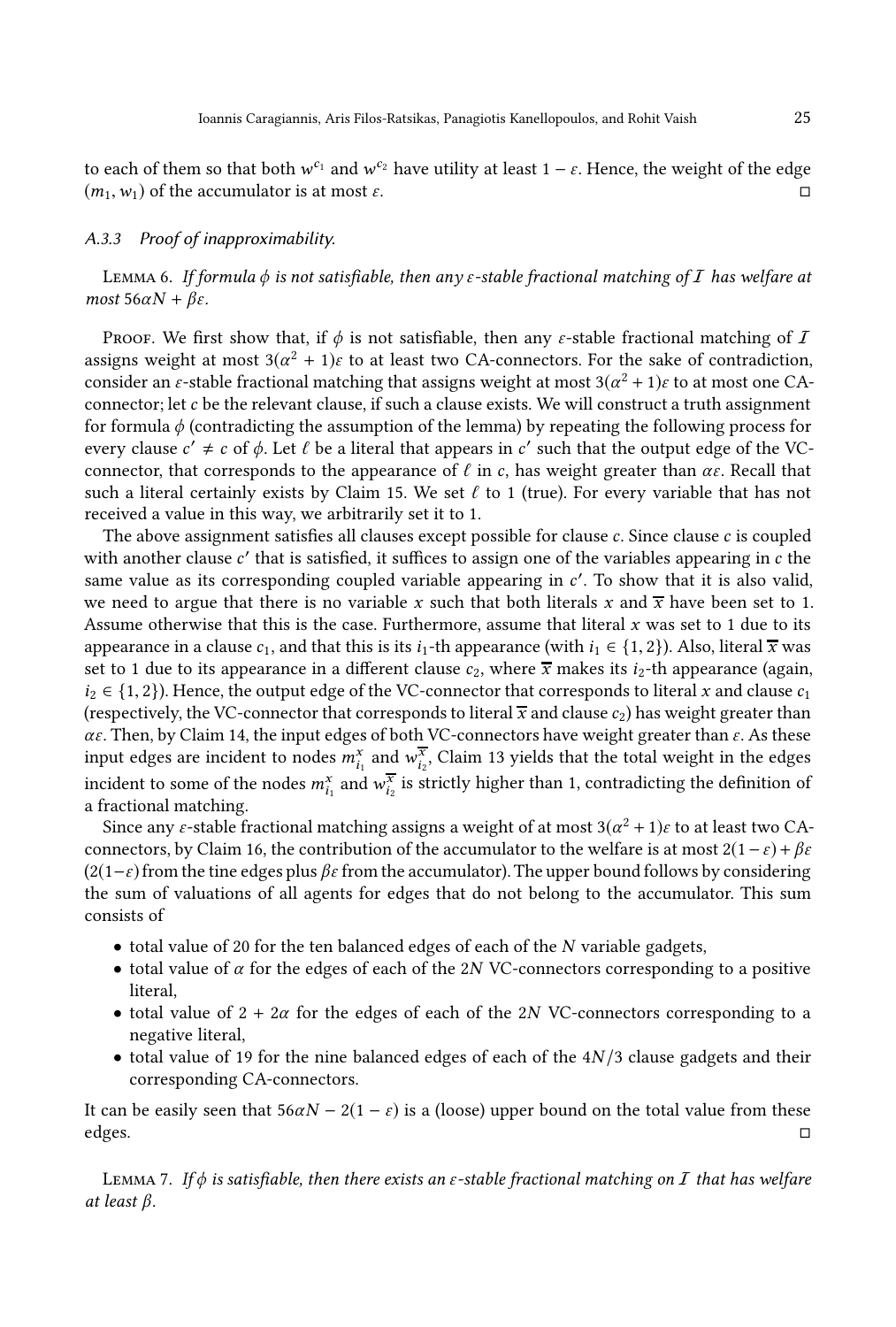Proof. Consider an assignment of boolean values to the variables that satisfies  $\phi$ . We construct an  $\varepsilon$ -stable fractional matching  $\mu$  in  $\bar{I}$  so that the contribution of the accumulator gadget to the welfare is at least  $\beta$ .

Variable gadgets. The weights on the edges of the variable gadget corresponding to variable  $x$ are:

• 
$$
\mu(m_1^x, w_1^{\overline{x}}) = \mu(e_3^x, w_1^{\overline{x}}) = \mu(e_3^x, w_2^{\overline{x}}) = \mu(m_2^x, w_2^{\overline{x}}) = 1/2, \mu(e_1^x, f_1^x) = \mu(e_2^x, f_2^x) = 1
$$
, and  $\mu(m_1^x, f_1^x) = \mu(m_1^x, w_2^{\overline{x}}) = \mu(m_2^x, f_2^x) = \mu(m_2^x, w_1^{\overline{x}}) = 0$  if *x* is true, and

• 
$$
\mu(e_3^{\overline{x}}, w_1^{\overline{x}}) = \mu(e_3^{\overline{x}}, w_2^{\overline{x}}) = 1/2, \ \mu(m_1^{\overline{x}}, f_1^{\overline{x}}) = \mu(m_2^{\overline{x}}, f_2^{\overline{x}}) = 1, \ \mu(m_1^{\overline{x}}, w_1^{\overline{x}}) = \mu(m_2^{\overline{x}}, w_2^{\overline{x}}) = \mu(m_1^{\overline{x}}, w_2^{\overline{x}}) = \mu(m_2^{\overline{x}}, w_1^{\overline{x}}) = \mu(e_1^{\overline{x}}, f_1^{\overline{x}}) = \mu(e_2^{\overline{x}}, f_2^{\overline{x}}) = 0 \text{ if } x \text{ is false.}
$$

Clause gadgets and CA-connectors. For every clause we select arbitrarily one of the true literals of the clause and call it *active*; since the assignment satisfies  $\phi$ , there is certainly such a literal. Consider clause c and let  $\ell_i$  (with  $i \in \{1, 2, 3\}$ ) be its active literal; let  $i_1$  and  $i_2$  be the indices from {1, 2, 3} than are different than *i*. We set  $\mu(e_1^c, w_{i_1}^c) = \mu(e_2^c, w_{i_2}^c) = 1$  and  $\mu(e_1^c, w_{i_1}^c) = \mu(e_1^c, w_{i_2}^c) =$  $\mu(e_2^c, w_i^c) = \mu(e_2^c, w_{i_1}^c) = \mu(m^c, w_i^c) = \mu(m^c, w_{i_1}^c) = \mu(m^c, w_{i_2}^c) = 0$ . We also assign a weight of 1 to the CA-connector corresponding to c, i.e.,  $\mu(m^c, w^c) = 1$ .

VC-connectors. For every non-active VC-connector, we set the weight of its balanced edge (if it exists) to 1 and the weight of the remaining edges to 0. For every active VC-connector corresponding to the *i*-th appearance of the positive literal x as the *j*-th literal of clause  $c$  ( $i \in \{1, 2\}$ ,  $j \in \{1, 2, 3\}$ , we set  $\mu(m_i^x, w_j^c) = 1/2$ .

For every active VC-connector corresponding to the *i*-th appearance of the negative literal  $x$ as the *j*-th literal of clause c ( $i \in \{1, 2\}$ ,  $j \in \{1, 2, 3\}$ ), we set the weights of its edges as follows:  $\mu(m^{\overline{x},c}, w_i^{\overline{x}}) = \mu(m^{\overline{x},c}, w_j^c) = 1/2$  and  $\mu(m^{\overline{x},c}, w^{\overline{x},c}) = 0$ .

Accumulator. We set  $\mu(m_1, w^c) = 0$  for every tine edge  $(m_1, w^c)$  of the accumulator. Furthermore, we set  $\mu(m_1, w_1) = 1$ . So, the contribution of the accumulator to the social welfare is  $\beta$ , as desired.

It can be easily verified that the total weight of the edges that are incident to any node is at most 1. Hence,  $\mu$  is a valid fractional matching. Regarding stability, it suffices to verify that either the man or the woman of a balanced pair has a utility of at least  $1 - \varepsilon$ .

We are ready to prove Theorem [8.](#page-11-2) We select a value of  $\beta$  such that  $\beta \ge \frac{56\alpha N}{1/\varepsilon - \varepsilon - \delta}$ . By Lemma [6,](#page-24-0) the welfare of  $\mu$  if  $\phi$  was not satisfiable would be at most

$$
56\alpha N + \beta \varepsilon \le \beta(1/\varepsilon - \varepsilon - \delta) + \beta \varepsilon = \beta(1/\varepsilon - \delta).
$$

By Lemma [7,](#page-24-1) we have that the welfare of  $\mu$  if  $\phi$  was not satisfiable would be at least  $1/\varepsilon - \delta$  times smaller than the welfare  $I$  could have if  $\phi$  was satisfiable.

# <span id="page-25-0"></span>A.4 Approximation Algorithm for  $\frac{1}{2}$ -stability

We will now provide a polynomial-time algorithm that computes a  $\frac{1}{2}$ -stable fractional matching with welfare at least that of an optimal (exactly) stable fractional matching. Notice that unlike Theorems [5](#page-10-1) and [6,](#page-10-0) where the quality of the computed matching is compared to the optimal matching  $\mu^{\rm opt}$ , the guarantee in Theorem [17](#page-25-1) is considerably weaker.

<span id="page-25-1"></span>THEOREM 17. Let  $I$  be an SMC instance and  $\mu^*$  be an optimal stable fractional matching for  $I$ . Then, a  $\frac{1}{2}$ -stable fractional matching  $\mu$  that satisfies  $W(\mu) \geq W(\mu^*)$  can be computed in polynomial time.

Proof. Consider the mixed integer linear program [\(OPT-Stab\)](#page-4-0) from Section [2.1](#page-4-0) for finding an optimal stable fractional matching for I. Relaxing the integrality constraint [\(8\)](#page-4-7) to  $y(m, w) \in [0, 1]$